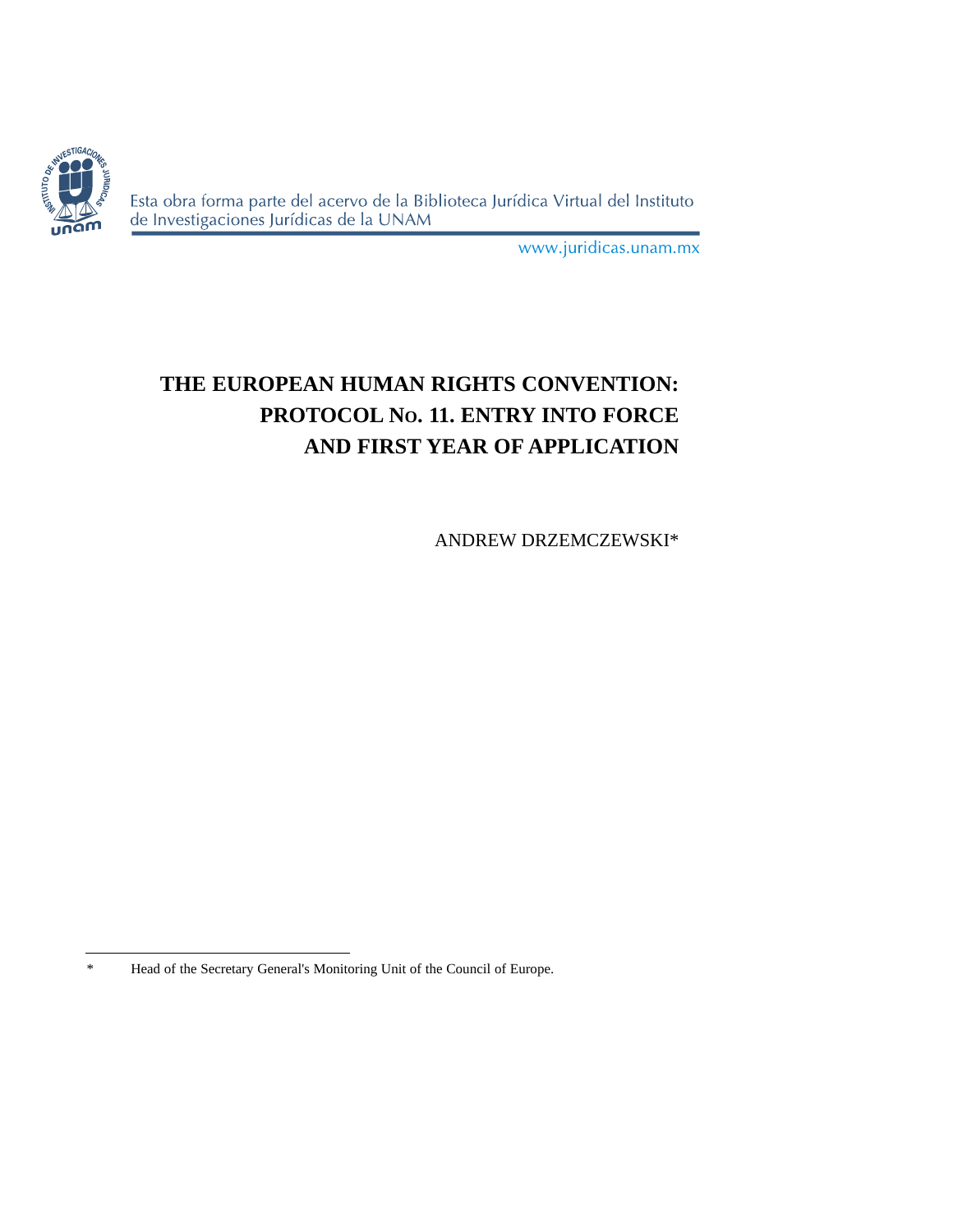# **THE EUROPEAN HUMAN RIGHTS CONVENTION: PROTOCOL NO. 11. ENTRY INTO FORCE AND FIRST YEAR OF APPLICATION**

### ANDREW DRZEMCZEWSKI

*Summary:* I. Introduction. II. The new control system. III. Key aspects of the reformed structure. 1. Individual applications and inter-States cases. 2. Committee of Ministers role diminished (considerably). 3. Articles 43 and 30 of the Convention (the political compromise). IV. Election, status and conditions of service of new judges. V. Treaties aimed at ensuring independent functioning of the New Court. VI. Operation of new procedure as of 1st November 1998. VII. Transitional arrangements in force up to 31st October 1999. VIII. The Court's recent case law: a few examples. IX. Conclusions. Appendices.

#### **I. INTRODUCTION**

Protocol No. 11 to the European Convention on Human Rights (ECHR), ratified by all Council of Europe member States - in other words, ratified by all the forty-one Contracting States Parties to the ECHR - (Albania, Andorra, Austria, Belgium, Bulgaria, Croatia, Cyprus, Czech Republic, Denmark, Estonia, Finland, France, Germany, Georgia, Greece, Hungary, Iceland, Ireland, Italy, Latvia, Liechtenstein, Lithuania, Luxembourg, Malta, Moldova, Netherlands, Norway, Poland, Portugal, Romania, Russian Federation, San Marino, Slovakia, Slovenia, Spain, Sweden, Switzerland, `the former Yugoslav Republic of Macedonia', Turkey, Ukraine and United Kingdom), established a full-time, single Court to replace the Convention's former monitoring machinery. It entered into force on 1st November 1998<sup>1</sup>.

<sup>1.</sup> Of the 17 new member States from Central and Eastern Europe, all have ratified the ECHR (including Protocol No. 11). The last one to do so, Georgia, deposited instruments of ratification on 20th May 1999. For a detailed list, consult vol. 20 *HRLJ* (1999), pp. 112-3.

The full text of the ECHR and its Protocols Nos 1, 4, 6 & 7 (as amended by Protocol No. 11), the Rules of Court as well as the legal texts referred to in Section 5 of the present paper can all be found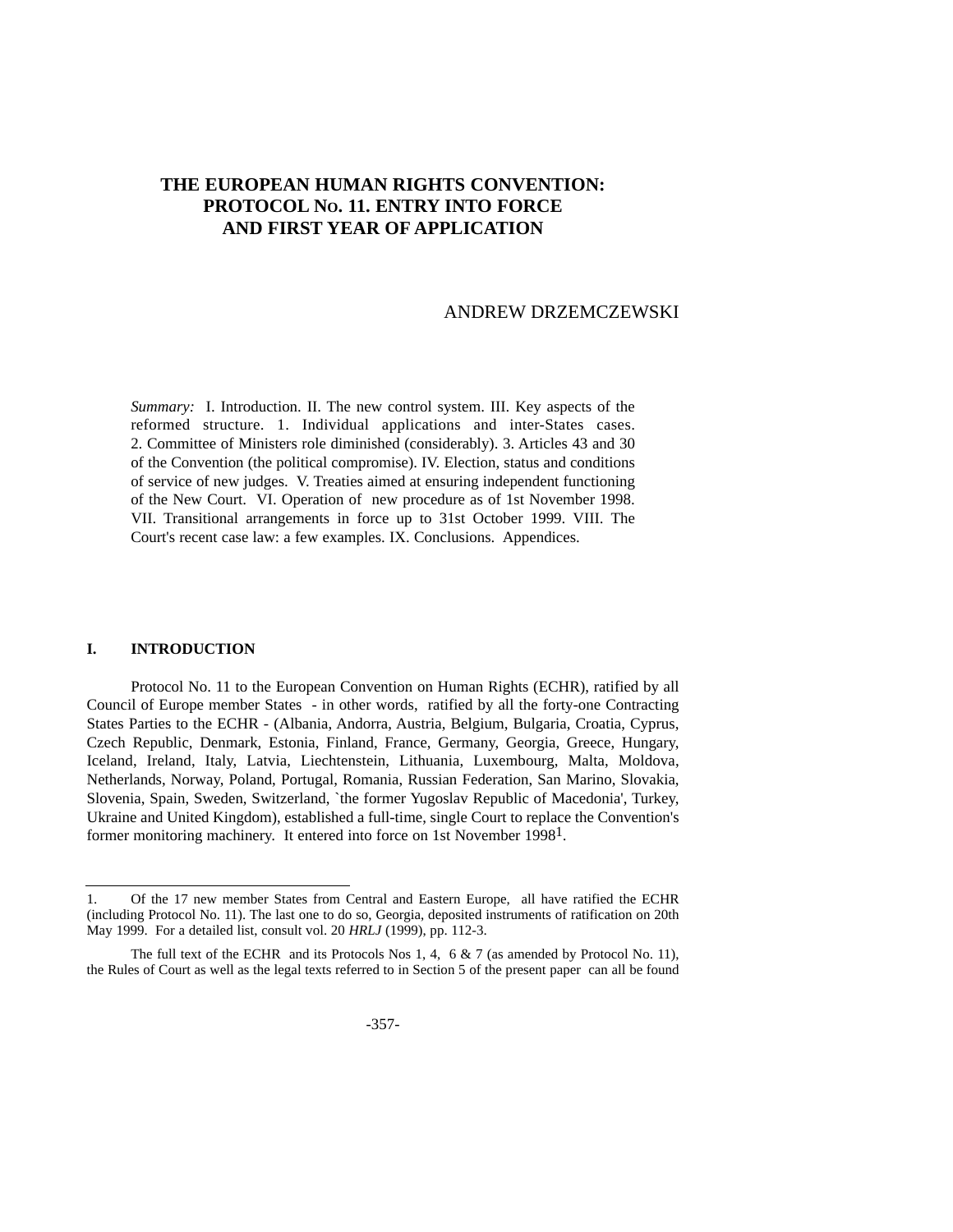This text, opened for signature on 11 May 1994, is one of the concrete results of decisions taken by the Council of Europe's Heads of State and Govern-ment at their 1st summit meeting in Vienna, Austria, on 8 and 9 October 1993.

#### **II. THE NEW CONTROL SYSTEM**

- a. The former part-time monitoring institutions, namely the European Commission of Human Rights and the European Court of Human Rights, have ceased to exist. A new European Court of Human Rights, operating full-time, has been set up in Strasbourg.
- b. The system has been streamlined and, above all, all applicants now have direct access to the new full-time Court.

Any cases that are clearly unfounded are sifted out of the system at an early stage by a unanimous decision of the Court, sitting as a three-judge committee (they are therefore declared inadmissible). In the large majority of cases, the Court sits as a seven-judge Chamber. There are at present four such Chambers. Only in exceptional cases will the Court, sitting as a Grand Chamber of 17 judges, decide on the most important issues. The President of the Court and the presidents of the four Chambers always sit in the Grand Chamber so as to ensure consistency and uniformity of the main case law. A judge elected in respect of the State Party involved in a case always sits in the Grand Chamber (as well as the pertinent seven-judge Chamber) in order to ensure a proper understanding of the legal system under consideration.

- c. All allegations of violations of individuals' rights are directly referred to the Court; the Committee of Ministers (the Council of Europe's executive organ) no longer has jurisdiction to decide on the merits of cases, though it continues to retain its important role of monitoring the enforcement of the Court's judgments.
- d. The right of individual application is now mandatory and the Court has automatic jurisdiction with respect to all inter-State cases brought before it.

in *Human Rights Today. European Legal Texts* (1999, Council of Europe Publishing), in English, and in Les droits del'homme: repères juridiques européens (1999, Editions du Conseil de l'Europe), in French, the other official language of the Organisation. See also texts available on the Court's Internet site: http://www.echr.coe.int (in which all the Court's judgments can be consulted).

As concerns Protocol No 11 and its Explanatory Memorandum, see *Protocol No. 11 to the Convention for the Protection of Human Rights and Fundamental Freedoms and Explanatory Report* (Council of Europe Press, 1994); also to be found in vol.15 HRLJ (1994) at pp.86-101, in English, and vol 6 RUDH (1994) pp. 86-101 in French.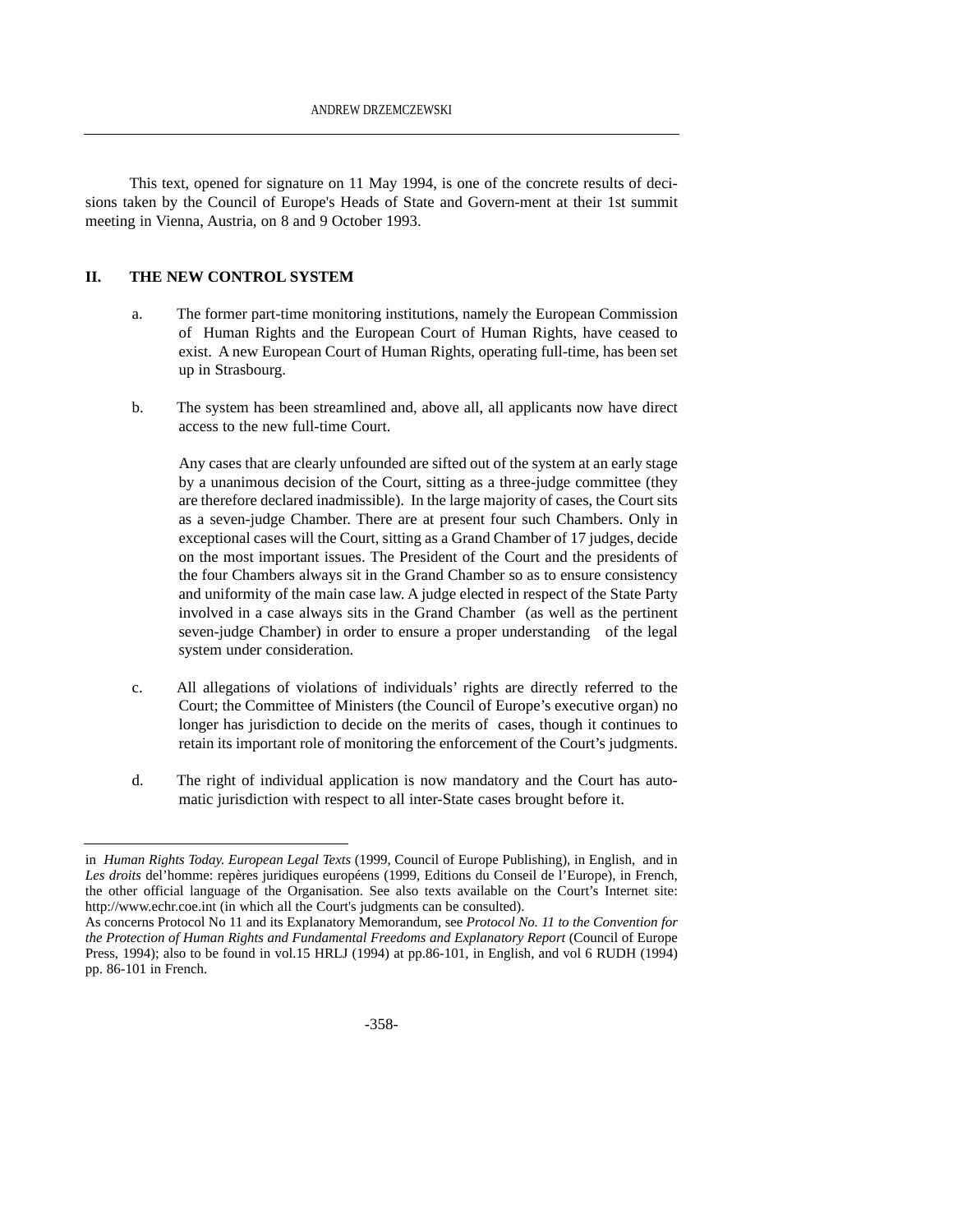# **III. KEY ASPECTS OF THE REFORMED STRUCTURE**

Before providing a brief overview of a certain number of (admittedly arbitrarily selected) changes that have been made by Protocol No.11, three observations of a general nature are probably worth noting.

The first general observation is that the title of Protocol No.11 referred to the "restructuring of the control machinery" of the Convention. Thus the structural changes made, although profound, did not tamper with any of the rights already guaranteed in the body of the Convention or its protocols. The control machinery has however been changed fundamentally: a completely new institution, namely the permanent Court, has been created.

Secondly, the opportunity was taken to 'tidy up' some of the Convention's provisions in the light of many years' experience. See, for example, new Article 38 concerning friendly settlement proceedings and new Article 41 on just satisfaction. In addition, titles have been given to sections and headings to Articles, including headings to all the other Articles in the Convention and its protocols. These have been included on the understanding that they are not interpretations of the Convention's provisions and that they possess no legal effect. They are added simply in order to make the text of the Convention more easily understandable to the layman, as is the case with respect to the provisions of the American Convention on Human Rights.

Special provision is made for "territories for whose international relations a State is responsible". Article 56 repeats, by and large, what Article 63 of the old text stipulated. States (the United Kingdom and the Netherlands) have been able to make separate declarations in respect of these territories (declarations which must be distinguished from declaration accepting the competence of the former Court's jurisdiction and the acceptance of the right of individual petition before the Commission, both of which were optional under the old *regime*). Thus here, the optional character of the right of individual application before the new Court has, regrettably, been retained.

#### **Three major changes**

#### **1. INDIVIDUAL APPLICATIONS AND INTER-STATE CASES**

As concerns individual applications, Article 34 is based on the former Article 25 of the Convention. Under the old system, cases originating in applications by private individuals or non-governmental organisations could only be made if the State concerned had declared that it had accepted the Commission's competence in the matter and could only be decided by the Court if the State had, in addition, declared that it recognised the Court's jurisdiction.

Also, until the entry into force of Protocol No.11, a case which was capable of being the subject of judicial decision (where the Court's optional jurisdiction was recognised) could not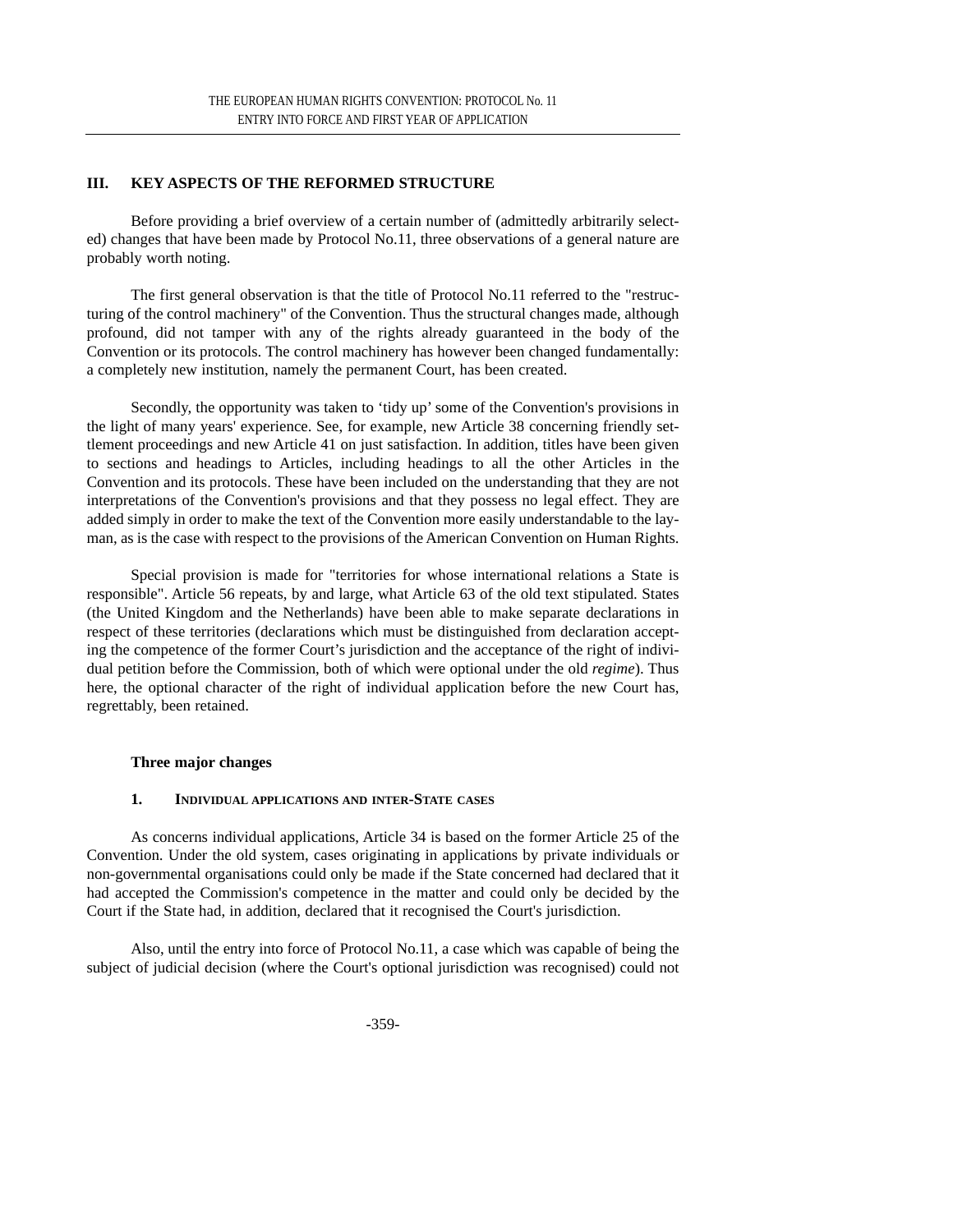necessarily be so decided *unless* it was referred to the Court either by the Commission or the State concerned (or an applicant by virtue of Protocol No.9). And when not referred to the Court, the matter was left for determined by the Committee of Ministers, the executive/political organ of the Council of Europe. This situation, which was linked to the fact that the individual applicant had no *locus standi* to refer his own case to the Court, had been changed by Protocol No. 9, which -through it's filtering mechanism- nevertheless maintained a discriminatory procedure *vis-à-vis* the individual. Under the new system applicants are now able to bring their cases directly before the Court without any restrictions whatsoever. Also -and this is an important point- the coming into operation of the new control mechanism has entailed the abandonment of the Committee of Ministers so-called 'quasi-judicial' role, an anomaly which was often criticised and which even sometimes resulted in 'non-decisions' by the Committee of Ministers<sup>2</sup>

Article 33, which concerns inter-State cases, is based on former Article 24 of the Convention. The new text on inter-State cases reflects the old system whereby proceedings could be instituted before the Commission by one or more States against another State, without the necessity for any additional acceptance of competence on the latter's part. No major changes have been made in this connection, with the exception that such applications can now be addressed directly to the Strasbourg Court. That being said, one matter does, perhaps, merit a comment. An important last-minute innovation in the negotiating process (proposed by the U.K. authorities) ensured that -against the 'real' wishes of most negotiators- the re-hearing procedure be, in principle, also applicable to inter-State cases. In other words, an inter-State case must necessarily be brought before a seven-judge Chamber. This is, in my view, a complication which may unnecessarily prolong proceedings before the Court. Provision should have been made for inter-State cases to go directly before the Grand Chamber, as I find it difficult to see how, after a decision of a Chamber of seven judges, the losing State will not in most instances ask for a re-hearing and how, in turn, the panel of five judges of the Grand Chamber would be able to refuse a referral.

#### **2. COMMITTEE OF MINISTERS ROLE DIMINISHED (CONSIDERABLY)**

As already explained above, the Committee of Ministers, the Council of Europe's executive organs, no longer possesses a jurisdictional decision-making role in the new set-up. It does, however, maintain it's important role in supervising the execution of the Court's judgments. This is an important, indeed crucial, function which does not appear to have an equivalent in the context of the Inter-American system.

<sup>2</sup> See, among others, my article entitled "Decision on the Merits [Article 32, ECHR] : By the Committee of Ministers" in The European System for the Protection of Human Rights (edited by R.St.J.Macdonald, F. Matcher & H.Petzold, 1993), pp.733-754, esp at pp.738-741 (and references therein).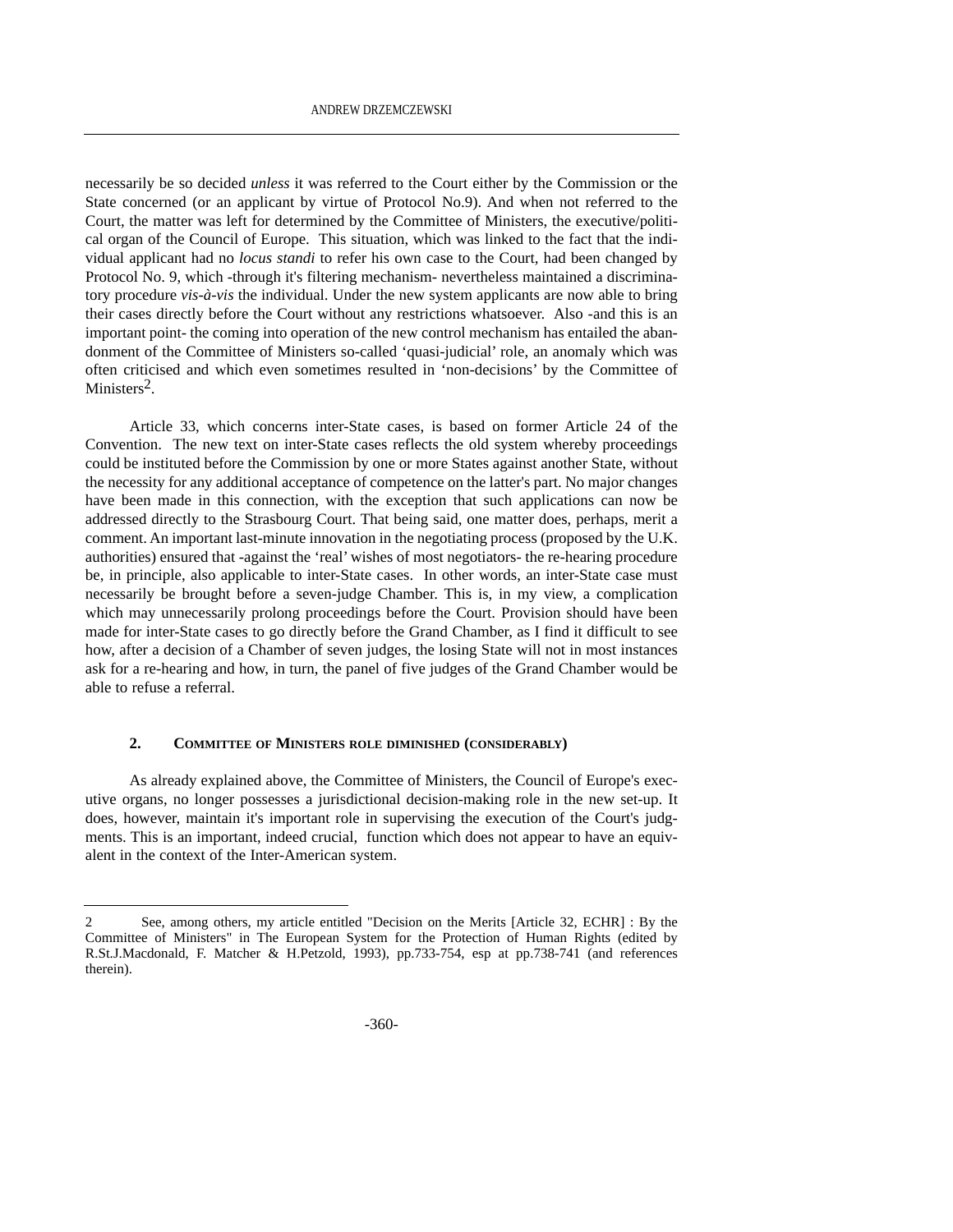### **3. ARTICLES 43 AND 30 OF THE CONVENTION (THE POLITICAL COMPROMISE)**

Articles 43 and 30 which deal respectively with referral and with relinquishment from a Chamber of 7 judges to the Grand Chamber of 17 judges, both with respect to individual application and inter-State cases, are at the heart of the political compromise made in order to ensure that the present control machinery be streamlined and replaced by a single Court.

Article 43 reads:

'1. Within a period of three months from the date of the judgment of the Chamber, any party to the case may, in exceptional cases, request that the case be referred to the Grand Chamber.

2. A panel of five judges of the Grand Chamber shall accept the request if the case raises a serious question affecting the interpretation or application of the Convention or the protocols thereto, or a serious issue of general importance.

3. If the panel accepts the request, the Grand Chamber shall decide the case by means of a judgment.'

Article 30 stipulates:

'Where a case pending before a Chamber raises a serious question affecting the interpretation of the Convention or the protocols thereto or where the resolution of a question before it might have a result inconsistent with a judgment previously delivered by the Court, the Chamber may, at any time before it has rendered its judgment, relinquish jurisdiction in favour of the Grand Chamber, unless one of the parties to the case objects.'

Although this solution ( = formulae utilised to reach a political compromise) does not easily fit into any traditionally accepted legal model, or is not always easy to understand (see, e.g., Article 30 which provides for the possibility of relinquishment by a Chamber of 7 judges "unless one of the parties to the case objects") and is admittedly rather top-heavy (read Article 43 in conjunction with Articles 27 and 44), the new full-time Court will, it is hoped, possess a sufficient margin of discretion and above all the common sense to overcome any apparent inconsistencies3.

<sup>3</sup> See, on this point, commentary on the 'principal characteristics' of Protocol No.11, ECHR, in vol. 15 *HRLJ* (1994), pp. 81-86, footnote 26 at page 85. [In my opinion Articles 43 and 30 should be repealed!]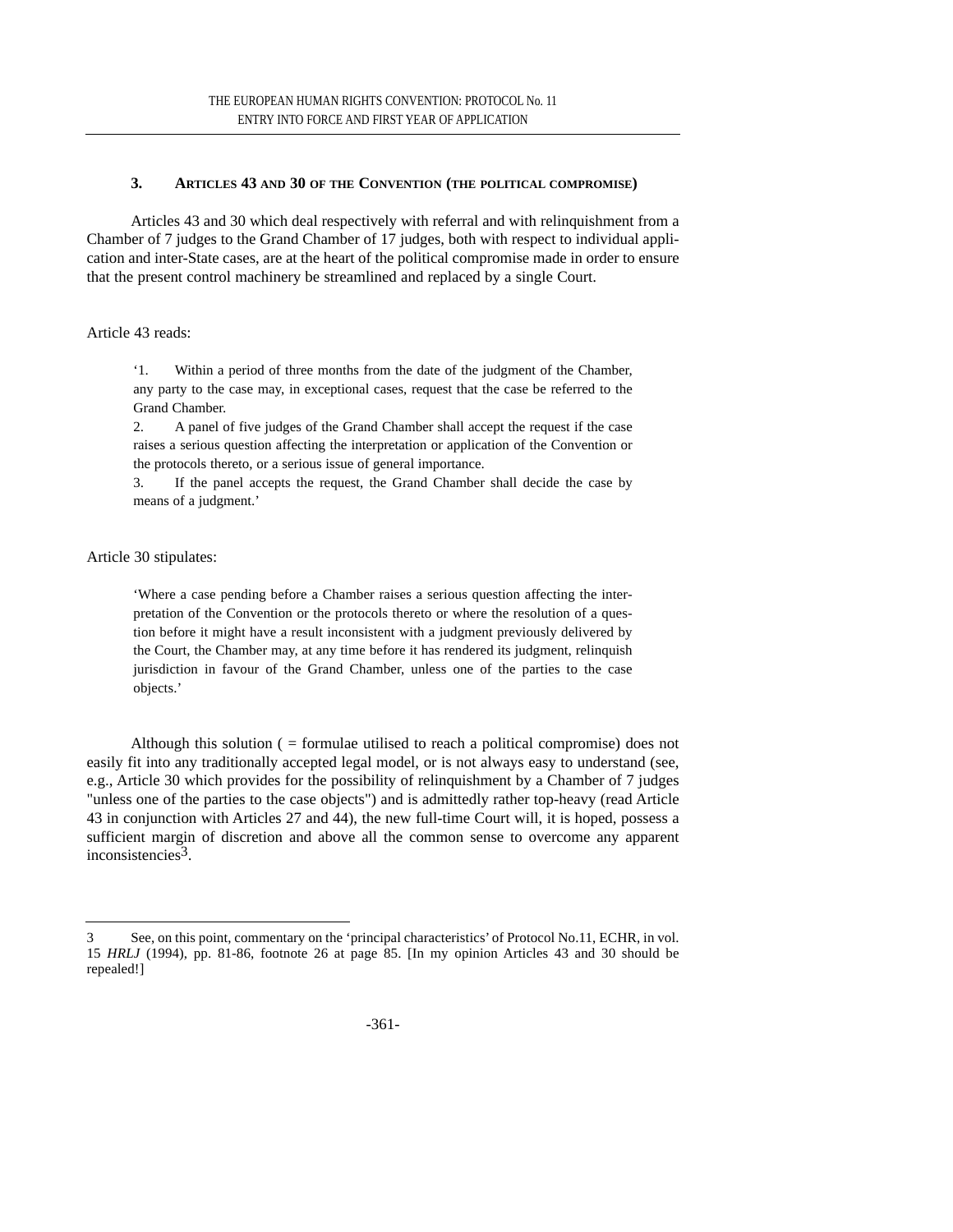#### *The referral procedure*

The Grand Chamber, composed of seventeen judges, decides on individual as well as inter-state applications referred to it. It will also consider requests for advisory opinions, assuming this happens one  $day^4$ . The President of the Court, the Vice-Presidents (who are also Presidents of Chambers), the Presidents of the other two Chambers and the judge elected in respect of the State against which the application is lodged, are *ex officio* members of the Grand Chamber. The other judges are chosen in accordance with the Rules of the Court (see Article 27, paragraph 3, and Rule 24 of the Rules of Court<sup>5</sup>). To ensure that the Grand Chamber looks into the matter afresh when examining a case referred to it under Article 43, judges from the Chamber which had made the initial judgment are excluded, with the exception of the President of the Chamber and the judge who sat in respect of the State concerned.

This rather peculiar composition of the Grand Chamber in referral cases -although difficult to comprehend at the outset- has a logic of its own. In order to ensure the consistency of the Court's case law, the drafters of the Protocol considered it necessary to ensure that Presidents of all Chambers sit in the Grand Chamber. They also considered that the presence of the judge elected in respect of the State concerned was necessary so as to avoid the participation -to the extent possible- of a*d hoc* 'national judges' sitting in cases brought before the Grand Chamber.

The re-hearing of cases, as envisaged in Article 43, should take place only *exceptionally* when (i) a case raises a serious question affecting the interpretation or (ii) application of the Convention or (iii) a serious issue of general importance. These conditions were taken, in part, from Article 5, paragraph 2, sub-paragraph 2, of Protocol No. 9 to the Convention. (With the entry into force of Protocol No. 11, Protocol No. 9 was repealed: see Article 2 of Protocol No. 11). The Explanatory Report specifies that the intention of the drafters of the text was quite clear: these conditions should be applied strictly. The Explanatory Report also provides an indication of what 'exceptional' cases are: Serious questions affecting the interpretation of the Convention or its protocols are raised "when a question of importance not yet decided by the Court is at stake, or when the decision is of importance for future cases and for the development of the Court's case-law" (paragraph 100). This may be particularly evident when a Chamber judgment is not consistent with a previous judgment of the Court. A serious question concerning the application of the Convention or its protocols may be at stake "when a judgment neces-

<sup>4</sup> On this subject see A. Drzemczewski: "A major overhaul of the European Human Rights Convention control mechanism: Protocol No. 11" in vol. VI (1995), Book 2, *Collected Courses of the Academy of European Law* (Florence, 1997), pp. 121-244, esp. footnote 80 on page 174 for further references.

<sup>5</sup> See P. Mahoney "Short commentary on the Rules of Court : some of the main points" as well as the full text of the Rules of Court in vol. 19 *HRLJ* (1998), at pp. 267-269 & 269-282, respectively. The Rules of Court are also available on the Court's Internet site http://www.dhcour.coe.fr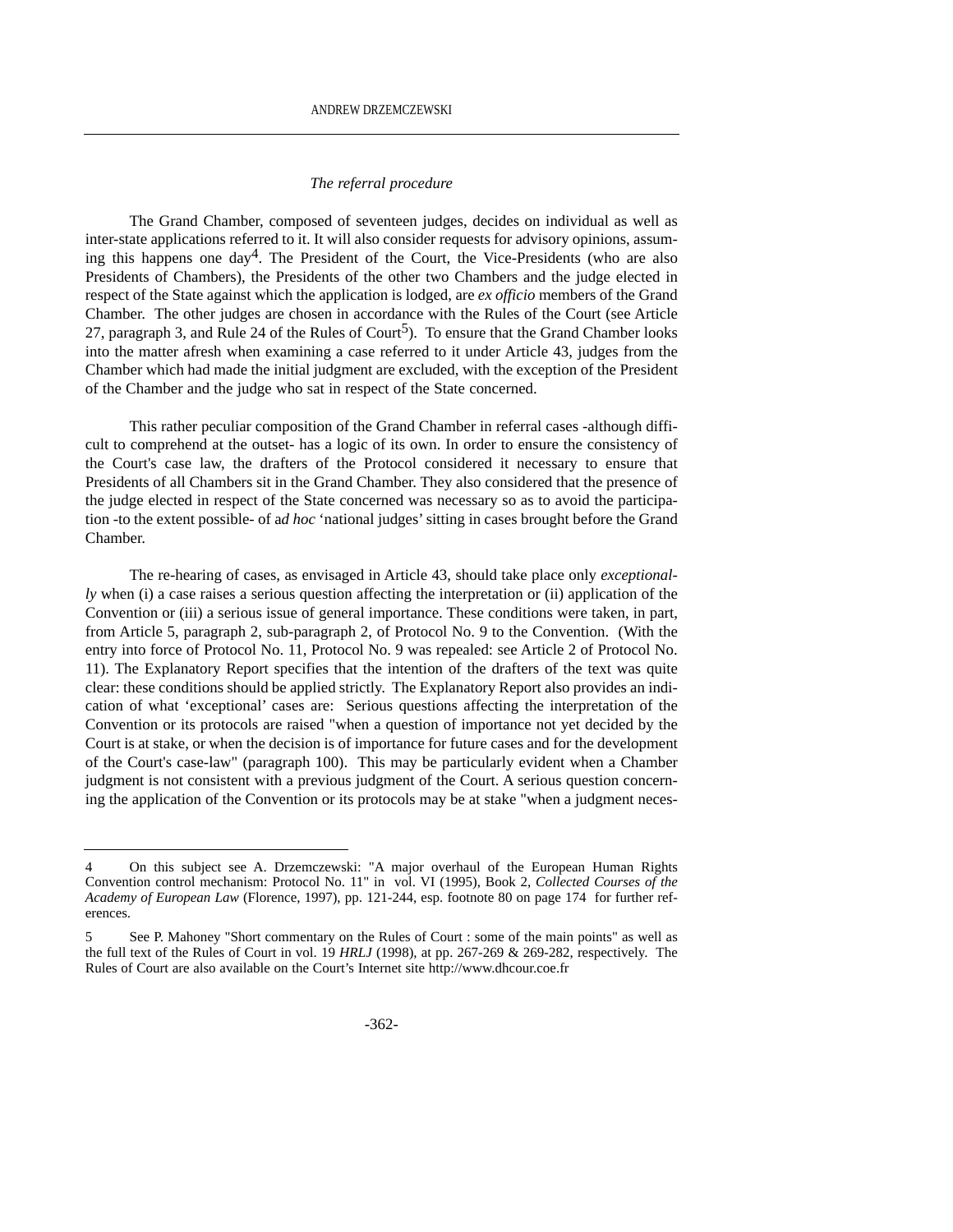sitates a substantial change to national law or administrative practice but does not itself raise a serious question of interpretation of the Convention" (paragraph 101). And finally, a "serious issue" must be one that is considered to be of "general importance" that "could involve a substantial political issue or an important issue of policy" (paragraph 102).

The new procedure is actually more straighforward than the former tripartite mechanism. The parties to the case can request that a case be referred to the Grand Chamber within three months from the date of a judgment of the Chamber of seven judges. If one of the three above-described conditions for a referral is met, a panel of five judges of the Grand Chamber will accept the case and the Grand Chamber will thereupon make a final determination as to whether the Convention has been violated after written and, if the Court so decides, oral proceedings. If these conditions are not met, the panel will reject the request and the Chamber's judgment will become final (Article 44, paragraph 2.c.). The decisions taken by the panel of the Grand Chamber does not need to be reasoned: see paragraph 105 of the Explanatory Report.

It would therefore appear that the success of the new system will be contingent on the way in which the panel of five judges of the Grand Chamber operates in referral case<sup>6</sup>. The ever-increasing workload and complexity of cases presently coming before the Court and the substantial increase -real and potential- of States Parties to the Convention will, it is suggested, probably force the panel to interpret the phrase "in exceptional cases" rather restrictively.

One last observation. Although the Grand Chamber has rendered a number of judgments in the context or the transitional arrangements during the first year of its existence (see Section 7 below and statistics provided in Appendix IV), until now *not a single case has come before the Grand Chamber with respect to the referral procedure under Article 43*. That being said, it might be useful, at least for the first couple of cases that come before it, for the panel of the Grand Chamber to actually provide reasons for decisions reached in order to permit potential users of the system (both individual applicants and States concerned) to know exactly what sort of case is considered "exceptional". See also, in this connection, Rule 73, paragraph 1, of the Court's Rules.

# *Relinquishment in favour of Grand Chamber*

As concerns relinquishment under Article 30, two matters are worth mentioning. Unlike in the case of referrals under Article 43, only two of the above three conditions for referral are expressly mentioned in Article 30. Hence a 'serious issue of general importance' is not a reason

<sup>6</sup> Rule 24, para 6, of the Rules of Court determines the composition of the panel. It consists of the President of the Court, Presidents of Chambers/Sections (other than from the Chamber/Section from which referral was made)  $\&$  one further judge designated in rotation from judges other than from those who had dealt with the case in the Chamber ; the 'national' judge is also automatically excluded).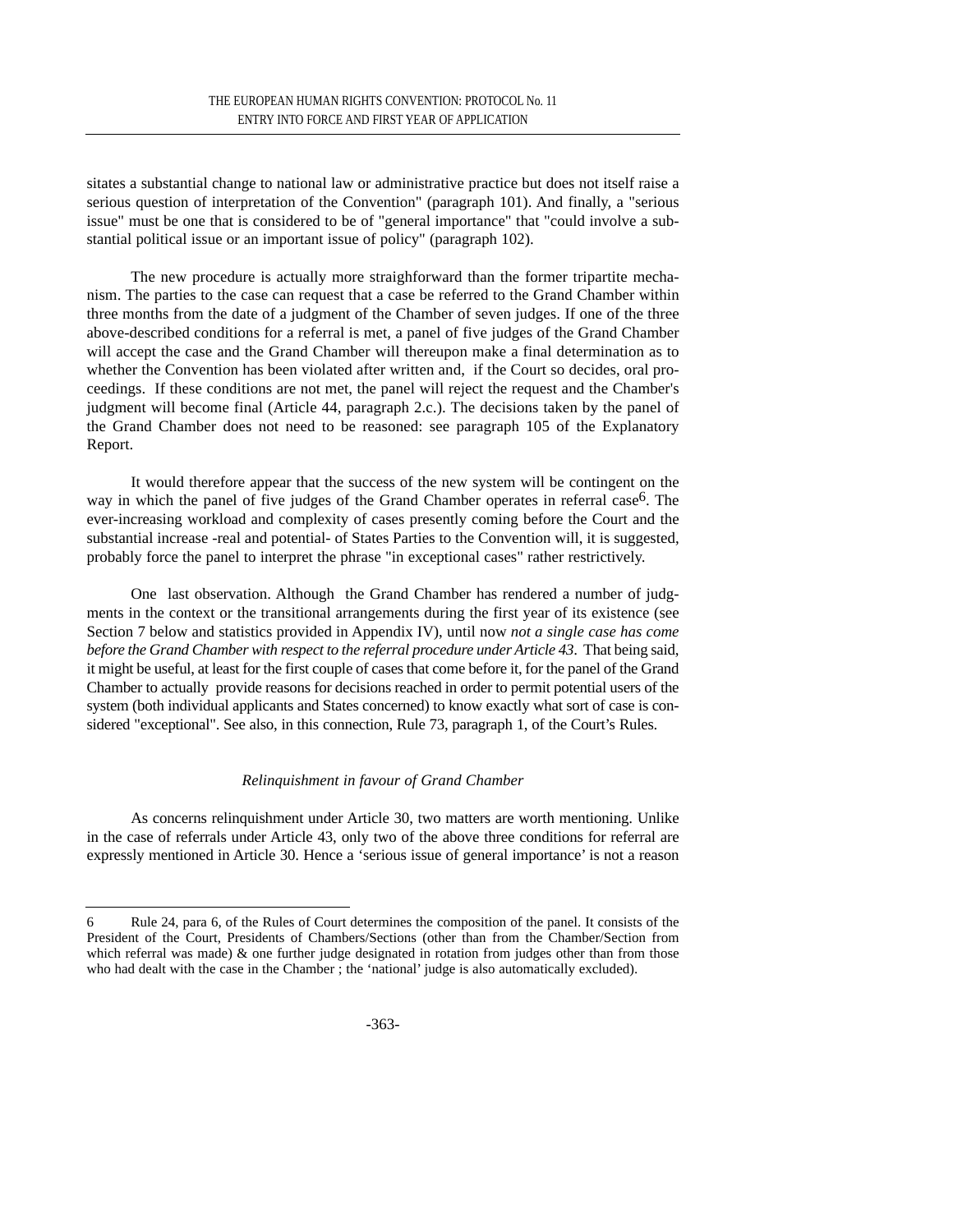for relinquishment in Article 30. Secondly -and on a completely different matter- it may come as no surprise that the phrase 'unless one of the parties to the case objects' has come under severe criticism from a number of quarters<sup>7</sup>. As the text of the Explanatory Report indicates: although derived from Rule 51 of the old Court's Rules, Article 30 does not oblige a Chamber to relinquish jurisdiction, adding that the reason for making relinquishment subject to the approval of the parties 'should be seen in the light of the introduction of the concept of 're-hearing' ... The provision is designed so as to secure the possibility that such a 're-hearing' not be adversely affected' (paragraph 79). This procedure applies not only to individual applications but also inter-State cases.

To date, use of this procedure has been made in only two instances; in both cases objections were not raised by the parties to the litigation. See also, in this connection, Rule 72, paragraph 2, of the Court's Rules.

#### *Other matters of specific interest*

A number of quite significant changes have been introduced by Protocol No. 11. For example, unlike the former text of Article 38 of the Convention, the condition that no two judges may be nationals of the same State has been removed (Article 20). A State Party thus has the possibility to put forward the name of a judge who is a national of another State Party rather than propose a judge from a State which has not ratified the Convention. Also, the Court now consists of the number of judges equal to that of Contracting Parties rather than, as in the past, that of the members of the Council of Europe.

The criteria for office (Article 21) are modelled on the old text. In addition, a new paragraph (paragraph 3) stipulates that judges "shall not engage in any activity which is incompatible with their independence, impartiality or with the demands of a full-time office ...". As is stipulated in the Explanatory Report, this means that judges must be able fully to assume all the duties inherent in membership of the new permanent Court, a condition considered to be an indispensable requirement for the efficient working of the Court.

A completely new provision concerning dismissal of judges was inserted into the text: Article 24. This provision is modelled on Article 18, paragraph 1, of the Statute of the International Court of Justice. However, unlike the latter text, which requires the unanimity of

<sup>7</sup> See, for example, N.Rowe & V.Schlette "The Protection of Human Rights in Europe and the Eleventh Protocol to the ECHR" in vol. 23 ELRev. (*Human Rights Survey* 1998) pp.HR/3 -HR/16 at page 15. See also O.de Schutter "La nouvelle Cour européenne des Droits de l"Homme" in *Cahiers de droit européen* (1998), pp. 319-352 at pp.342 & 346, as well as other commentaries listed in Select Bibliography on Protocol No.11, ECHR in vol. 69/70 Boletim Documentação e Direito Comparado (1997, Lisbon) at pp. 440-445.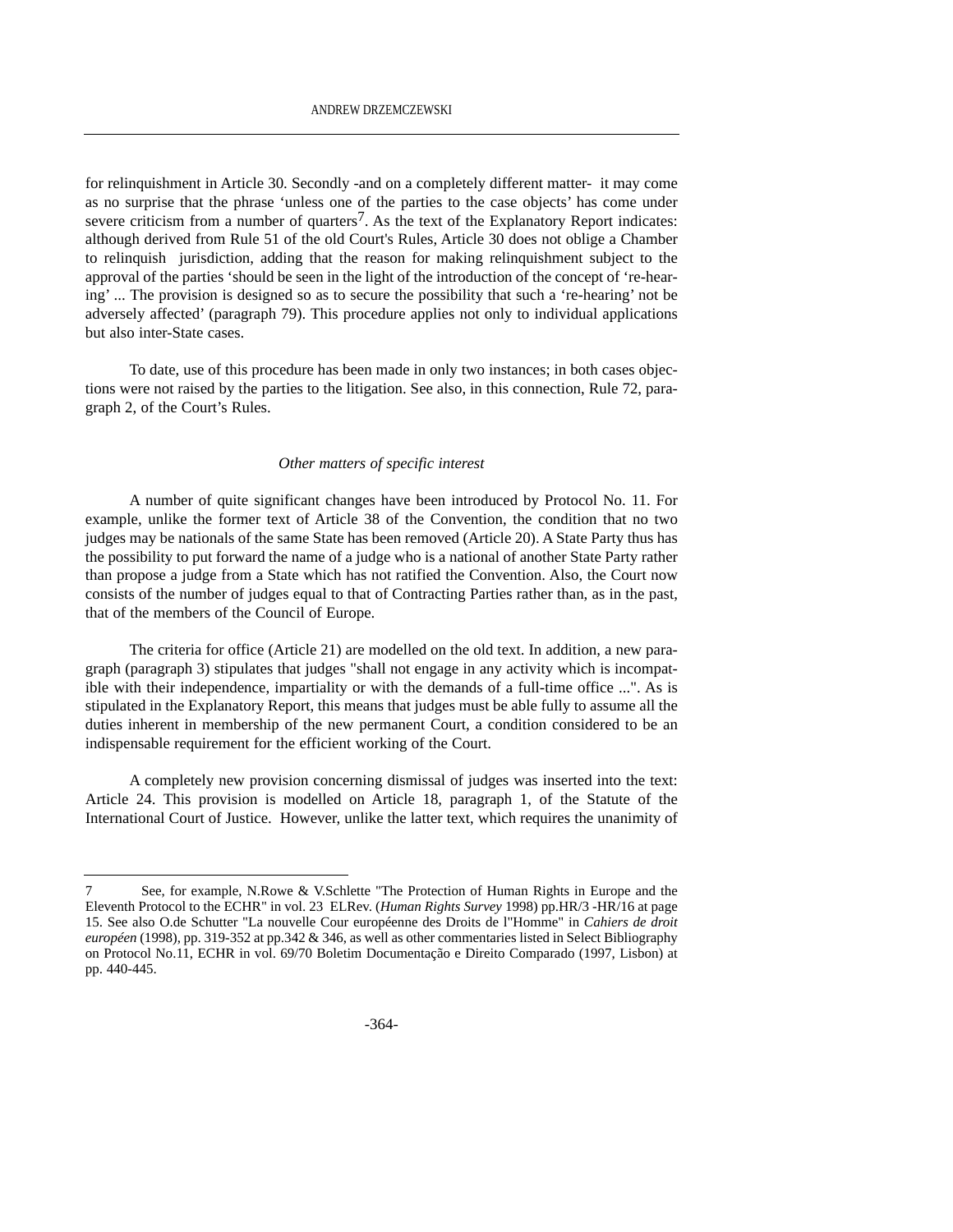all the other members of the Court for a judge to be dismissed, in this text dismissal from office requires a majority of two-thirds of all the judges of the new Court. This, in my view, was a sensible decision: not only because, as the Explanatory Report specifies, it will ensure the independence of the Court, but more importantly, it will provide a workable system in the unlikely -but possible- situation when a judge may need to be removed discreetly from the Court. It would have been inappropriate to allow for the possibility of one judge (excluding the one against whom action for dismissal is contemplated) to block such a move. In practice, this new procedure will ensure, if need be, a 'spontaneous' resignation of a judge even before a formal procedure under this provision is undertaken.

Of interest to note is the decision not to create the institution of Advocates-General. This was taken at a rather late stage of negotiations; the vast majority of governmental experts considered this institution to be unnecessary. Were this idea to have been accepted, the new Court would also have probably comprised of six (at least initially) Advocates-General elected by the Committee of Ministers. Their principal functions would have been the preparation of reports containing reasons and opinions on cases brought before the Court- once the admissibility barrier had been breached- and the conduct of friendly settlement negotiations. Both these functions would have corresponded in many ways to that played by the Commission under the old system. As a consequence it would now appear that this rather delicate role of 'negotiating' friendly settlements is placed upon the new Court's registry, principally to be carried out by the Grand Chamber and Chamber/Section Registrars (see Rule 62 of the Rules of Court for details). Indeed, one could argue that it would be improper for the Court itself (a judicial body) to use the device of provisional opinions on the merits in the same (sometimes pro-active) way as the Commission had done in the past.

Finally, a few words about financial matters and the status of the Court's registry and its officials<sup>8</sup>. At the very outset, it must be recognised that there exists an organic link between the new Court and its registry, and the Council of Europe. Article 50, which is based on the Convention's former Article 58, stipulates that the expenditure of the Court is to be borne by the Council of Europe. This obviously includes, in addition to items relating to staff and equipment, the salaries of the new Court's judges in lieu of allowances (retainers and *per diem*) as provided to both the former Court and the Commission members. In this context, it will be interesting to see how the 'Provisional Regulations' governing the conditions of service of judges will be revised/updated (presumably within the next few weeks?): see **Appendix III** which reproduces the full text of the Provisional Regulations.

As concerns the registry officials, the situation is as follows: whereas the former text of the ECHR, in Article 37, specified that the Secretariat of the Commission was provided by the Secretary General of the Organisation, the new text is silent as concerns the present Court's

<sup>8</sup> See P. Mahoney "The Status of the Registry of the European Court of Human Rights: Past, Present and Future" to be published in Studies in Honour of R. Ryssdal (editors P. Mahoney, L. Wildhaber, F. Matscher & H. Petzold, 2000).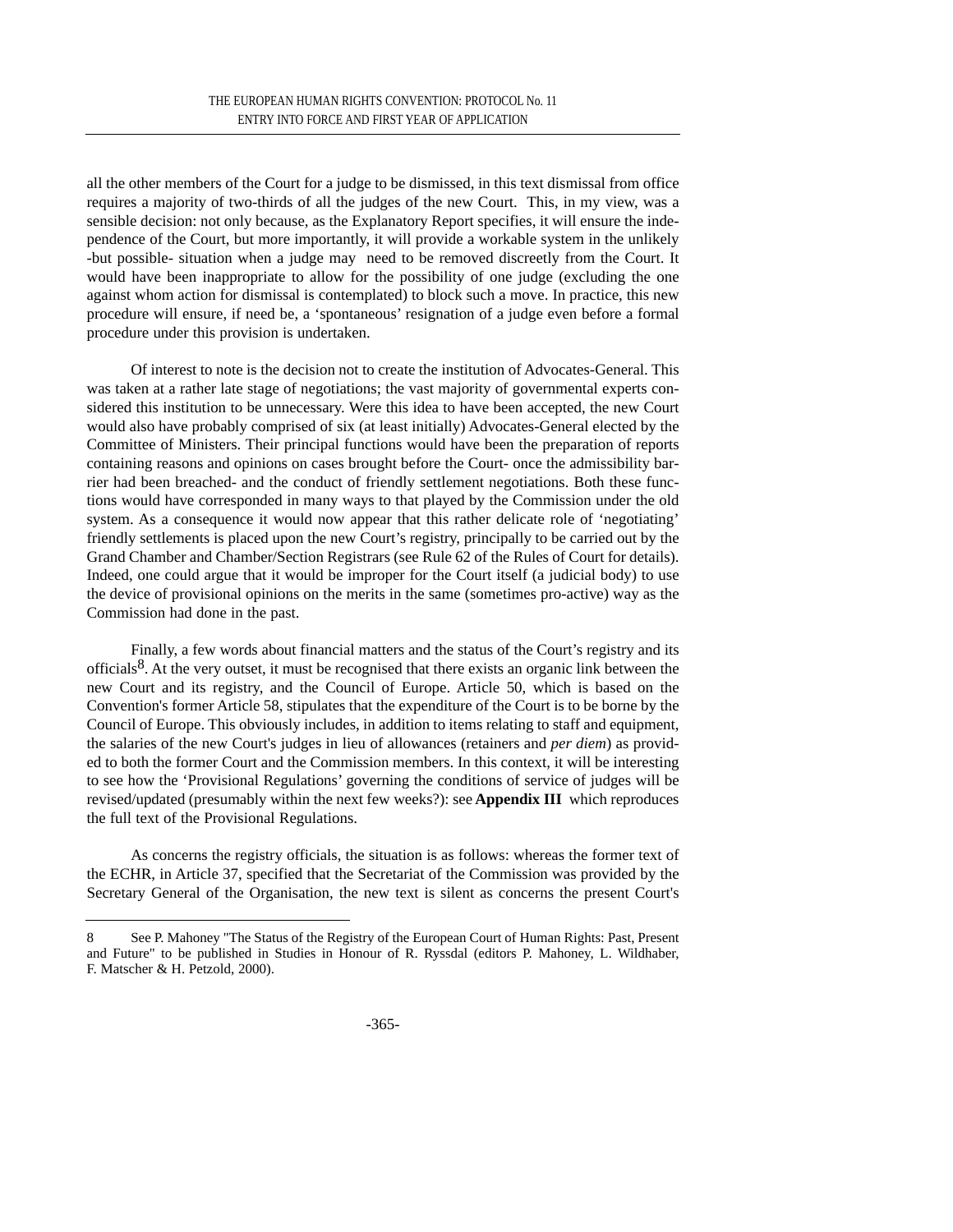registry officials. The new text, as amended by Protocol No. 11, does not deal specifically with this matter. Instead, reference to the link of the new Court's staff members with the Organisation can be found in the Explanatory Report, in its paragraph 66, where it is stated that the new Court's registry will be provided by the Secretary General of the Council of Europe. This may be important for at least two reasons. The new Court -obviously an independent, autonomous judicial organ- is not considered as a separate legal entity on the international plane; hence, no new seat/headquarters agreement with the French authorities has been necessary for it to operate. Secondly, the fact that registry staff are Council of Europe employees (including those lawyers who may move in-house between the Court's registry and other departments) means that the Organisation's staff regulations apply to them, in addition to any other specific regulations which may be applicable to them as Court registry officials.

Financial responsibility for ensuring the Court's budgetary needs is thus clearly the responsibility of the Council of Europe. Whether the new Court should have a separate budget, presented independently of other Council of Europe departments when budgetary matters are discussed by the Committee of Ministers, is of course a different matter.

# **IV. ELECTION, STATUS AND CONDITIONS OF SERVICE OF THE NEW JUDGES**

#### *Election procedure*

Under the terms of Article 22, paragraph 1, of the ECHR: "The judges shall be elected by the Parliamentary Assembly with respect to each High Contracting Party by a majority of votes cast from a list of three candidates nominated by the High Contracting Party". The former requirement that no two judges may have the same nationality was not retained.

Prior to the election of the new judges by the Parliamentary Assembly of the Council of Europe, the latter initiated a system of "interviews" for candidates. The interviews were undertaken by a special sub-committee of the Assembly's Committee on Legal Affairs and Human Rights. This was a complete innovation, in that *never* before had parliamentarians been given the opportunity of interviewing candidates under the old system! The basic criteria laid down for the election procedure were as follows: States had to provide a list of three candidates, accompanied by a detailed biographical note on each of them, in English or French, structured in accordance with a model *curriculum vitae*, established by the Parliamentary Assembly.9 In the majority of cases, this procedure was followed.

<sup>9</sup> For background information see: Parliamentary Assembly Resolution 1082 (1996) on the procedure for examining candidatures for the election of judges to the European Court of Human Rights, adopted on 22nd April 1996 (as well as doc. 7439, Report of the Committee on Legal Affairs and Human Rights, rapporteur Lord Kirkhill, and Parliamentary Assembly debate on 22nd April 1996).

See further, on this subject analysis by J-F. Flauss "Radioscpie de l'election de la nouvelle Cour européenne des Droits de l'Homme" in vol. 9 Revue trimestrielle des Droits de l'Homme (1998), pp. 435-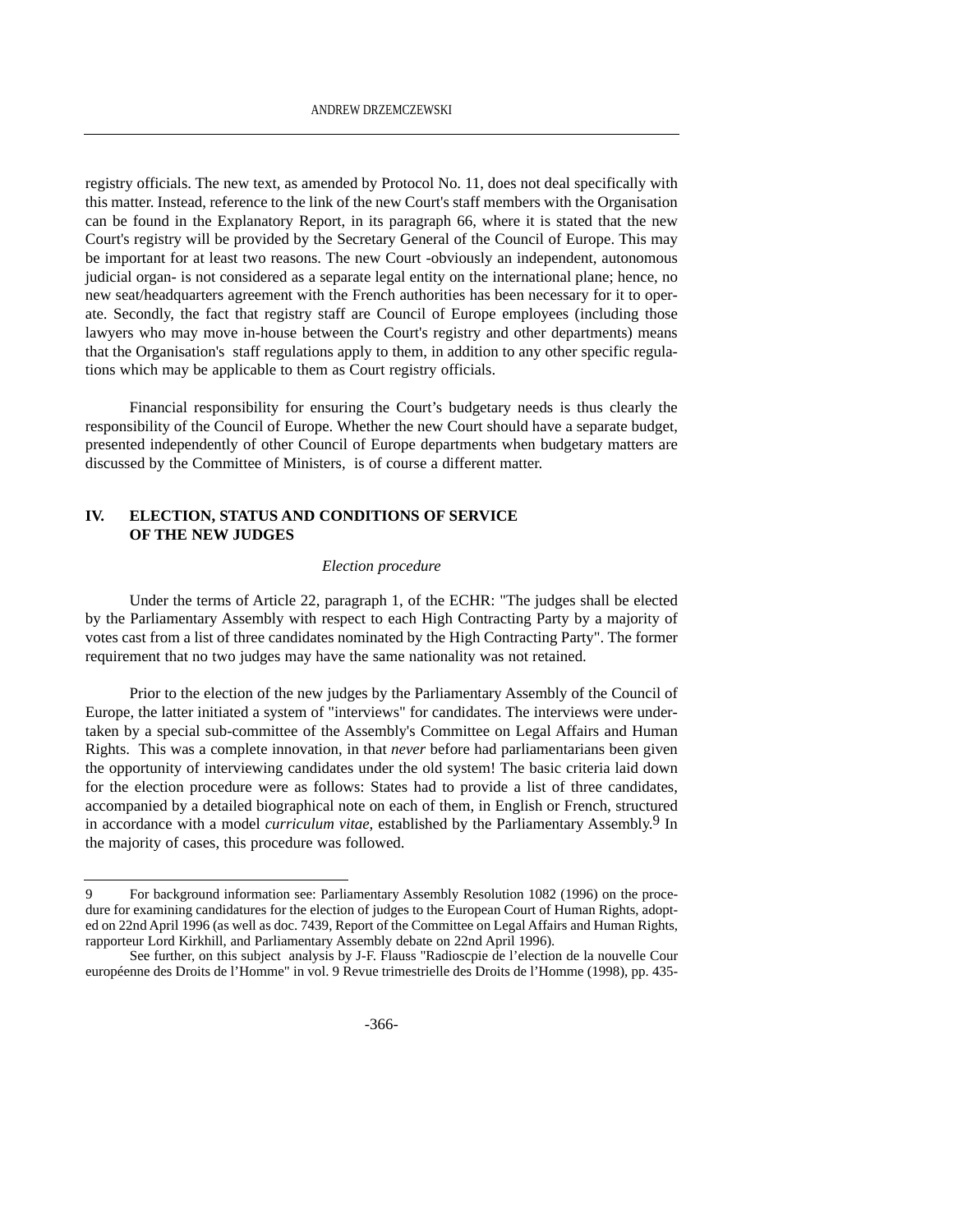Of interest to note in this connection was the rather unusual decision taken by the Committee of Ministers, on 28 May 1997, to establish *an additional informal procedure* for the examination of prospective candidatures. This was a well-intentioned initiative taken by the United Kingdom authorities in order to weed out (off-the-record) any unacceptable or totally unmeritorious candidatures. In accordance with this decision, the Committee of Ministers' Deputies undertook an examination of all candidatures before formally submitting lists to the Parliamentary Assembly.

Finally, States were invited to try and achieve a more balanced representation of men and women on the new Court. It would appear that the result product is less than satisfactory: 8 out of the 41 new judges are women.<sup>10</sup>

### *Terms of office*

Article 23 specifies that the judges shall be elected for a period of six years. They may be re-elected. However, the terms of office of one-half of the judges elected at the first election expires at the end of three years. The judges whose terms of office are to expire at the end of the initial period of three years were therefore chosen by lot by the Secretary General of the Council of Europe immediately after the first set of elections in April 1998 (see **Appendix II** for complete list of judges elected, including the compositions of the Grand Chamber and four Sections/Chambers of the new Court). The terms of office of judges expire when they reach the age of 70.

#### *Status & conditions of service*

The status and conditions of service of the judges of the new permanent Court (as concerns salaries, place of residence, holiday and sick leave and provision of social protection, as well as judges' privileges and immunities -but see Section 5 below, with respect to the last-mentioned-) were specifically enumerated in a Resolution which the Committee of Ministers adopted on 10th September 1997. The full text of this Resolution is attached as **Appendix III**. The "Provisional Regulations" set out in appendices to the Resolution should have been "reviewed" within twelve months of entry into force of Protocol No.11 (see Article 3 of the Resolution).

<sup>-464;</sup> H.G.Schermers "Election of judges to the European Court of Human Rights" in vol.. 23 ELRev. (1998) pp.568-578 and H-C. Krüger "Selecting judges for the new European Court of Human Rights" in vol. 17 HRLJ (1996), pp. 401-404.

It is interesting to note, in this connection, the fact that certain States openly invited applications from candidates possessing the necessary qualifications and experience for this position: see The Times (of London) of 16 September 1997, Rzeczpospolita (Polish daily newspaper) of 6 October 1997 and the Moniteur Belge of 10th October 1997.

<sup>10</sup> See Declaration adopted by the Committee of Monisters adopted on 26th May 1997. The origins of this proposal can probably be traced to an initiative taken by Mrs Err: see Parliamentary Assembly Order No. 519 (1996) on the procedure for examining candidatures for the election of judges to the European Court of Human Rights, adopted on 22nd April 1996. (See also doc. 7530, motion for an order, presented by Mrs Err and the Parliamentary Assembly debate on this subject on 22nd April 1996 (9th sitting)).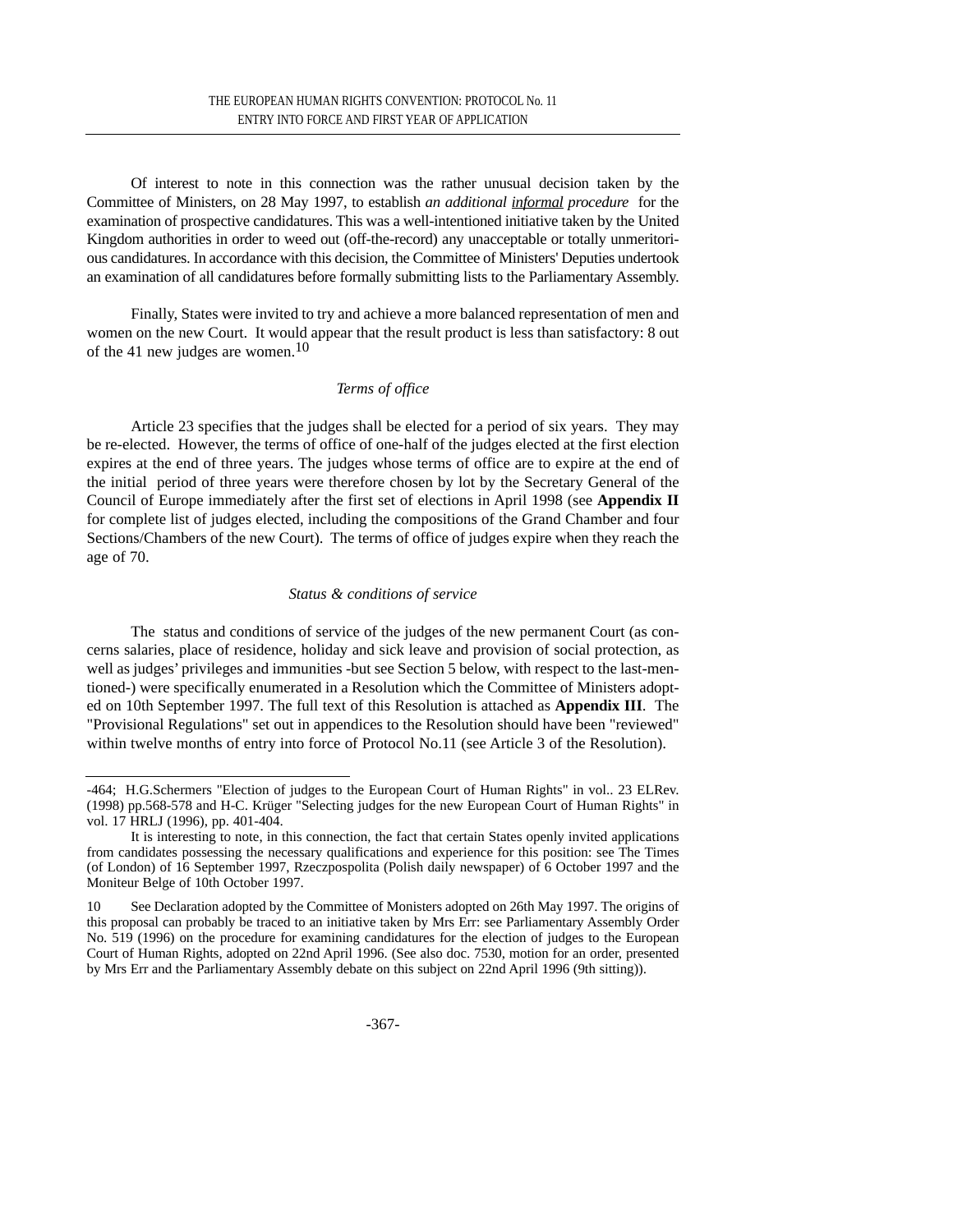### **V. TREATIES AIMED AT ENSURING INDEPENDENT FUNCTIONING OF THE NEW COURT**

With the adoption, by the Committee of Ministers on 20th April 1994, and subsequent signature by all member States of the Council of Europe of Protocol No. 11 to the ECHR, the Committee of Ministers authorised, in 1995, the amendment and subsequently the consolidation into one text of the Fourth and Fifth Protocols to the 1949 General Agreement on Privileges and Immunities of the Council of Europe and the replacement of the European Agreement relating to persons participating in proceedings of the European Commission and Court of Human Rights of 196911. Both these treaties came into force on 1st November 1998 and 1st January 1999 respectively.

The Sixth Protocol (which replaces the Fourth and Fifth Protocols to the General Agreement of 1949) defines in detail the privileges and immunities of the judges to the new single Court, especially as concerns the exercise of their functions in Strasbourg and during official journeys. This text is already in force in 22 States Parties (including France, the State Party on whose territory the Council of Europe is situated) and has been signed by 16 States, the most recent signature being that of the United Kingdom on 27th October 1999.

The new European Agreement relating to persons participating in proceedings of the (new) European Court of Human Rights requires States to ensure that persons participating in proceedings instituted under the ECHR, as amended by Protocol No. 11 (agents, advisers, lawyers, applicants, delegates, witnesses and experts) enjoy immunity from legal process in respect of their acts before the Court, as well as freedom to correspond with that organ and freedom to travel for the purpose of attending its proceedings. This instrument has been ratified by 15 States (including France) and signed by 13, the last signature being that of the United Kingdom on 27th October 1999.

#### **VI. OPERATION OF THE NEW PROCEDURE AS OF 1ST NOVEMBER 1998**

#### *General*

Any Contracting State (State application) or individual, non-governmental organisation or group of individuals claiming to be a victim of a violation (individual application) can lodge an application with the Court alleging a violation of Convention rights by a Contracting Party. A notice for the guidance of applicants and forms for making applications can be obtained from the registry by post or through the Court's Internet site.

<sup>11</sup> See footnote 1 for reference as to where these texts can be consulted. The complete texts, together with Explanatory reports thereto, can be found in vol. 17 *HRLJ* (1996) pp. 472- 476.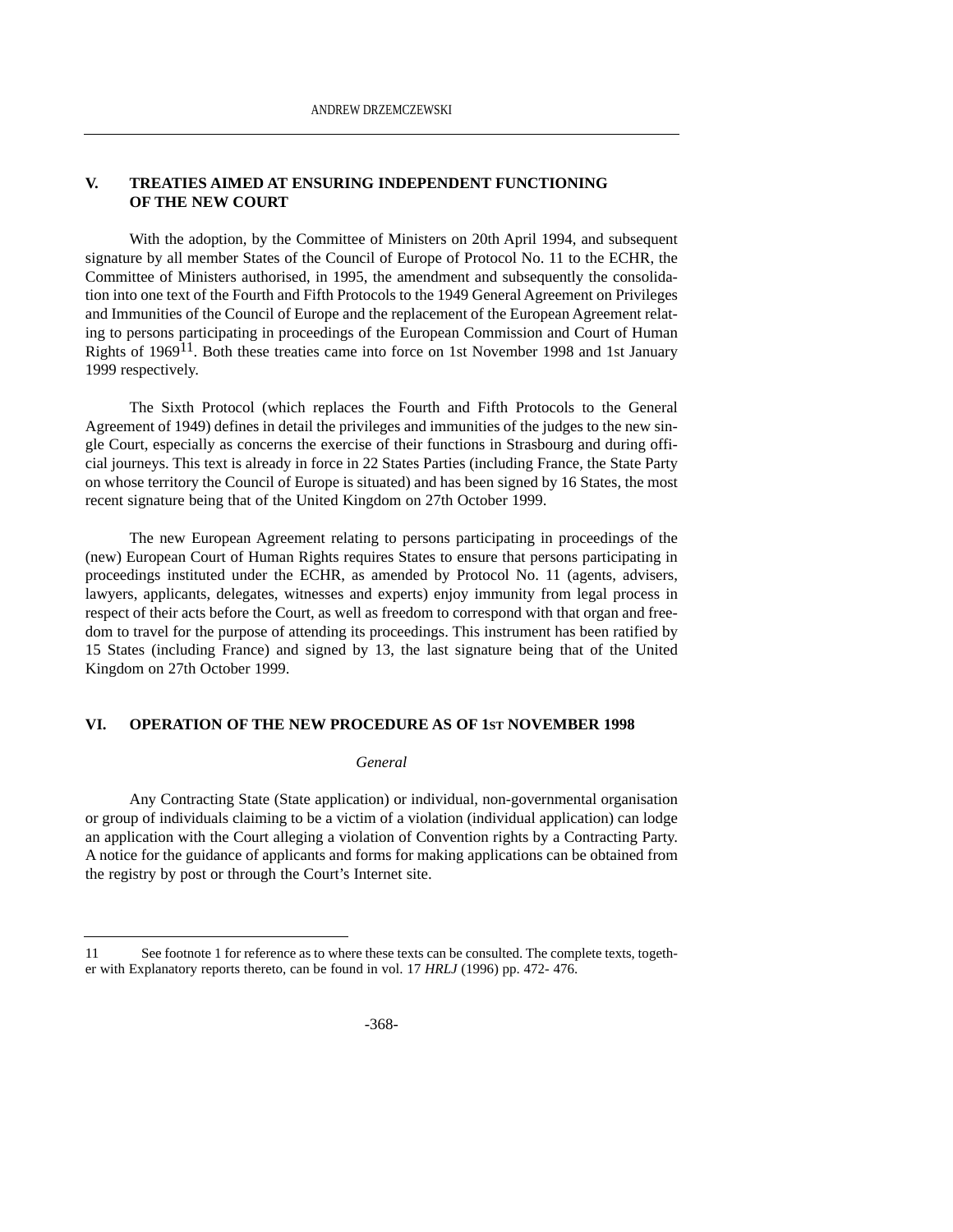The procedure before the Court is adversarial and public. Hearings are, in principle, public unless the Chamber/Grand Chamber decides otherwise on account of exceptional circumstances. Memorials and other documents filed with the Court's registry by the parties are accessible to the public (Article 40, ECHR & Rule 33 of the Court's Rules).

Individual applicants may submit applications themselves, but legal representation is recommended, and even required for hearings after a decision declaring an application admissible (Rule 36 of the Rules of Court). A legal aid scheme exists for applicants who do not have sufficient means (see Rules 91-96 of the Rules of Court).

The official languages of the Court are English and French, but applications may be drafted in one of the 21 official languages of the Contracting States (Rule 34 of the Rules of Court). In practice, the use of 32 languages -official and non-official- has been granted with respect to the 40,000 or so provisional files opened by the Court's registry<sup>12</sup>. Once the application has been declared admissible, one of the Court's official languages must be used, unless the President of the Chamber/Grand Chamber authorises the continued use of the language of the applicant.

# *Admissibility procedure*

Each individual application is assigned to a Section (Chamber),  $13$  whose President designates a judge-rapporteur. After a preliminary examination of the case, the judge-rapporteur has the possibility to refer the application to a three-judge committee, which may -but does not necessarily- include the judge-rapporteur. The committee is able, by a unanimous decision, to declare the application inadmissible; such a decision is final.

When the judge-rapporteur considers that the application raises a question of principle and is not inadmissible or when the committee is not unanimous in rejecting the complaint, the application is examined by a Chamber. (This procedure matches the system formerly in force before the Commission.)

A Chamber, composed of seven judges, decides on the merits of an application and, if necessary, its competence to adjudicate the case. A Chamber determines both admissibility and merits, usually in separate decisions but where appropriate together. The judge-rapporteur prepares the case-file and establishes contact with the parties. The parties then submit their observations in writing. A hearing sometimes take place before the Chamber.

<sup>12</sup> The Court's registry receives, on average, between 500 and 600 letters per day.

<sup>13</sup> Under the Rules of Court (Rule 25) Chambers provided for under Article 26 (b) of the Convention are referred to as «Sections» **(see also Appendix II).** The Court is divided into four Sections, whose composition, fixed for three years, is geographically and gender balanced and takes into account the different legal systems of Contracting States.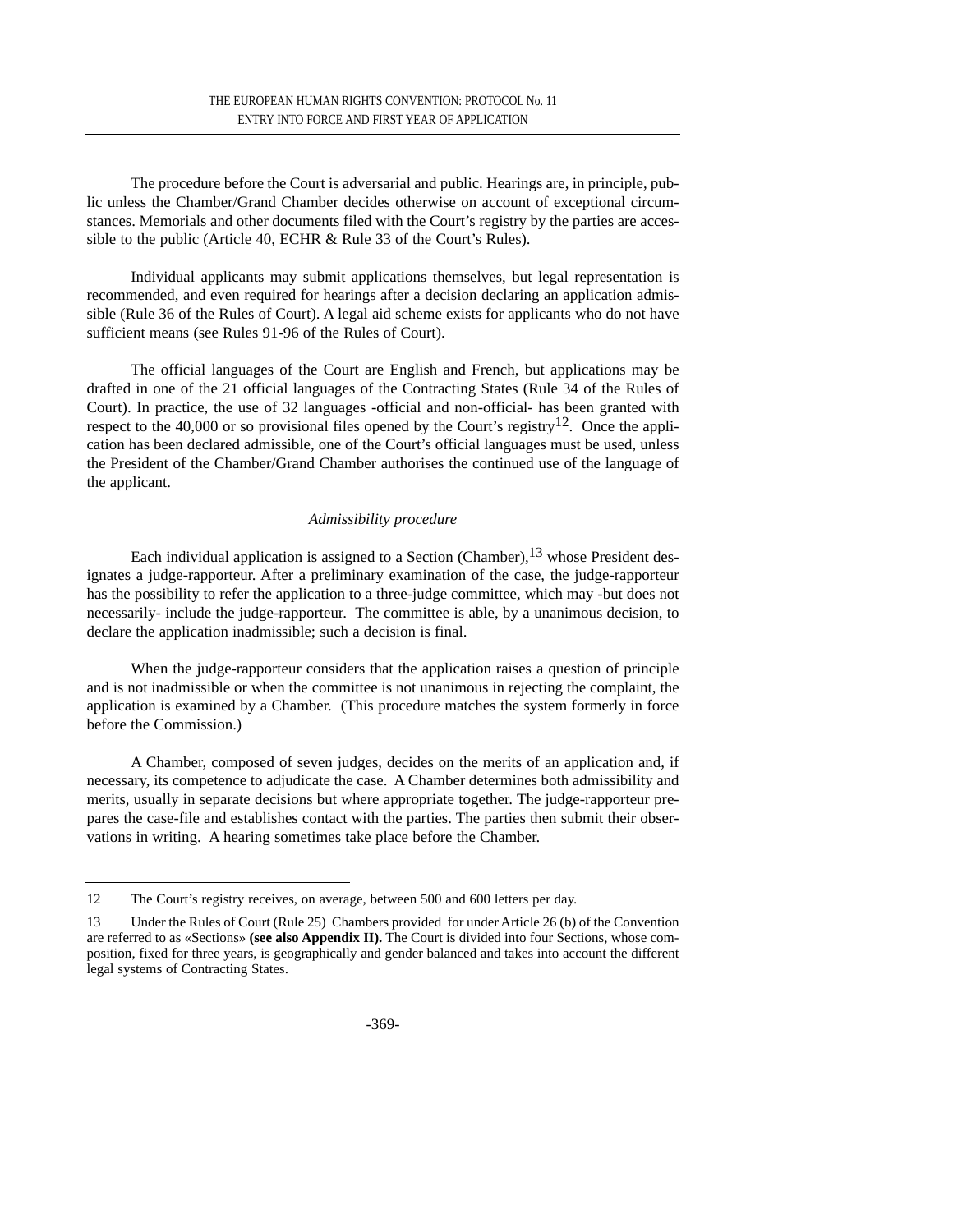The Chamber may decide *proprio motu* to refer a case to the Grand Chamber when it intends not to follow the Court's previous case law or when a question of principle is involved. This procedure may be adopted on condition that none of the parties objects to such relinquishment within one month of notification of the intention to relinquish (Article 30 of the Convention  $\&$  Rule 72 of the Rules of Court). To date, this procedure has been used on two occasions.

The first stage of the procedure is generally written, although the Chamber may decide to hold a hearing, in which case issues arising in relation to the merits will normally also be addressed. An admissibility decision, taken by majority vote, contains reasons and is made public (Article 29 of the Convention).

#### *Procedure on the merits*

Once the Chamber has decided to admit an application, it may invite the parties to submit further evidence and written observations, including any claims for "just satisfaction" by the applicant, and to attend a public hearing on the merits of the case.

The President of the Chamber may, in the interests of the proper administration of justice, invite or grant leave to any Contracting State which is not party to the proceedings, or any person concerned who is not the applicant, to submit written comments, and, in exceptional cases, to make representations at the hearing. A Contracting State whose national is an applicant in the case is entitled to intervene as of right (Article 36 of the Convention & Rule 61 of the Court's Rules).

During the proceedings on the merits, negotiations aimed at securing a friendly settlement may be conducted through the intermediary of the registrar; such friendly settlement negotiations are confidential (Articles 38 & 39 of the Convention & Rule 62 of the Court's Rules).

#### *Judgments*

Chambers decide by a majority vote. Any judge who has taken part in the consideration of the case is entitled to append to the judgment a separate opinion, either concurring or dissenting, or a bare statement of dissent (Article 45 of the Convention & Rule 74 (2) of the Court's Rules).

Within three months of delivery of the Chamber judgment, the parties have three months to request that the case be referred to the Grand Chamber of 17 judges. However, this procedure is restricted to exceptional instances, i.e., when a case raises a serious question concerning the interpretation or application of the Convention and its protocols or a serious issue of general importance. A panel of five judges of the Grand Chamber (composed of the President of the Court, the Section Presidents, with the exception of the Section President who presided over the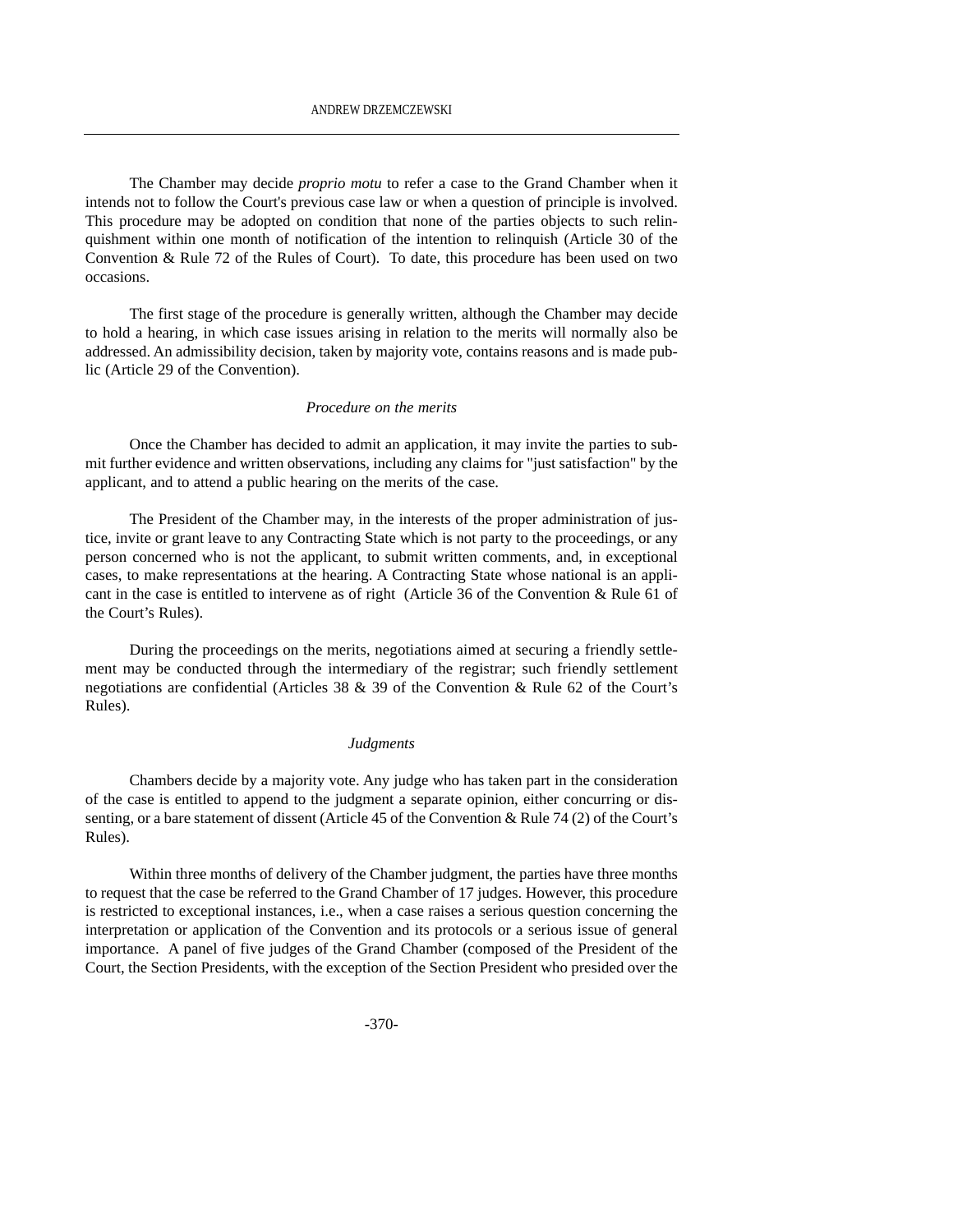Section to which the Chamber that gave judgment belongs, and another judge selected by rotation from judges who were not members of the original Chamber) determines whether the request for a re-hearing is admissible (Article 43 of the Convention). No such cases have as yet come before the panel.

The Chamber's judgment becomes final at the expiry of a three month period or earlier if the parties announce that they have no intention of requesting a referral or after a decision of the panel rejecting the request for referral (Article 44 of the Convention).

If the panel accepts the request, the Grand Chamber<sup>14</sup> renders its decision on the case in the form of a judgment. The Grand Chamber decides by majority vote and its judgments are final.

All final judgments of the Court are binding on the respondent States concerned. Responsibility for supervising the execution of judgments lies with the Committee of Ministers of the Council of Europe. It is for the Committee of Ministers to verify whether States in respect of which a violation of the Convention is found have taken adequate remedial measures to comply with the specific or general obligations arising out of the Court's judgments<sup>15.</sup>

\* \* \*

Although the new system is less complicated than the one it replaces, one cannot say that it is simple to understand by an 'outsider'. For a comparative -schematic- overview of both control mechanisms, please consult **Appendix I.**

# **VII. TRANSITIONAL ARRANGEMENTS IN FORCE UP TO 31st OCTOBER 1999**

Protocol No. 11, in Articles 4 and 5, regulated the transition from the old to the new system for a two-year period which came to an end on 31st October 1999. As Protocol No. 11 was an amending protocol, it required ratification by all the Contracting States and entered into force one year after the last ratification had been deposited, namely 1st November 1998. This

<sup>14</sup> The Grand Chamber of 17 judges is constituted for three years: see Rule 24 of the Rules of Court. Apart from the *ex officio* members - the President, Vice-Presidents and Section Presidents - the Grand Chamber is formed by rotation within two groups, which alternate every nine months. These groups are composed with a view to geographical balance and are intended to reflect the different legal traditions. (See also **Appendix II**).

<sup>15</sup> For a recent discussion of this and related matters see A. Drzemczewski & P. Tavernier "L'exécution des "décisions" des instances internationales de contrôle dans le domaine des droits de l'homme" in *Colloque de Strasbourg.* La protection des droits de l'homme et l'évolution du droits international (1998, Société française pour le droit international), pp. 197-270, esp at pp. 215-270.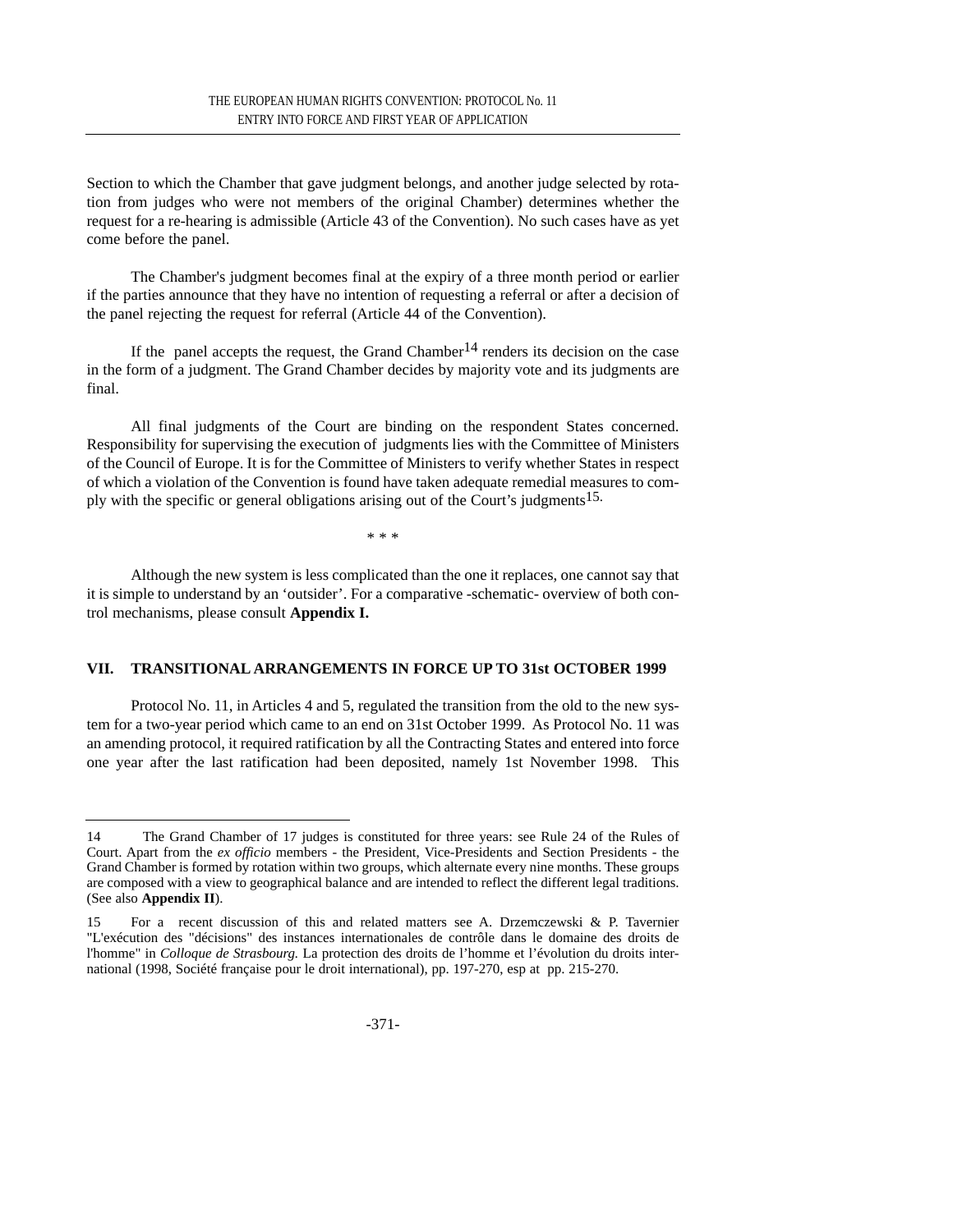ushered in a preparatory period of one year during which the judges of the new Court were elected and held a number of meetings to take the necessary organisational and procedural measures for the establishment of the Court. In particular, the judges drew up new draft Rules of Court and -soon thereafter, on 4th November 1998- formally adopted the Rules of Court and elected the new Court's Registrar and Deputy Registrars.

On the 31st October 1998 the old Court ceased to function. However, paragraph 3 of Article 5 of the Protocol provided that the Commission should continue for an additional year (until 31st October 1999) to deal with cases which had been declared admissible before the date of entry into force of the Protocol.

Paragraphs 2 to 4 of Article 5 of (the now defunct) Protocol No.11 catered for applications pending before the Commission. Where, at the time of the Protocol's entry into force (1st November 1998), applications had not been declared admissible by the Commission, these were automatically forwarded to the new Court. On the other hand, applications already declared admissible were finalised by the Commission under the old system (paragraph 3). As the drafters of the text considered it inappropriate for the Commission to continue its work many years after this Protocol's entry into force, paragraph 3 provided for a time-limit of one year within which the Commission would be able to complete work on most applications which it has declared admissible. Applications not finalised during this time limit (i.e., before 1st November 1999) have had to be referred to the new Court for determination under the new system. As all these applications have already been declared admissible by the Commission, there will be no need for them to be examined by a committee of the new Court.

Paragraph 4 of Article 5 related to cases in which the Commission has adopted an Article 31 Report (i.e., a legal opinion as to whether the ECHR has been breached) within the period of twelve months following the entry into force of Protocol No. 11. In such instances, the procedure for bringing cases before the Court was the former Article 48 of the Convention (and Protocol No. 9, where applicable). In other words, the Commission or a State Party -as well as the applicant when Protocol No. 9 was applicable- had the right to refer the case to the new Court.

However, in order to avoid cases which had already been examined being dealt with at three levels, the panel of five judges of the new Court was given the power to decide whether the Grand Chamber or a Chamber should decide the case. Cases not referred to the new Court under this Article have been transmitted to the Committee of Ministers in accordance with the former Article 32 of the Convention.

As already explained, the old Court ceased to function on 1st November 1998 and all 87 cases pending before it had to be transmitted to the Grand Chamber of the new Court. The aim of the exercise was to ensure that the (new) Grand Chamber not be inundated with 'less important' cases. However, the old Court did not manage to deal with as many cases as had original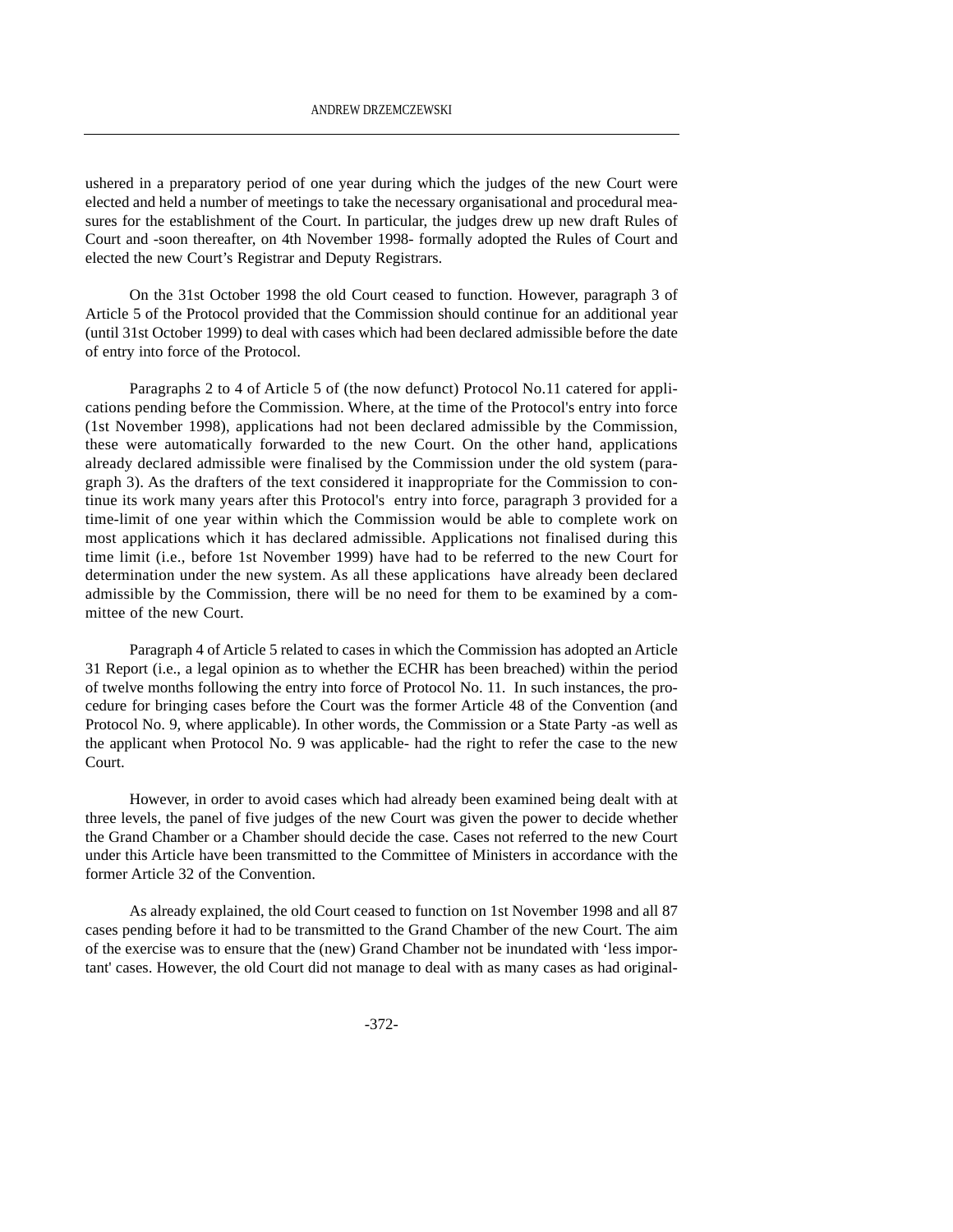ly been anticipated, thus leaving a substantial and unforeseen 'burden' of unfinished business which had to be dealt with by the new Court<sup>16</sup>. As a consequence, judges have been largely tied up, at this early, critical period, in this cumbersome Grand Chamber procedure with less time available for work to begin in earnest on the backlog of nearly 7,000 applications inherited from the Commission.

Lastly, paragraph 6 of Article 5 (of Protocol No11) specified that the Committee of Ministers would continue to deal with cases not transmitted to the Court under the former Article 48 of the Convention, even after Protocol No. 11 had entered into effect, until such time as these cases are completed. Although this will, no doubt, prolong consideration of cases before the Committee of Ministers for several years, the drafters considered it inappropriate, by means of such an instrument, to try and tie the hands of an organ whose existence pre-dates the ECHR and, as the Council of Europe's executive, works independently of the Convention mechanism.

# **VIII. THE COURT'S RECENT CASE LAW: A FEW EXAMPLES**

#### *Introductory remarks*

Two subject which merits particular attention, but which cannot -in such a short overview- be dealt with adequately, are the subtle change in the nature of a rising number of cases which the Court must now be prepared to deal with and that of the substantial enlargement of the European Human Rights Convention's geographical parameters.

As concerns the nature of cases recently coming before the Court, there is a marked tendency - over the last few years - for primary facts to be disputed, especially where serious human rights violations are alleged, as illustrated by the number of applications brought against Turkey<sup>17</sup>. This will require the new Court to undertake difficult and expensive fact-finding

<sup>16</sup> Matters were even more complicated than 'outsiders' realise : by virtue of Rule 28, para 2, of the new Rules of Court the ten ex-Commission members of the new Court are excluded from sitting in the Grand Chamber in any case in which they participated previously in the Commission, whether at the admissibility or the merits stage. See, on this subject, P. Mahoney "Speculating on the future of the reformed European Court of Human Rights" in vol. 20 *HRLJ* (1999) pp.1- 4 at page 2.

<sup>17</sup> See P. Mahoney, vol. 20 HRLJ at pp. 3-4 (and case law cited therein). This is further complicated by the fact that difficulties may be encountered in exhausting local remedies, compounded by suggestions of intimidation or, at least, of hindrence by State authorities of applicants' ability to bring cases to Strasbourg. See, in this connection, Interim Resolution DH(99)434 of the Committee of Ministers adopted on 9th June 1999 (entitled "Human Rights. Action of the security forces in Turkey: measures of a general character").

See also, in this connection, N. Bratza & M. O'Boyle "The Legacy of the Commission to the New Court under Protocol No.11" in *The Birth of European Human Rights Law.* Studies in honour of C.A. Norgaard (1998, M.de Salvia & M.E. Villiger, editors), pp.377-393 and A. Drzemczewski "Fact-finding as part of effective implementation ; the Strasbourg experience" to be published in *Enforcing International Human Rights Law*: *the Treaty System in the 21st Century* (2000, editor A. Bayefsky).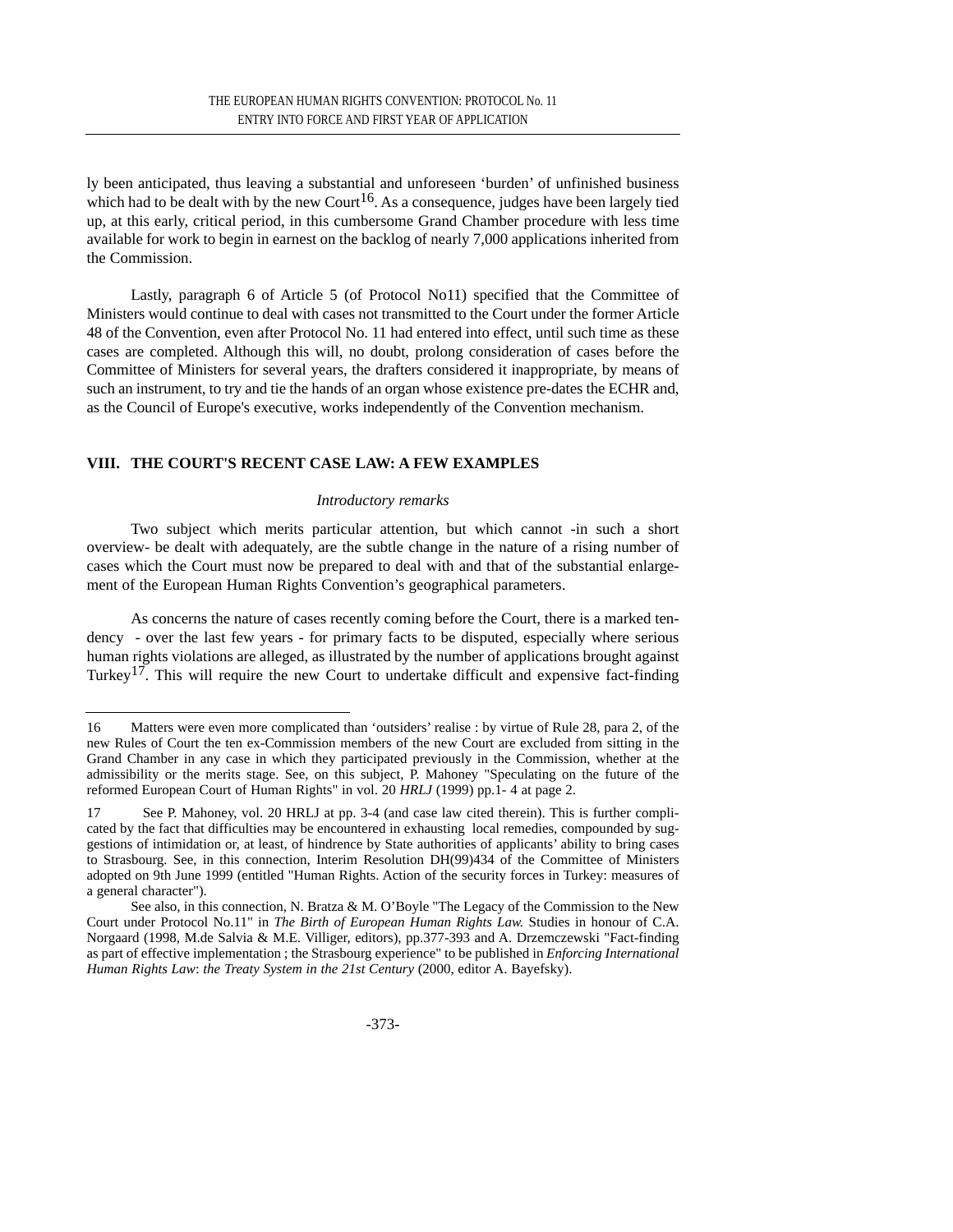missions. It is likely that this type of issue may well arise in a number of new States Parties to the Convention.

The substantial geographical enlargement of the Council of Europe, tied principally to the upheavals in Central and Eastern Europe that commenced in 1989, is the other subject which merits separate in-depth study. Admission to the Organisation presupposes a commitment, on behalf of candidate States, to join the Convention system. However, standards in a number of new States Parties to the Convention are below those established by the Convention control organs<sup>18</sup>. States "willing and able" (to cite from Article 4 of the Organisation's Statute of 1949) to guarantee rule of law, pluralistic democracy and respect of human rights, have thus made specific undertakings to remedy shortcomings in their constitutional, political and legal orders as part of the membership package.

Another 'complication' -as concerns member States from the ex-Soviet Union- has been the adoption of the Commonwealth of Independent States (CIS ) Convention on Human Rights in Minsk in 199519.

\* \* \*

In addition to virtually clearing the whole of its backlog of cases which the old Court had left it with, in 1999 the new Court has declared over 2,700 applications inadmissible, over 630 applications admissible and rendered over 100 judgments (see **Appendix IV** for statistical information). That being said, the *workload of the Court is continuing to rise sharply.* The President of the Court, L. Wildhaber, has noted that despite the major structural changes made by Protocol No. 11

<sup>18</sup> This subject has been discussed extensively. See, *inter alia*, reports undertaken in the context of accession procedures, listed in vol 20 HRLJ (1999) at pp. 112-113, see also vol. 14 HRLJ (1993), at p. 248; P. Leuprecht "Innovations in the European System of Human Rights Protection : is enlargement compatible with reinforcement ?" in vol. 8 *Transnational Law & Contemporary Problems* (1998, University of Iowa, College of Law journal), pp. 313-336 ; I.Cameron "Protocol 11 to the European Convention on Human Rights: the European Court of Human Rights as a Constitutional Court ?" in vol. 15 *Yearbook of European Law,* 1995 (1996, A. Barav & D. A. Wyatt), pp. 219-260 and F. Sudre "La Communauté européenne et les droits fondamentaux après le traité d'Amsterdam : vers un nouveau système européen de protection des droits de l"homme ? " in *La Semaine Juridique, JCP* (1998), I, pp. 9-16.

As P. Mahoney, the Court's Deputy Registrar, has rightly pointed out "While it may be possible at the intergovernmental and parliamentary level of the Council of Europe to make concessions to new members on the grounds that they are in a process of transition and on the road to full democracy, it is of vital importance, for the continuing integrity of the Convention system, that the Convention institutions avoid a concessionary approach when applying the principle of universality to cases before them". This citation is taken from an article Mahoney wrote on the subject of free speech in *EHRLR* (1997), pp.364-379 at page 371, footnote 19.

<sup>19</sup> English-language text available in vol. 17. *HRLJ* (1996), pp. 159-164. For analyses of the legal implications for States intending to ratify the ECHR and the CIS Convention on Human Rights, see A.A. Cancado Trindade & J.A. Frowein in vol. 17 *HRLJ* (1996), pp. 164-180 & 181-184 respectively.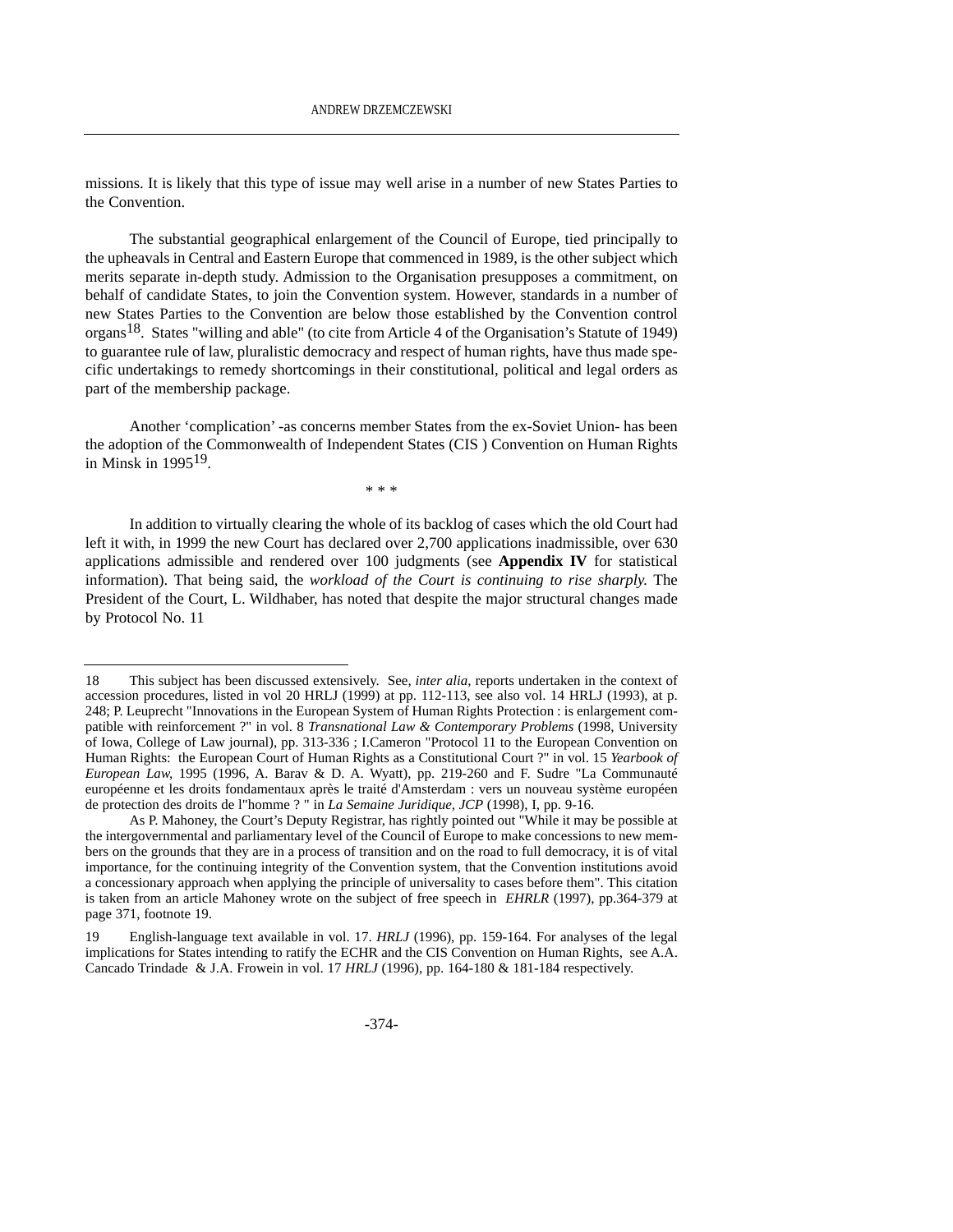"to cope with an increasing volume of applications, to speed up the time taken to examine cases and to strengthen the judicial nature of the system [...], the continuing steep increase in the number of applications to the Court is putting even the new system under pressure. Today, we are faced with nearly 10,000 registered applications and more than 47,000 provisional files, as well as around 700 letters and more than 200 overseas telephone calls a day.

The volume of work is already daunting, but it is set to become more challenging still, especially as applications come in from countries which ratified the European Convention on Human Rights in the late 1990s."20

\* \* \*

Without in any way attempting to provide a survey of the Court's rich and varied caselaw (accessible on the Court's Internet site, as indicated in footnote 1), a few examples of judgments rendered this year illustrate the Court's policy to follow the well-established case-law of its predecessor. This approach appears to fully conform with the intentions of the drafters of Protocol No.11 and is in line with a number of (academic) commentaries made on this subject: the substantial volume of case law established by the Commission (especially on numerous and complex problems of admissibility) as well as "major judgments" of the old Strasbourg Court appear to constitute a firm foundation which the new Court has willingly integrated and is now in the process of developing  $2<sup>1</sup>$ .

\* \* \*

#### *Upholding the Rule of Law (Preamble, ECHR)*

In finding -unanimously- a violation of Article 6 of the Convention in the case of *Brumarescu v. Romania* on 28th October 1999, the Strasbourg Court stressed that the right to a fair hearing before a tribunal "must be interpreted in the light of the Preamble to the Convention, which declares, among other things, the rule of law to be part of the common heritage of the Contracting States. One of the fundamental aspects of the rule of law is the principle of legal certainty, which requires *inter alia* that where the courts have finally determined an issue, their ruling should not be called into question" (paragraph 61 of the judgment).

<sup>20</sup> Text available in vol. 20 *HRLJ* (1999), at page 114 (together with additional statistical data).

<sup>21</sup> See, in this connection, O. Jacot-Guillarmod "Comments on some recent criticism on Protocol No.11 to the European Convention of Human Rights" in Vol. 38 A *Yearbook of the European Convention on Human Rights* (1997, proceedings of 8th interrnational colloquy on the ECHR, held in Budapest, 1995), pp. 173-188, esp. at pp. 185-186. See also N. Rowe & V. Schlette "The Protection of Human Rights in Europe after the Eleventh Protocol to the ECHR ", *supra* note 7, p.10 and K. Reid *A Practitioner's Guide to the European Convention on Human Rights* (1998), at p. 8.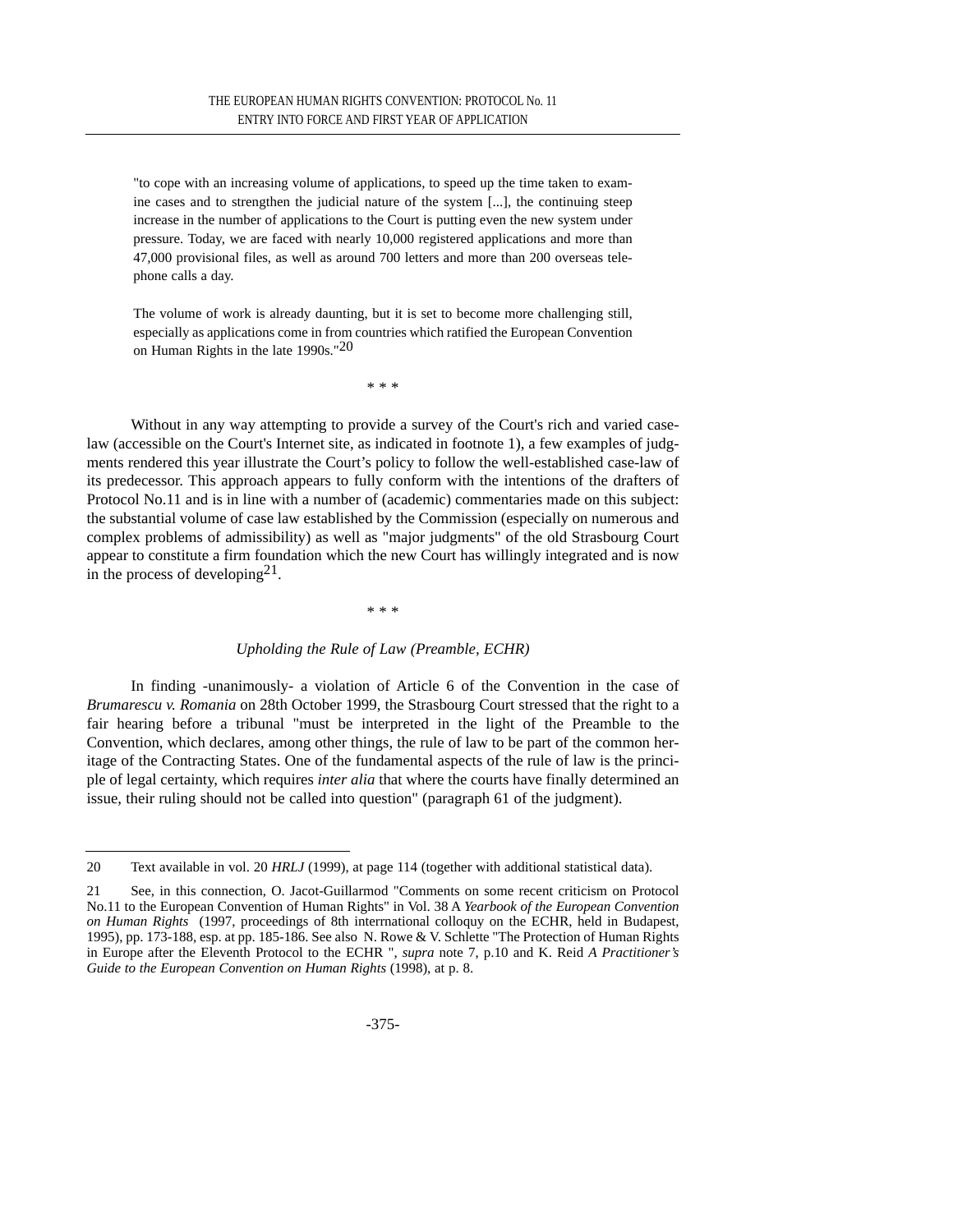In this case the Procurator-General of Romania - who was not a party to the proceedings had a power under Article 330 of the Code of Civil Procedure to apply for a final judgment to be quashed, the exercise of which was not subject to any time-limit, so that judgments were liable to challenge indefinitely. Hence, by allowing the application lodged under that power, the Supreme Court of Justice set at naught an entire judicial process which had ended in a judicial decision that was "irreversible" and thus *res judicata*.

#### *Prohibition of torture (Article 3, ECHR)*

In the case of *Selmouni v. France* (judgment of 28 July 1999), the European Court of Human Rights held unanimously that there had been a violation of Article 3 (prohibition of torture) and Article 6, paragraph 1, (right to a hearing within a reasonable time) of the European Convention on Human Rights. In so finding the Court reiterated that Article 3 enshrined "one of the most fundamental values of democratic societies. Even in the most difficult circumstances, such as the fight against terrorism and organised crime, the Convention prohibits in absolute terms torture or inhuman or degrading treatment or punishment" (paragraph 95 of the judgment), citing the well-established Strasbourg case-law on this subject as well as Articles 1 and 16 of the UN Convention against Torture.

The Court went onto hold that the "repeated and sustained assaults over a number of days of questioning" of Mr Selmouni by police officers in Paris - subsequent to his arrest concerning alleged involvement in drug trafficking - which caused severe pain and suffering, amounted to torture. The Court then added that it "considers that certain acts which were classified in the past as "inhuman and degrading treatment" as opposed to "torture" could be classified differently in future. It takes the view that the increasingly high standard being required in the area of the protection of human rights and fundamental liberties correspondingly and inevitably requires greater firmness in assessing breaches of the fundamental values of democratic societies." (paragraph 101 of the jugdment) $22$ .

#### *Right to participate in elections (Article 3 of Protocol No. 1, ECHR)*

In the case of *Matthews v. United Kingdom* (judgment of 18th February 1999) the Court held that legislation which emanated from the European Community formed part of the legislation in Gibraltar and that the United Kingdom was responsible for securing the right to free elections thereto, regardless of whether the elections were domestic or to the European Parliament.

<sup>22</sup> See also comments on this case in *Le Monde* (Paris) of 29 July 1999, at pp. 1, 8 and 15 and article by D. Pannick "The case that strikes a blow against the nature of torture" in The Times (of London), of 24th August 1999.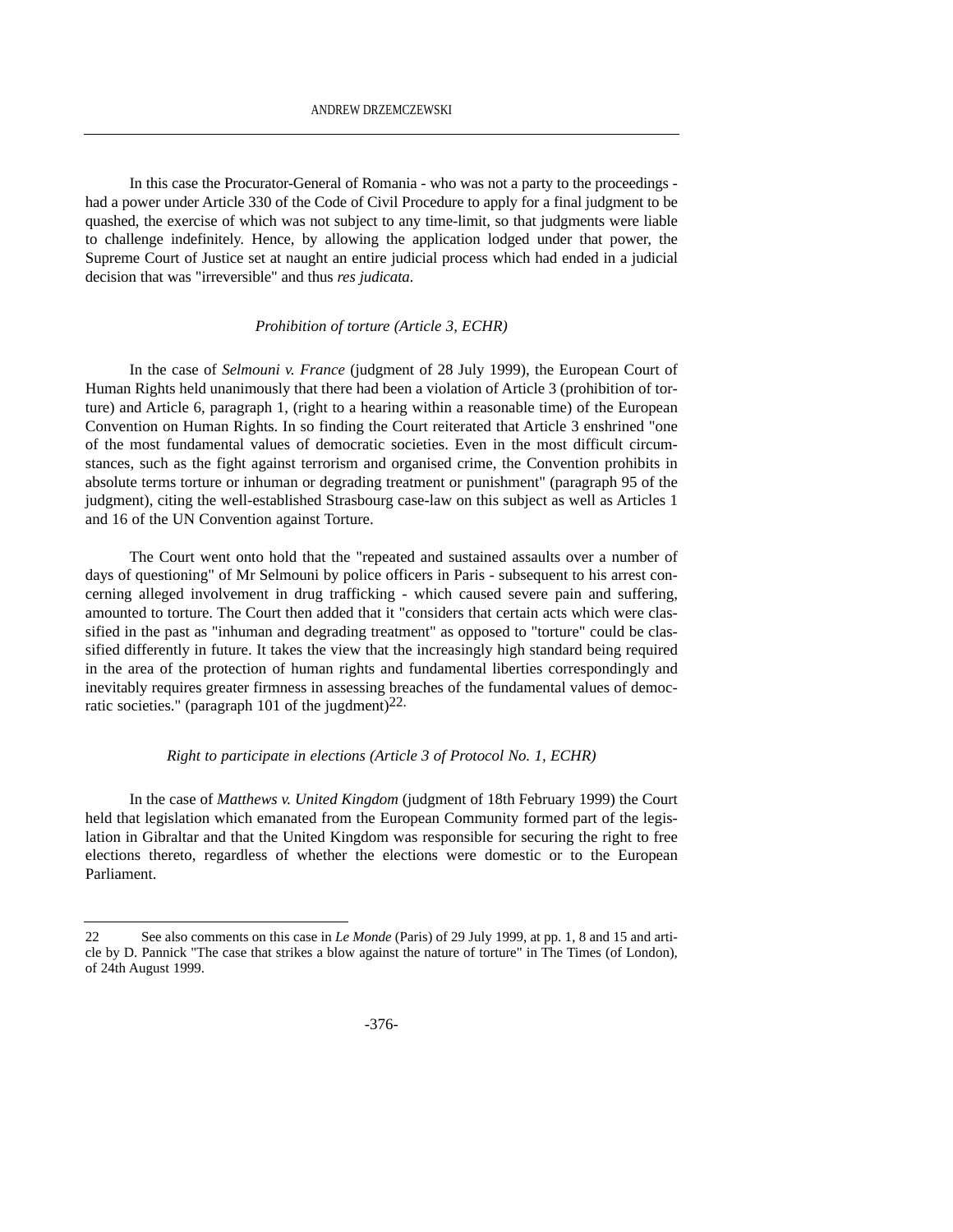In so determining, the European Court of Human Rights held, by 15 votes to two, that there had been a violation of the applicant's right to participate in elections to the European Parliament. In so doing, it rejected to respondent States' argument that the legislation in question (which precluded the possibility of Ms Matthews registering as a voter for elections to the European Parliament) was outside member States' effective control. It also rejected the 'historical approach' of the majority view of the (former) members of the Commisson who had argued that the drafters of the Additional (First) Protocol did not have the legislative bodies of international organisations in mind when writing the Protocol<sup>23</sup>. In finding a violation of the Convention, the Court referred to the Convention as a "living instrument", and reiterated that the object and purpose of Article 3 is to ensure an "effective political democracy" (paragraphs 39 and 42 of the judgment).

# **IX. CONCLUSIONS**

The implementation of the machinery laid out in Protocol No.11 has inevitably involved some uncertainties and has witnessed a difficult transitional period. States have had to face additional costs during the transitional period; the setting-up and consolidation of the new system has also necessitated the need for supplementary budgetary resources. But more important issues will need to be faced. As the late M-A. Eissen, former Registrar of the European Court of Human Rights, had rightly pointed out, *the real problem for the credibility of the reformed system* is likely to reside in identifying the best ways in dealing with the 6 to 8% of complaints declared admissible.

The first, decisive factor, is the political context. As P. Van Dijk and G.J.H. Van Hoof have rightly observed in the second edition of their book *Theory and Practice of the ECHR* (1990, at p. 618):

"the success or failure of international instruments, including those like the European Convention, in the end depends on the political will of the States involved. Legal arguments, however cogent they may be, in the final analysis seldom override political considerations when States feel that their vital interests are at stake".

How the new single, full-time European Court of Human Rights will function in a few years time and indeed, how it will manage to cope with the 'onslaught' of applications is at present both hazardous and impossible to foretell. That the continued 'success story' of the ECHR will be put under substantial pressure in the future (is this not so already now?) is a certainty: hence the need to bear in mind at least *three* important matters.

<sup>23</sup> See comments by B. Rudolf in vol. 93 *AJIL* (1999), pp. 682-685 at page 683.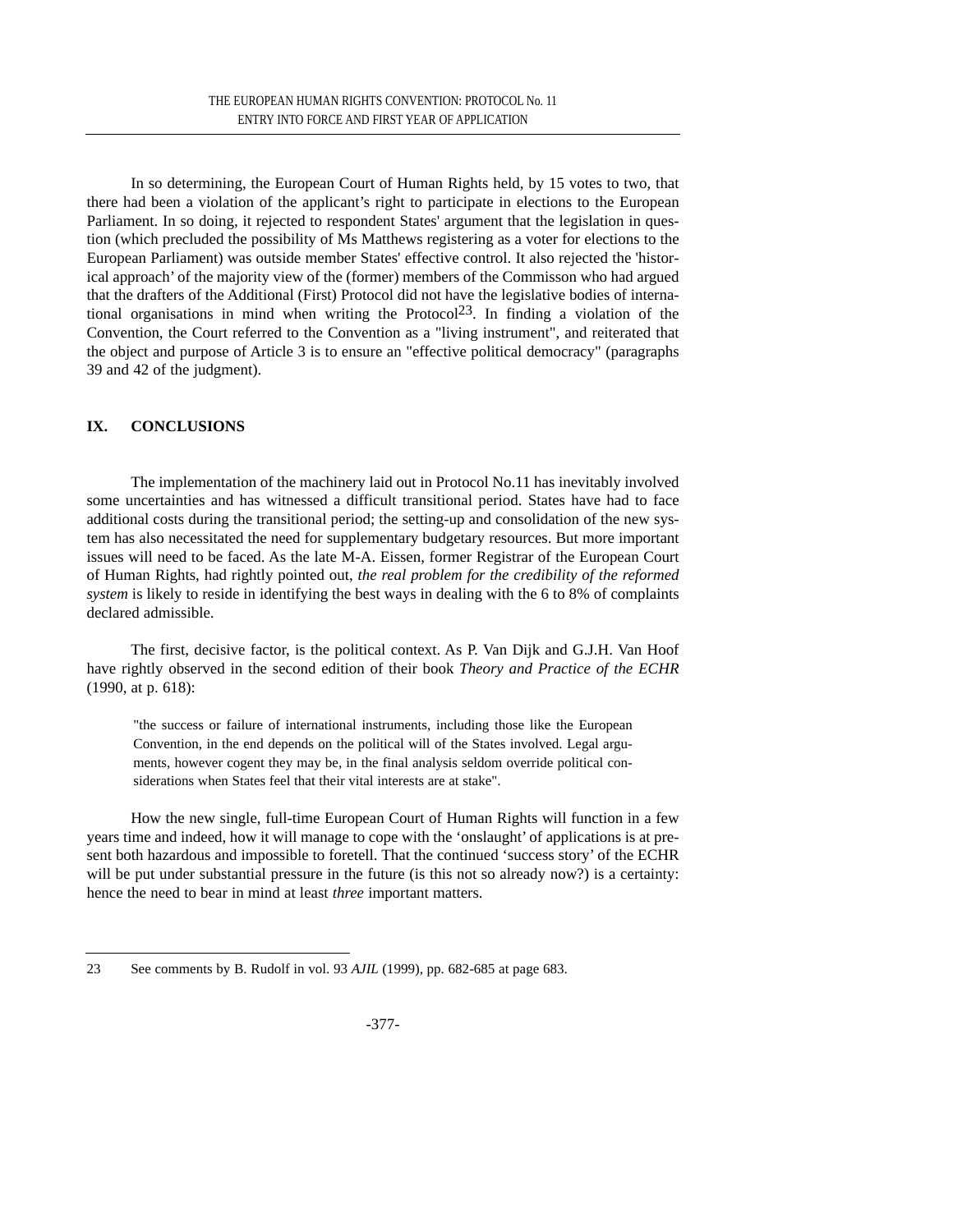*Firstly, t*he difficult and immediate question of costs in operating the new system has to be broached by member States. If States do not provide appropriate funding and logistic backup for the new Court, it will simply not work well.

*Secondly,* although -when looking from Strasbourg- we can consider the present Convention mechanism a victim of its own success, I'm not sure that the same can be said when assessing the Strasbourg case-law from the other side, namely the domestic forum. The rights and freedoms found in the ECHR and its protocols should first and foremost be firmly anchored in domestic law; *Strasbourg should play merely a subsidiary role*. The fact that in the foreseeable future *all* State Parties will have incorporated the ECHR into their domestic law, is a matter worth stressing24. Any amelioration of the Strasbourg control mechanism -and irrespective of how efficiently it operates- will not in itself ensure real and effective protection of human rights within States Parties to the ECHR. Therefore, the success of the Strasbourg system is contingent on adequate human rights protection in member States (thereby short-circuiting or even totally eradicating the need to go to Strasbourg), appropriate interplay between Strasbourg and the highest domestic judicial instances when necessary, and last but not least, the effective implementation (= supervision of the execution of the Court's findings by the Committee of Ministers) of the Strasbourg findings when breaches occur.

*Thirdly,* enlargement of the Council of Europe (presently 41 States of which all have ratified the ECHR) poses a potentially serious threat to the Convention *aquis,* especially if one has the intellectual honesty to admit that legal standards in a number of new member States from Central and Eastern Europe fall below those required by the Convention control organs. High standards will need to be maintained, avoiding, as Lord Lester of Herne Hill has put it, "the insidious temptation to resort to a 'variable geometry' of human rights which pays undue deference to national or regional 'sensitivities'".<sup>25</sup>

One of the most important guarantees to ensure the maintenance of this *aquis* will reside in the status and *quality of judges* who now serve upon the new Court. They must confirm the fact that they are jurists of the highest calibre. In returning to 'home base' these judges will, in turn, enrich the legal profession's knowledge of Strasbourg case-law with their uniquely acquired European experience. Here, a provisional 'stock-taking' of the Court's case-law (see Section 8, above) suggests that things seem to be moving in the right direction ...

\* \* \*

<sup>24</sup> This subject is discussed in detail in a book to be published in 2000, entitled *The European Convention on Human Rights:* 1950-2000, by R. Blackburn and J. Polakiewicz (eds), to be published by Cassell Academic (London). See also E. Lambert Les effets des arrêts de la Cour européenne des droits de l'homme (1999), *passim.*

<sup>25</sup> Lord Lester of Herne Hill: "The European Convention on Human Rights in the New Architecture of Europe" in vol. 38A Yearbook, *supra* note 21, pp. 223-236 at pages 226-227.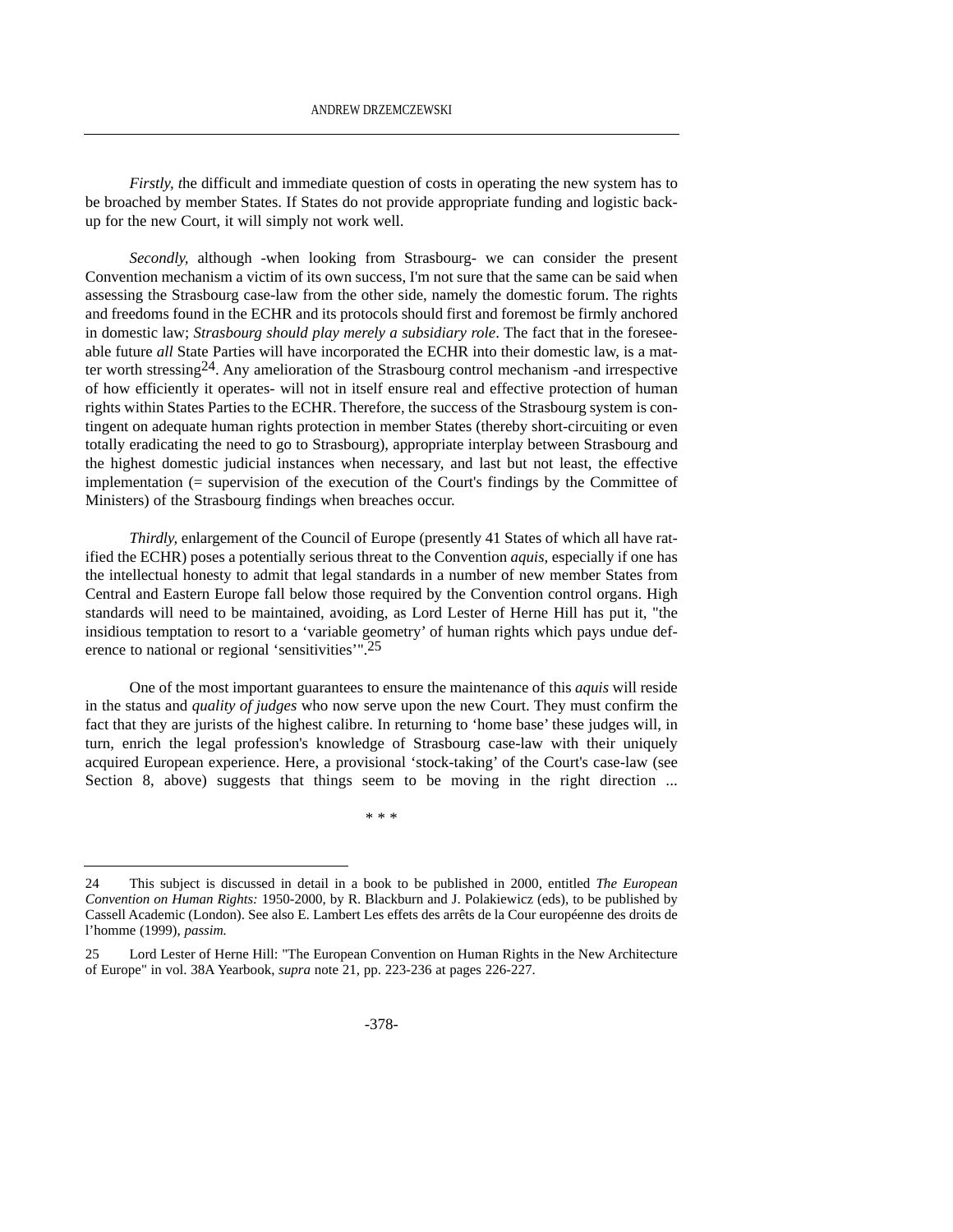After the initial euphoria of 1989 and 1990, the European continent is now again faced with difficult, serious challenges, new fears and anxieties. Major human rights violations have occurred principally, though not exclusively, outside the parameters of the Council of Europe, the 'conscience of Europe'. Hence the urgent need to ensure that Europe's most cherished achievement in the field of human rights protection works as well as possible. In this way, those in much less privileged parts of Europe -including certain member States of the Organisationshould have more than just a glimmer of hope that they too may have recourse against (potential) barbarities which we Europeans mistakenly considered to be confined to the annals of history of our civilised continent. Both the legal and political credibility of the Council of Europe, and in particular the ECHR, is at stake. The question must therefore be put: will there exist sufficient moral and political courage, both in member States of the Council of Europe and in Strasbourg, to ensure that the ECHR, as amended by Protocol No. 11, lives up to this challenge?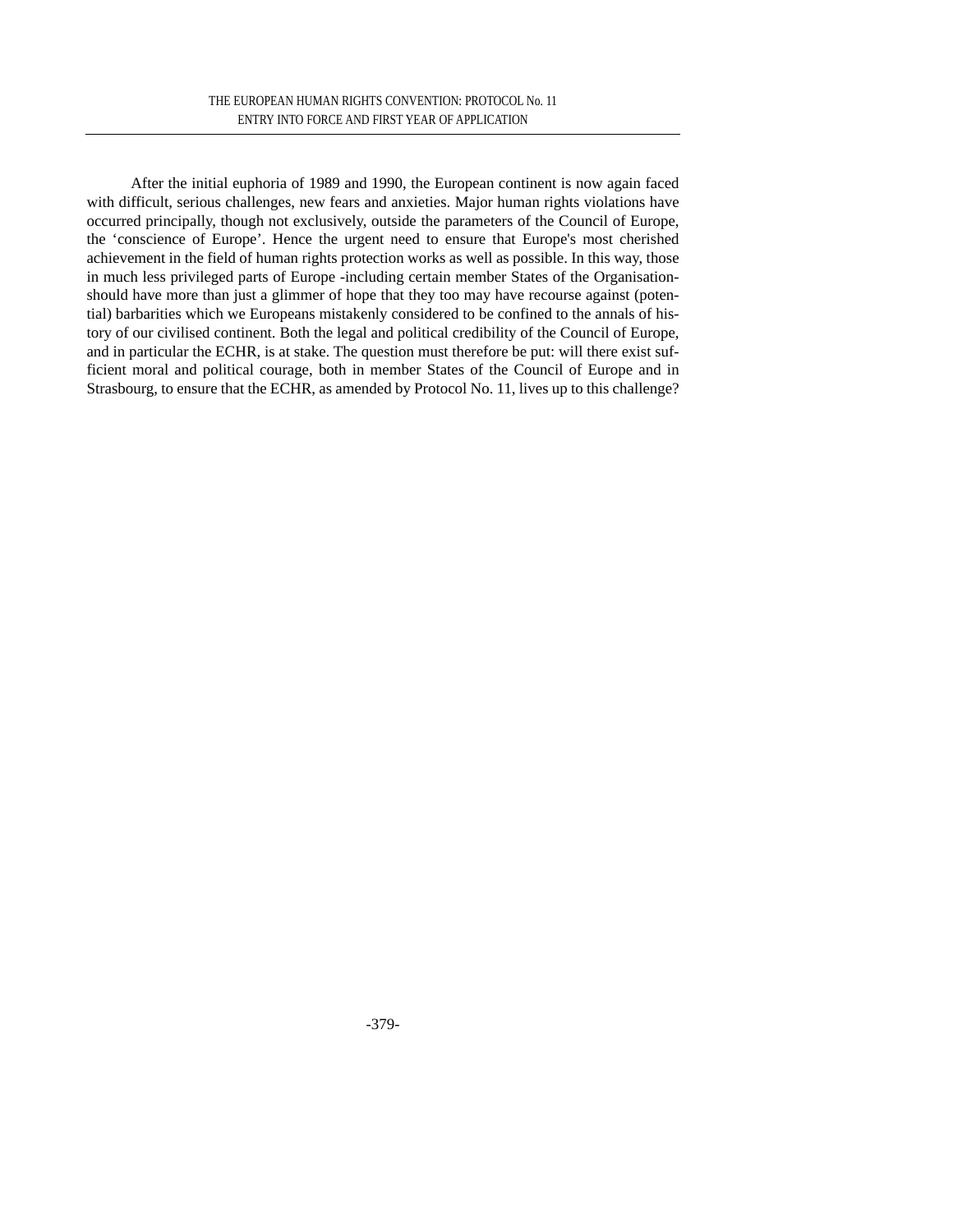# **APPENDICES**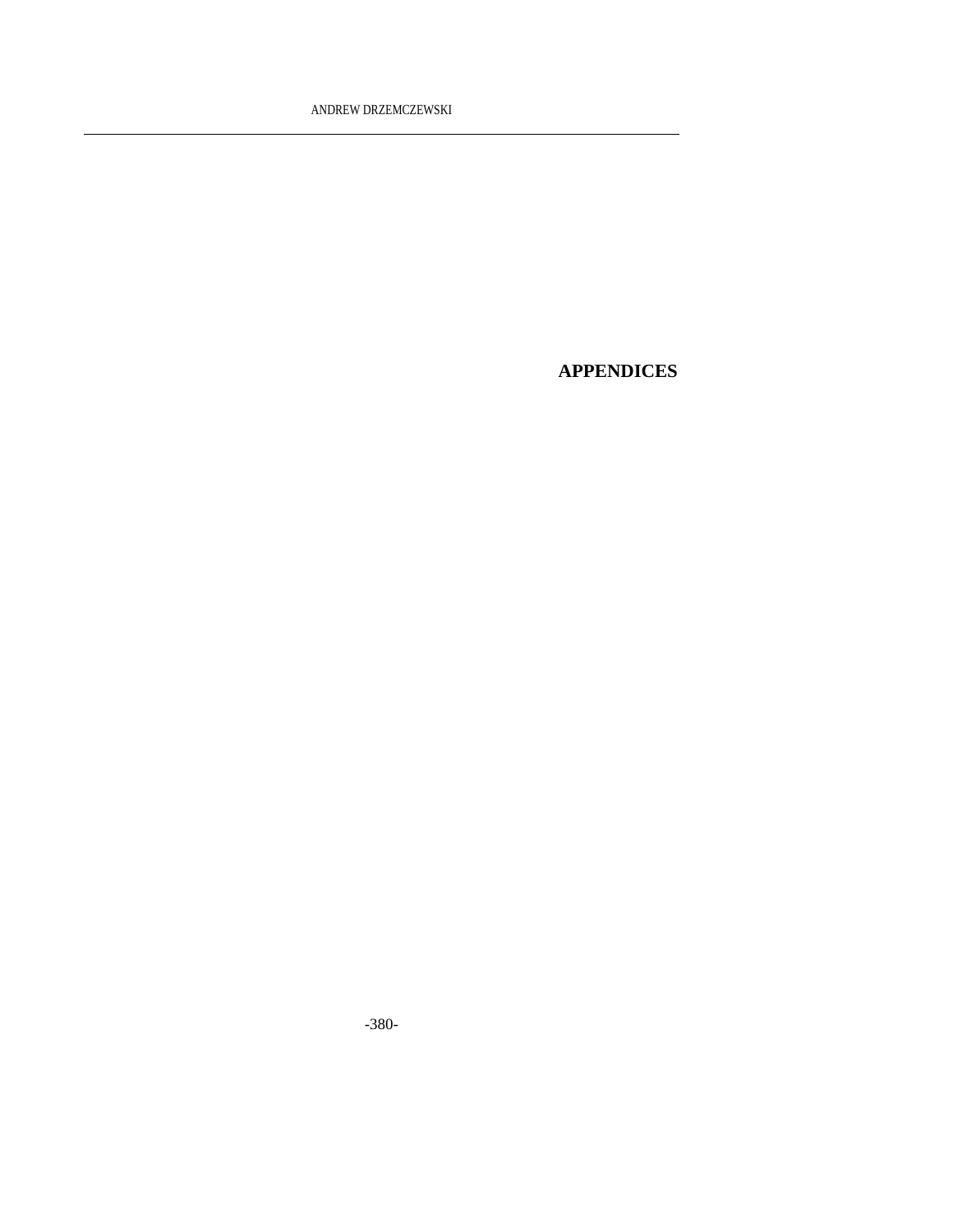# **APPENDIX I**

# **EUROPEAN CONVENTION ON HUMAN RIGHTS (ECHR)**

#### **New control mechanism**



Concept and design: P. Drzemcewski Graphic: Publications unit, Directorate of Human Rights *See next page... See next page...*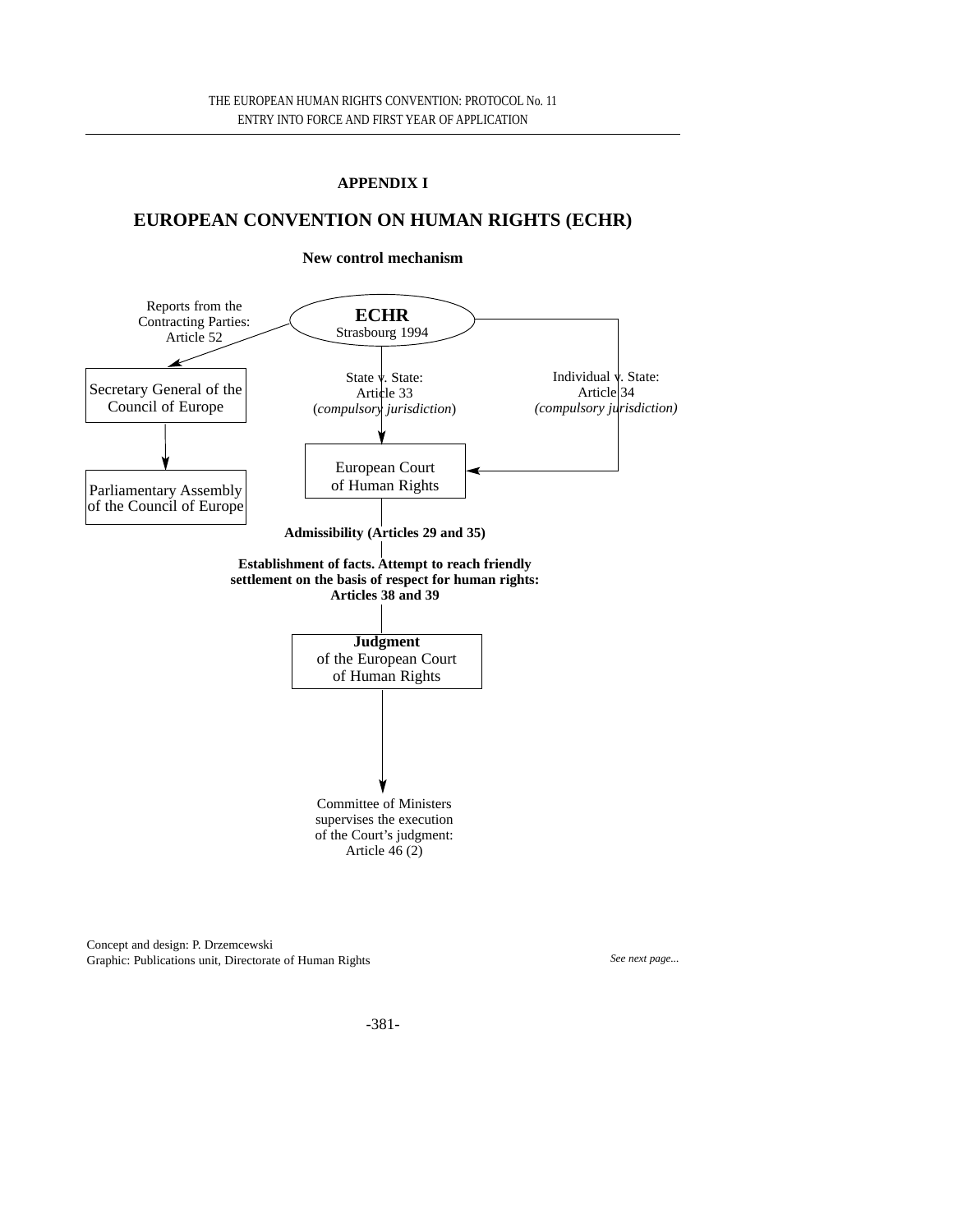# **EUROPEAN CONVENTION ON HUMAN RIGHTS (ECHR)**



**Former control mechanism**

\* Applicant with respect to State which ratified Protocol No. 9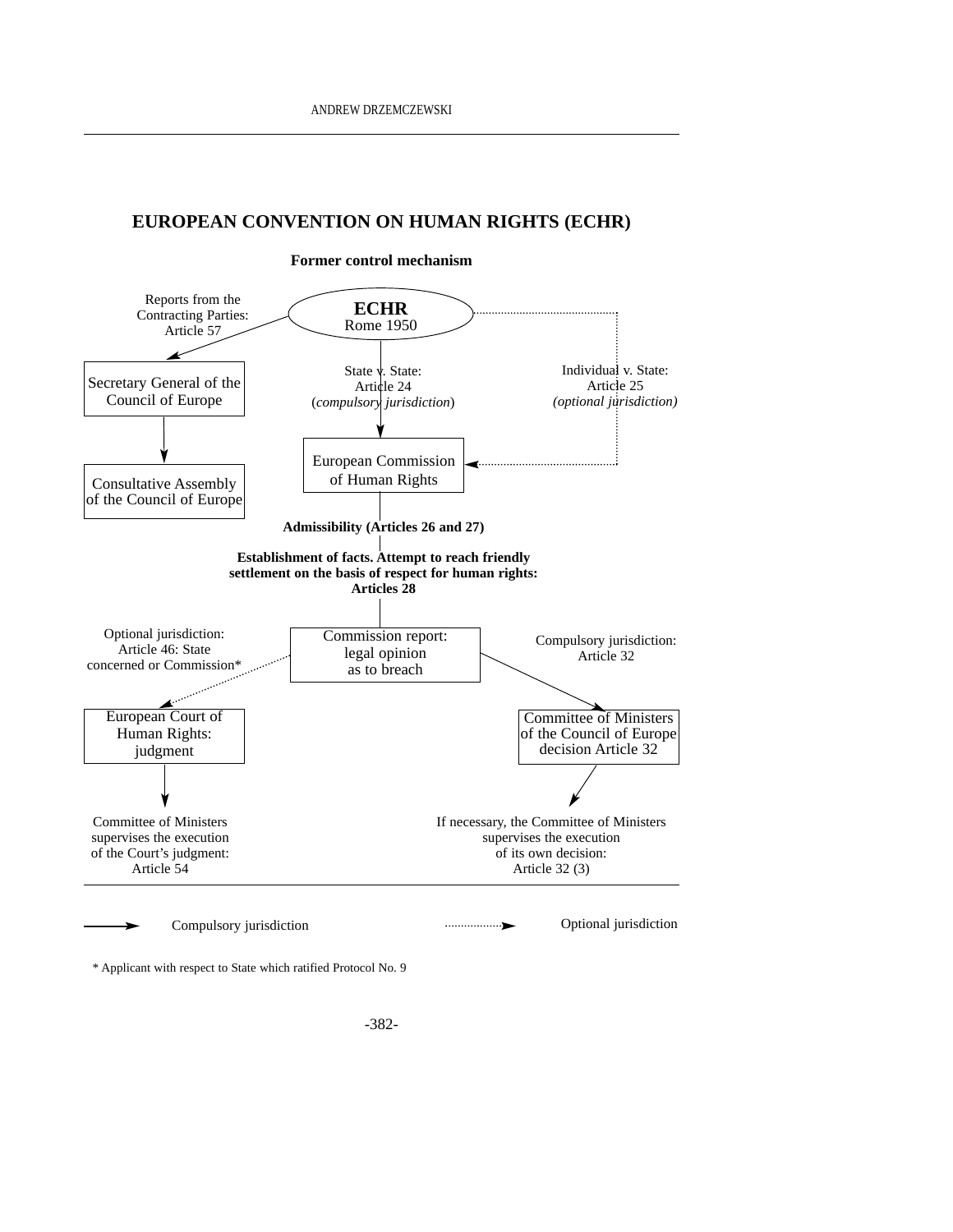#### **EUROPEAN CONVENTION ON HUMAN RIGHTS (ECHR) Detailed overview**

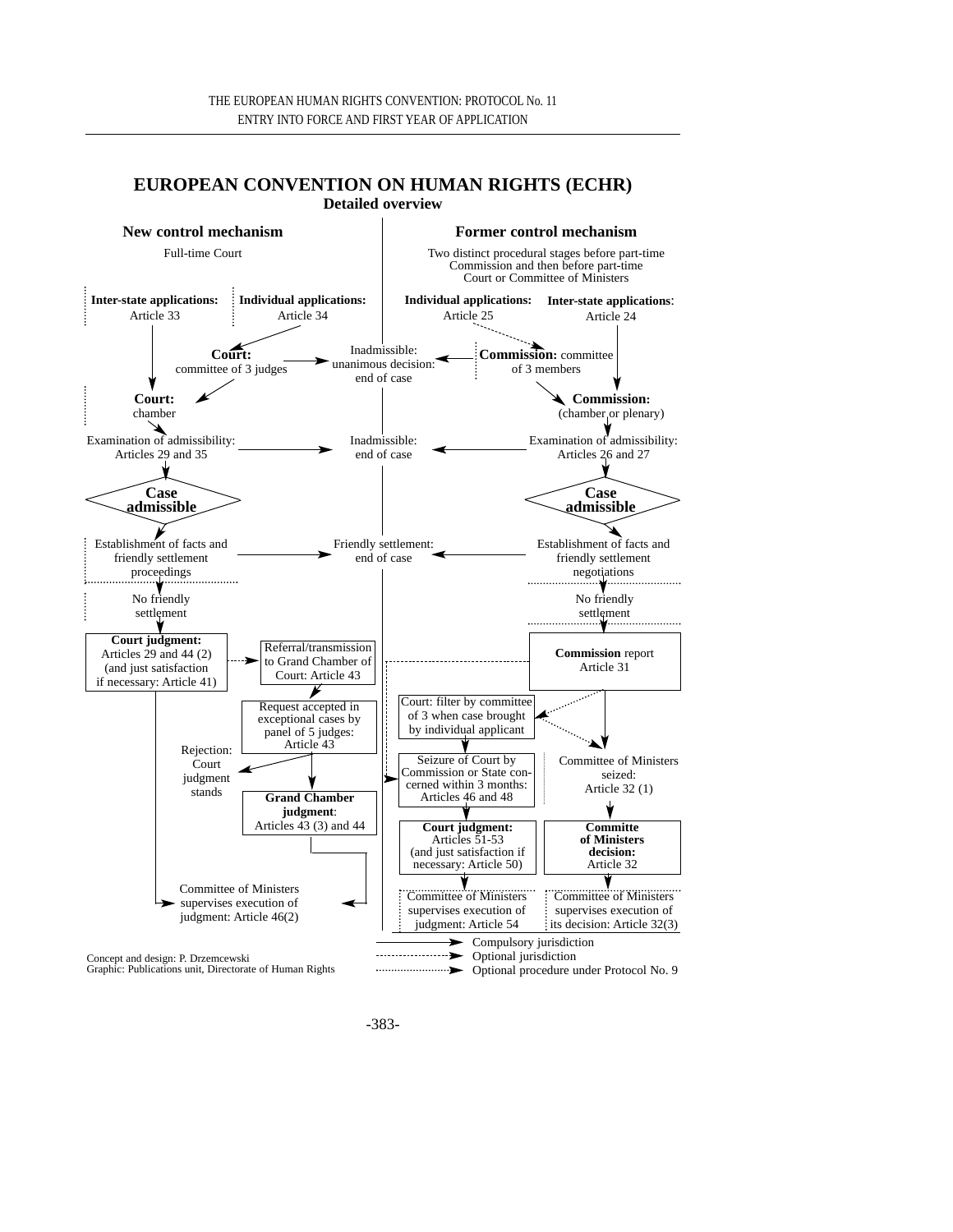AQUI VA EL ORGANIGRAMA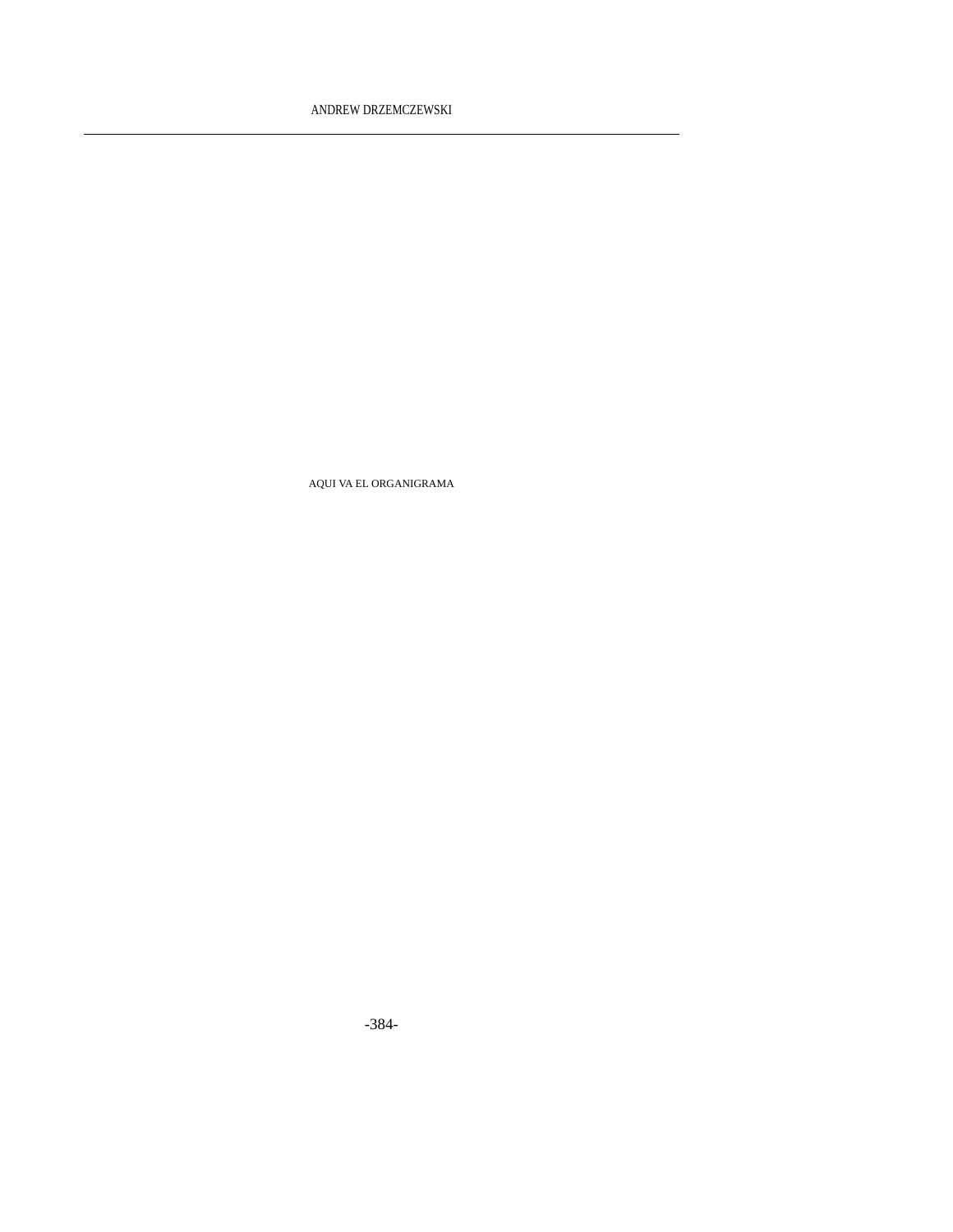# **REGISTRY OF THE EUROPEAN COURT OF HUMAN RIGHTS**

*NB : Agents temporaires (italique) , Agents temporairement absents (parenthèses).*

**LEGAL UNITS**

| UNIT <sub>1</sub>                                                                                             | UNIT <sub>2</sub>                                                                                                                                                                                      | UNIT <sub>3</sub>                                                                                           | <b>UNIT4</b>                                                            |
|---------------------------------------------------------------------------------------------------------------|--------------------------------------------------------------------------------------------------------------------------------------------------------------------------------------------------------|-------------------------------------------------------------------------------------------------------------|-------------------------------------------------------------------------|
| Marcetus (GER)                                                                                                | Elens-Passos (BEL)                                                                                                                                                                                     | Early (UK/IRL)                                                                                              | Nielsen (DNK)                                                           |
| Di Martino (ITA/SUI)<br>Bultrini (ITA)<br>Granata (ITA)<br>Sonaglioni (ITA)                                   | Mol (NLD)<br>Kempees (NLD)<br>Van Steijn (NLD)                                                                                                                                                         | Araci (TUR)<br>Bakirci (TUR)<br>Nalbant (TUR)<br>$Ozsumay$ (TUR)<br>Derman (TUR)<br>Ataman (TUR)            | Prebensen (NOR)<br>(Mansson (SWE))<br>Sillaste (EST)<br>Petersson (SWE) |
| Zimmermann (FRA)<br>Pedrini (ITA)<br>Thiel-Nold (FRA)                                                         | Pijnenburg (NLD)<br>Frey (UK)<br>Schwartz (FRA)                                                                                                                                                        | Weiss (FRA)<br>Jermann (CAN/FRA)<br>Pajik (TUR)<br>During (FRA)<br>Erker (TUR)                              | Reece (UK)<br>Ois (EST)                                                 |
|                                                                                                               |                                                                                                                                                                                                        |                                                                                                             |                                                                         |
| UNIT <sub>5</sub>                                                                                             | UNIT <sub>6</sub>                                                                                                                                                                                      | <b>UNIT7</b>                                                                                                | <b>UNIT 8</b>                                                           |
| Villiger (SUI)                                                                                                | Sansotta (ITA)                                                                                                                                                                                         | Ravaud (FRA)                                                                                                | Quesada (ESP/FRA)                                                       |
| Mierzewska (POL)<br>Degener (POL)<br>Poresjki (POL)<br>Ryngielewicz (POL)<br>Zaifert (POL)<br>Grybowski (POL) | Cancemi (ITA)<br>Lacore (ITA/FRA)<br>Tamietti (ITA)<br>Ricci-Ascoli (ITA)<br>Tamburini (ITA)<br>Buonomo (ITA)<br>Fasciglione (ITA)<br>Octave (FRA)<br>Medda (ITA)<br>Macchiaroli (ITA)<br>Roagna (ITA) | Blasko (SVK)<br>Hubalkova (CZE)<br>Meyer C. (FRA)<br>Grdinic (CRO)<br>Bodzashvili (GEO)<br>Ferschtman (NLD) | Campos (PRT)<br>Morte Gomez (ESP)                                       |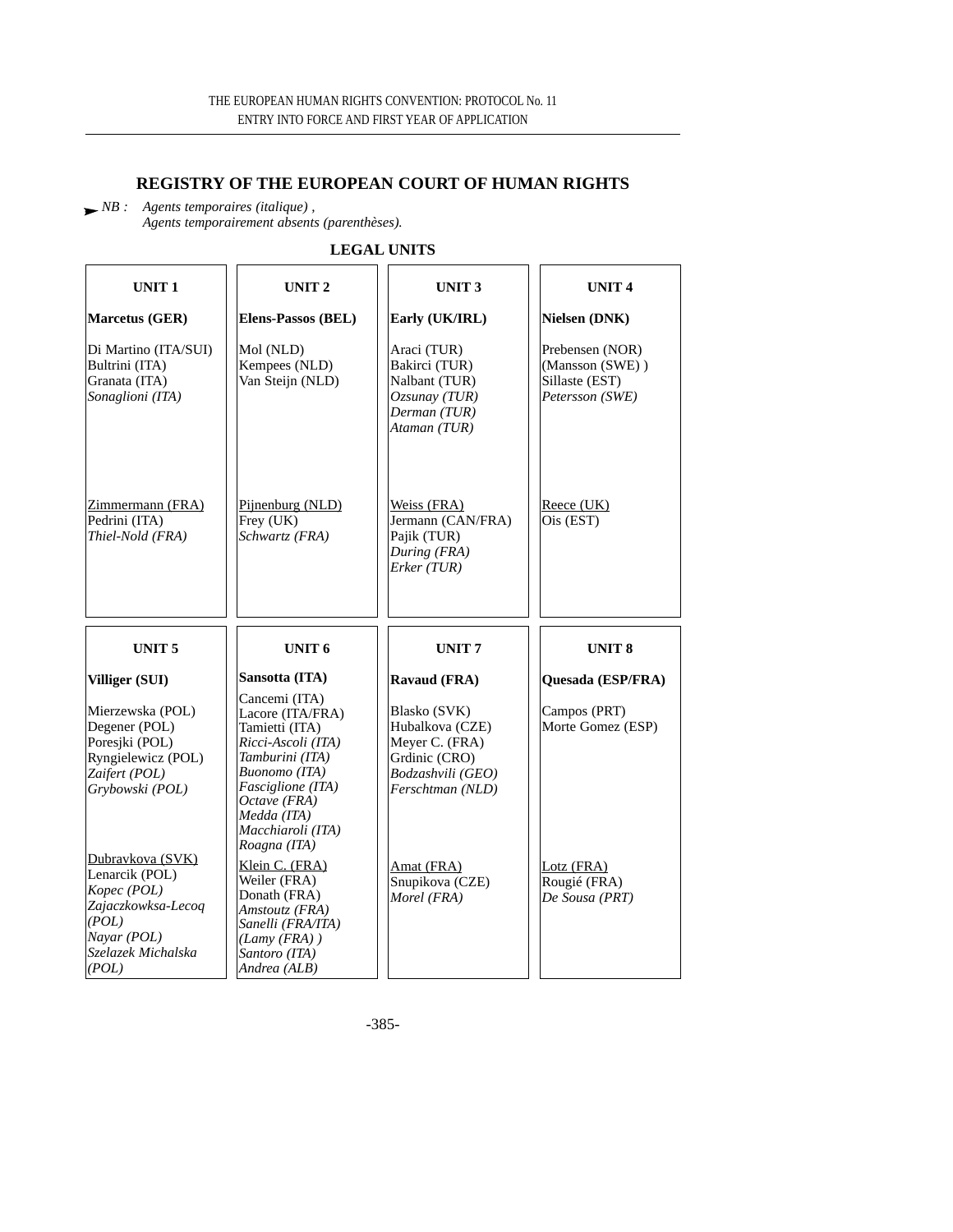# **LEGAL UNITS**

| UNIT <sub>9</sub>                                                           | <b>UNIT 10</b>                                                                                                          | <b>UNIT 11</b>                                                                   | <b>UNIT 12</b>                                                                                  |
|-----------------------------------------------------------------------------|-------------------------------------------------------------------------------------------------------------------------|----------------------------------------------------------------------------------|-------------------------------------------------------------------------------------------------|
| Phillips (UK)                                                               | <b>Westerdiek (GER)</b>                                                                                                 | Reid (UK)                                                                        | <b>Debricon (FRA)</b>                                                                           |
| Ovey (UK) Padfield<br>Vitkauskas (LIT)<br>Souproun (UKR)<br>Gorchkova (RUS) | Schwaighofer (AUT)<br>Keller (GER)<br>Freiwirth (AUT)<br>Wittinger (GER)<br>Reindl (AUT)                                | Berg (FIN)<br>Austin (IRL)<br>Kutvonen (FIN)<br>Samuels (UK)<br>Kekalainen (FIN) | Dourneau-Josette<br>(FRA)<br>Winisdoerffer (FRA)<br>Vospernik à/c 1.11<br>(SLO)<br>Gillet (FRA) |
| Perole (FRA)<br>Kirsanova (UKR)<br>Kolatch (RUS)<br>Chamrai (RUS)           | Larsonneur (FRA)<br>Diffiné (GER)<br>Schlosser (GER/FRA)<br>Fischer-Fuchs (FRA)<br>Uysal (GER)                          | Armianova (BGR)<br>Swanton (IRL)<br>Fitzpatrick (UK)<br>Kiffer (FIN)             | Reibel (FRA)<br>Stiplovsek (SVN)<br>Hablitzel (FRA)                                             |
|                                                                             |                                                                                                                         |                                                                                  |                                                                                                 |
| <b>UNIT 13</b>                                                              | <b>UNIT 14</b>                                                                                                          | <b>UNIT 15</b>                                                                   | <b>UNIT 16</b>                                                                                  |
| Sansonetis (GRC)                                                            | Turmangil (TUR)                                                                                                         | Wampach(BEL)                                                                     | <b>Callewaert (BEL)</b>                                                                         |
| Stavros (GRC)<br>Tsirli (GRC)                                               | Sandru (ROM)<br>Erel (TUR)<br>Baysal (TUR)<br>Lupas-Fletcher (ROM)<br>Andreotti (TUR)<br>Ugural (TUR) $\partial/c$ 1.10 | Dougin (FRA)<br>Iseli (SUI)<br>Frater (SUI)                                      | Soloveytchik (BGR)<br>Teplan (HUN)<br>Dimitrieva-Najdonova<br>(FYROM)                           |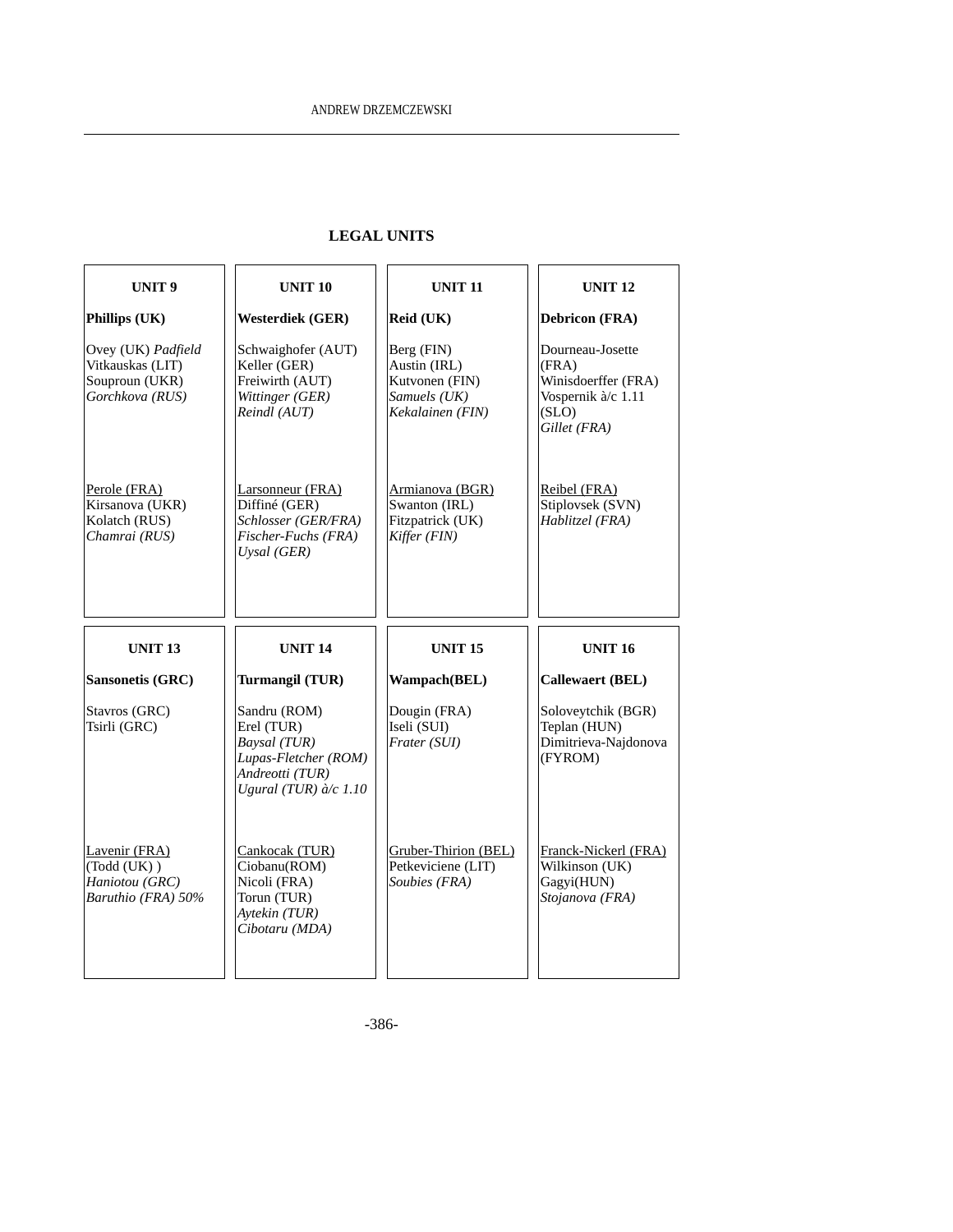#### **APPENDIX II**

# **COMPOSITION DE LA COUR - COMPOSITION OF THE COURT**

(par ordre de préséance / in order of precedence) $^{26}$ 

| M. Luzius WILDHABER, président/President (3 years) | (Suisse/Swiss)               |
|----------------------------------------------------|------------------------------|
| M <sup>me</sup> Elisabeth PALM, vice-présidente/   |                              |
| Vice-President (6 years)                           | (Suédoise/Swedish)           |
| M. Christos ROZAKIS, vice-président/               |                              |
| Vice-President (6 years)                           | (Grec/Greek)                 |
| Sir Nicolas BRATZA, président de section/          |                              |
| Section President (6 years)                        | (Britannique/British)        |
| M. Matti PELLONPÄÄ, président de section/          |                              |
| Section President (6 years)                        | (Finlandais/Finnish)         |
| M. Benedetto CONFORTI (3 years)                    | (Italien/Italian)            |
| M. Antonio PASTOR RIDRUEJO (3 years)               | (Espagnol/Spanish)           |
| M. Luigi FERRARI BRAVO (3 years)                   | (Italien/Italian) $^{27}$    |
| M. Gaukur JÖRUNDSSON (6 years)                     | (Islandais/Icelandic)        |
| M. Georg RESS (6 years)                            | (Allemand/German)            |
| M. Giovanni BONELLO (6 years)                      | (Maltais/Maltese)            |
| M. Lucius CAFLISCH (6 years)                       | (Suisse/Swiss) <sup>28</sup> |
| M. Loukis LOUCAIDES (3 years)                      | (Cypriote/Cypriot)           |
| M. Jerzy MAKARCZYK (6 years)                       | (Polonais/Polish)            |
| M. Pranas KÜRIS (6 years)                          | (Lituanien/Lithuanian)       |
| M. Ireneu CABRAL BARRETO (6 years)                 | (Portugais/Portuguese)       |
| M. Riza TÜRMEN (3 years)                           | (Turc/Turkish)               |
| M. Jean-Paul COSTA (6 years)                       | (Français/French)            |
| M <sup>me</sup> Françoise TULKENS (6 years)        | (Belge/Belgian)              |
| M <sup>me</sup> Viera STRÁZNICKÁ (6 years)         | (Slovaque/Slovakian)         |
| M. Corneliu BÎRSAN (3 years)                       | (Roumain/Romanian)           |
| M. Peer LORENZEN (3 years)                         | (Danois/Danish)              |
| M. Willi FUHRMANN (3 years)                        | (Autrichien/Austrian)        |
| M. Karel JUNGWIERT (6 years)                       | (Tchèque/Czech)              |
| M. Marc FISCHBACH (3 years)                        | Luxembourgeois/Luxemburger)  |
| M. Volodymyr BUTKEVYCH (3 years)                   | (Ukrainien/Ukrainian)        |
|                                                    |                              |

<sup>26</sup> Of the 41 judges elected, 21 have been given a six year mandate and the remainder a three year mandate (as indicated in brackets next to name).

<sup>27</sup> Elu au titre de Saint-Marin. / Elected as the judge in respect of San Marino.

<sup>28</sup> Elu au titre du Liechtenstein. / Elected as the judge in respect of Liechtenstein.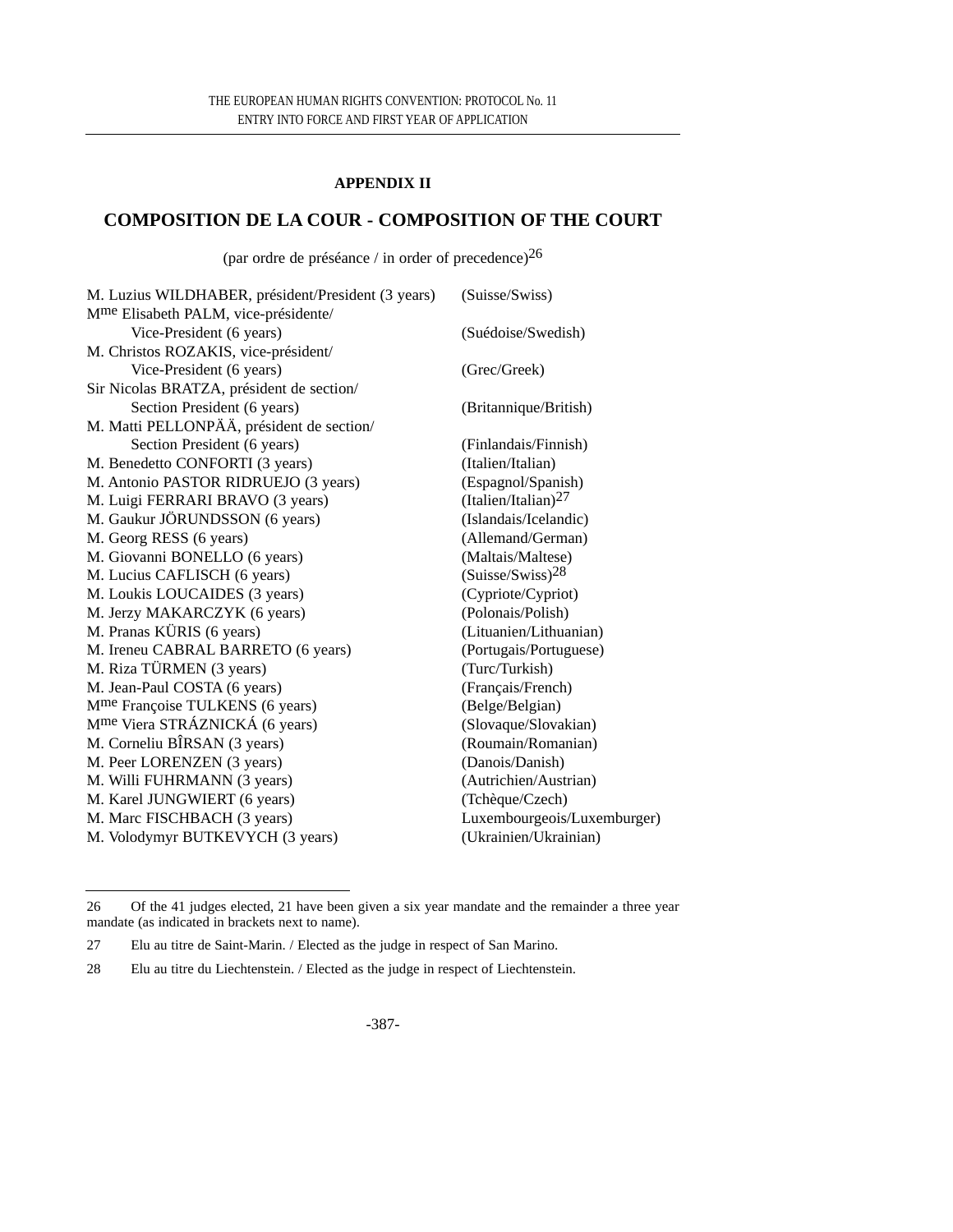| M. Josep CASADEVALL (3 years)                         | (Andorran)              |
|-------------------------------------------------------|-------------------------|
| M. Botjan ZUPANCIC (3 years)                          | (Slovène/Slovenian)     |
| $Mme Nina VAJIC$ (6 years)                            | (Croate/Croatian)       |
| M. John HEDIGAN (6 years)                             | (Irlandais/Irish)       |
| M <sup>me</sup> Wilhelmina THOMASSEN (6 years)        | (Néerlandaise/Dutch)    |
| M <sup>me</sup> Margarita TSATSA-NIKOLOVSKA (3 years) | (ressortissante de "l'e |
|                                                       | yougoslave de Macéo     |
|                                                       | citizen of "the Forme   |

M. Tudor PANTÎRU (3 years) (Moldave/Moldovian) Mme Hanne Sophie GREVE (6 years) (Norvégienne/Norwegian) M. András BAKA (3 years) (Hongrois/Hungarian) M. Rait MARUSTE (6 years) (Estonien/Estonian) M. Egils LEVITS (3 years) (Letton/Latvian) M. Kristaq TRAJA (3 years) (Albanais/Albanian) Mme Snejana BOTOUCHAROVA (3 years) (Bulgare/Bulgarian) M. Mindia UGREKHELIDZE (3 years) (Géorgien/Georgian) M. Anatoly KOVLER (6 years) (Russe/Russian)

te de "l'ex-République de Macédoine" / citizen of "the Former Yugoslav Republic of Macedonia")

\* \* \*

M. Michele de SALVIA, greffier/Registrar (Italien/Italian) M. Paul MAHONEY, greffier adjoint/Deputy Registrar (Britannique/British)<br>M<sup>me</sup> Maud DE BOER-BUOUICCHIO, (Néerlandaise/Dutch) M<sup>me</sup> Maud DE BOER-BUQUICCHIO, greffière adjointe/Deputy Registrar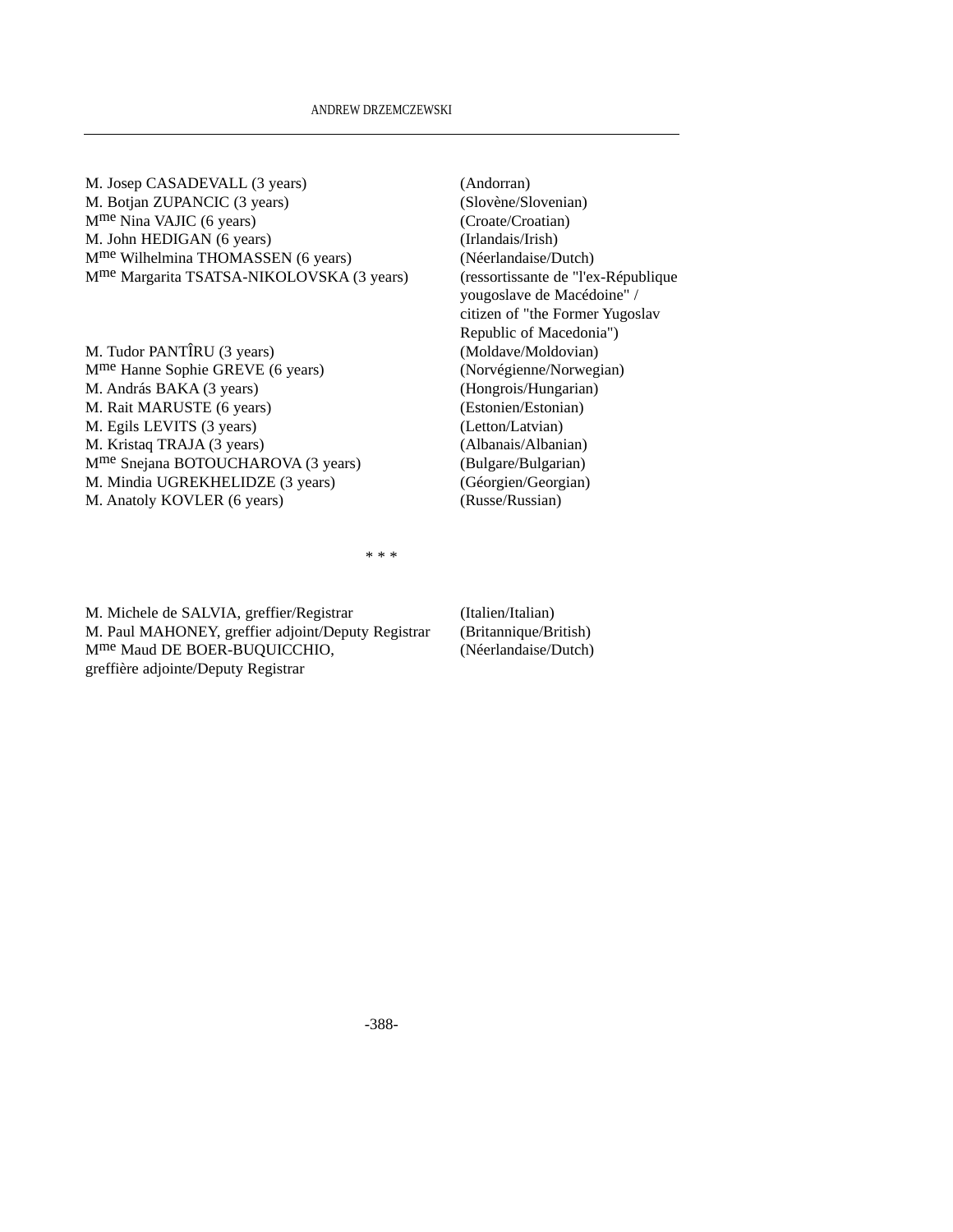# **COMPOSITION OF THE GRAND CHAMBER [two groups]**

|                   | <b>Grand Chamber 1</b>              | <b>Grand Chamber 2</b>              |
|-------------------|-------------------------------------|-------------------------------------|
| 1.                | Mr L. Wildhaber, President          | Mr L. Wildhaber, President          |
| $\overline{2}$ .  | Mrs E. Palm, Vice-President,        | Mrs E. Palm, Vice-President,        |
|                   | 1sr Chamber President               | 1st Chamber President               |
| $\overline{3}$ .  | Mr C. Rozakis, Vice-President,      | Mr C. Rozakis, Vice-President,      |
|                   | 2nd Chamber President               | 2nd Chamber President               |
| $\overline{4}$ .  | Mr N. Bratza, 3rd Chamber President | Mr N. Bratza, 3rd Chamber President |
| $\overline{5}$ .  | Mr M. Pellonpää,                    | Mr M. Pellonpää,                    |
|                   | 4th Chamber President               | 4th Chamber President               |
| 6.                | Mr B. Conforti                      | Mr L. Ferrari Bravo                 |
| 7.                | Mr A. Pastor Ridruejo               | Mr G. Jörundsson                    |
| $\overline{8}$ .  | (Mr G. Ress,                        | Mr G. Ress,                         |
|                   | 4th Chamber Vice-President)         | 4th Chamber Vice-President          |
| $\overline{9}$ .  | Mr G. Bonello                       | Mr L. Caflisch                      |
| 10.               | Mr J. Makarczyk                     | Mr L. Loucaides                     |
| 11.               | Mr P. Küris                         | Mr I. Cabral Barreto                |
| 12.               | Mr R. Türmen                        | Mr J.-P. Costa,                     |
|                   |                                     | 3rd Chamber Vice-President          |
| 13.               | (Mr J.-P. Costa,                    | Mr W. Fuhrmann                      |
|                   | 3rd Chamber Vice-President)         |                                     |
| 14.               | Mrs F. Tulkens                      | Mr K. Jungwiert                     |
| 15.               | Mrs V. Stráznická                   | (Mr M. Fischbach,                   |
|                   |                                     | 2nd Chamber Vice-President)         |
| 16.               | Mr C. Bîrsan                        | (Mr J. Casadevall,                  |
|                   |                                     | 1st Chamber Vice-President)         |
| 17.               | Mr P. Lorenzen                      | Mr B. Zupancic                      |
| 18.               | Mr M. Fischbach,                    | Mrs N. Vajic                        |
|                   | 2nd Chamber Vice-President          |                                     |
| 19.               | Mr V. Butkevych                     | Mr J. Hedigan                       |
| 20.               | Mr J. Casadevall,                   | Mrs W. Thomassen                    |
|                   | 1st Chamber Vice-President          |                                     |
| 21.               | Mrs H.S. Greve                      | Mrs M. Tsatsa-Nikolovska            |
| 22.               | Mr A. Baka                          | Mr T. Pantîru                       |
| 23.               | Mr R. Maruste                       | Mr E. Levits                        |
| 24.               | Mrs S. Botoucharova                 | Mr K. Traja                         |
| $\overline{25}$ . | Mr M. Ugrekhelidze                  | Mr A. Kovler                        |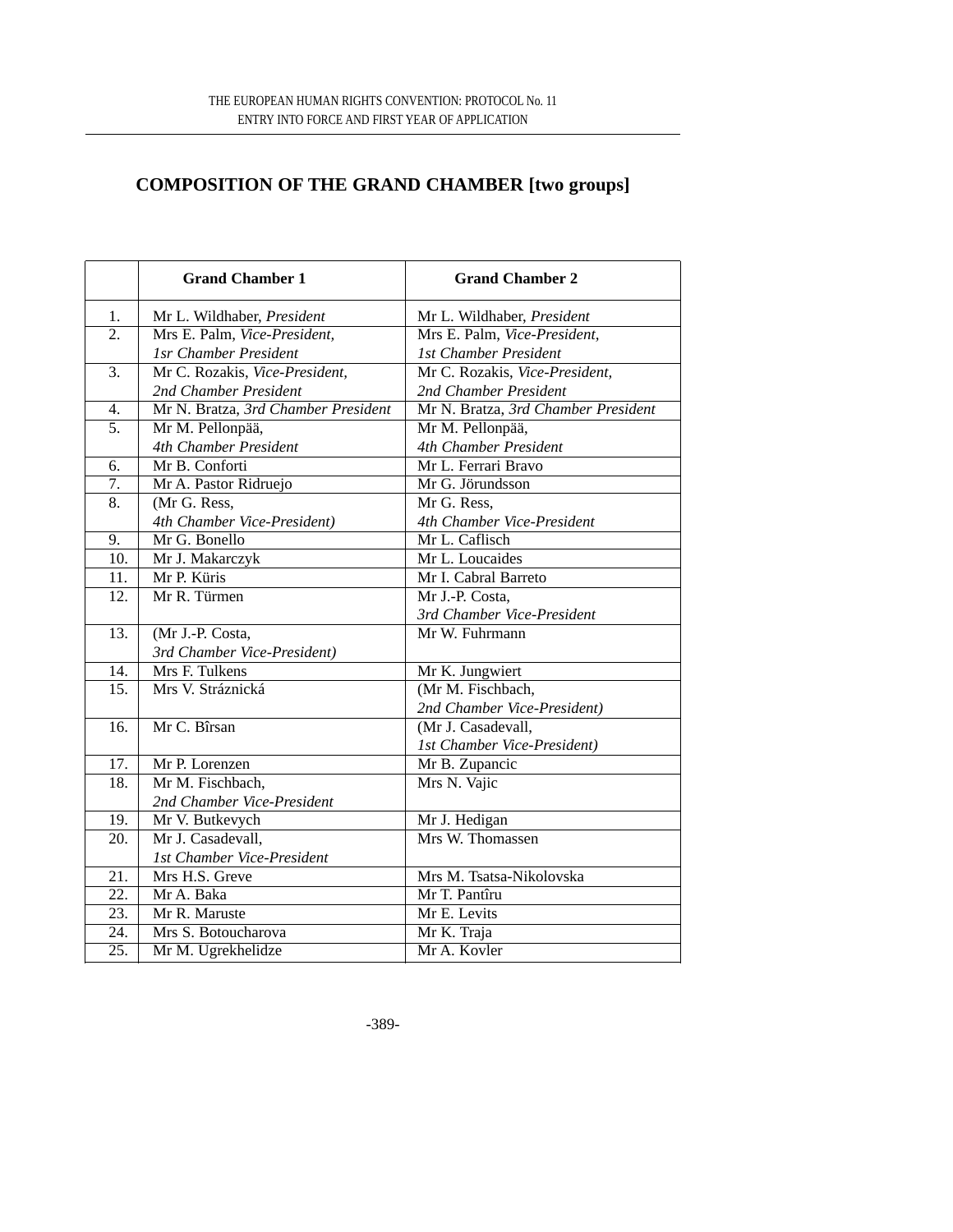# **COMPOSITION OF THE SECTIONS**

|                             | <b>SECTION</b><br>I     | <b>SECTION</b><br>$\mathbf{I}$ | <b>SECTION</b><br><b>III</b> | <b>SECTION</b><br>IV     |
|-----------------------------|-------------------------|--------------------------------|------------------------------|--------------------------|
| President                   | Mrs E. Palm             | Mr C. Rozakis                  | Mr N. Bratza                 | Mr M. Pellonpää          |
| Vice-President              | Mr J. Casadevall        | Mr M. Fischbach                | Mr J.-P. Costa               | Mr G. Ress               |
|                             | Mr L. Ferrari Bravo     | Mr L. Wildhaber                | Mr L. Loucaides              | Mr A. Pastor<br>Ridruejo |
|                             | Mr Gaukur<br>Jörundsson | Mr B. Conforti                 | Mr P. Küris                  | Mr L. Caflisch           |
|                             | Mr R. Türmen            | Mr G. Bonello                  | Mrs F. Tulkens               | Mr J. Makarczyk          |
|                             | Mr C. Bîrsan            | Mrs V. Stráznická              | Mr W. Fuhrmann               | Mr I. Cabral Barreto     |
|                             | Mr B. Zupancic          | Mr P. Lorenzen                 | Mr K. Jungwiert              | Mr V. Butkevych          |
|                             | Mrs W. Thomassen        | Mrs M. Tsatsa-<br>Nikolovska   | Mrs H.S. Greve               | Mrs N. Vajic             |
|                             | Mr T. Pantîru           | Mr A. Baka                     | Mr K. Traja                  | Mr J. Hedigan            |
|                             | Mr R. Maruste           | Mr E. Levits                   | Mr M.<br>Ugrekhelidze        | Mrs S.<br>Botoucharova   |
|                             |                         | Mr A. Kovler                   |                              |                          |
| <b>Section</b><br>Registrar | Mr M. O'Boyle           | Mr E. Fribergh                 | Mrs S. Dollé                 | Mr V. Berger             |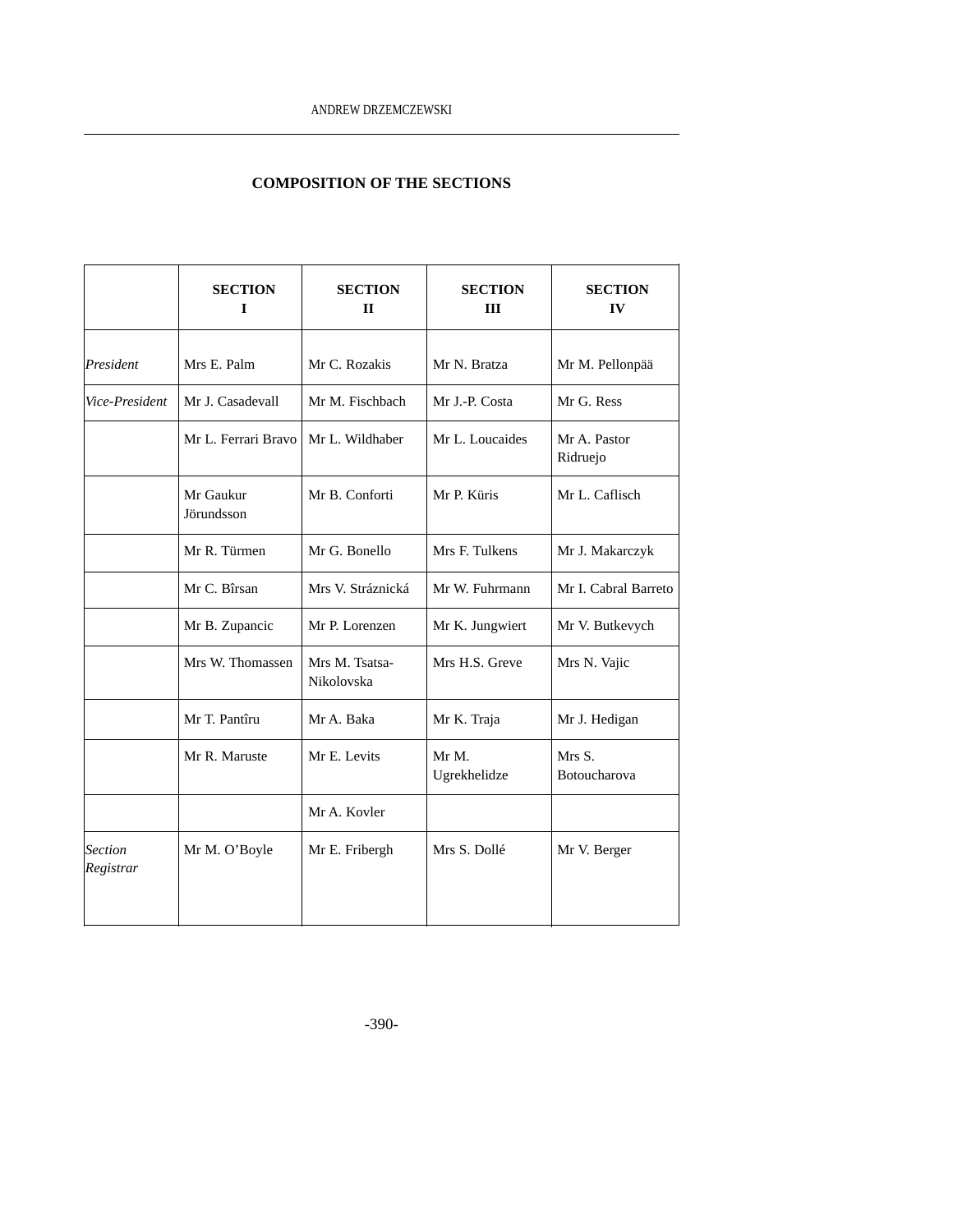# **APPENDIX III**

# **RESOLUTION (97) 9**

### **ON THE STATUS AND CONDITIONS OF SERVICE OF JUDGES OF THE EUROPEAN COURT OF HUMAN RIGHTS TO BE SET UP UNDER PROTOCOL No. 11 TO THE CONVENTION FOR THE PROTECTION OF HUMAN RIGHTS AND FUNDAMENTAL FREEDOMS**

*(Adopted by the Committee of Ministers on 10 September 1997 at the 600th meeting of the Ministers' Deputies)*

The Committee of Ministers, acting pursuant to Article 16 of the Statute of the Council of Europe,

Having regard to the Convention for the Protection of Human Rights and Fundamental Freedoms, signed at Rome on 4 November 1950 ("the Convention");

Having regard to Protocol No. 11 to the Convention, restructuring the control machinery established thereby, signed at Strasbourg on 11 May 1994 ("Protocol No. 11"), which establishes a permanent European Court of Human Rights ("the Court") to replace the European Commission and Court of Human Rights;

Having regard to the General Agreement on Privileges and Immunities of the Council of Europe, signed at Paris on 2 September 1949,

#### **Resolves as follows:**

#### **Article 1**

Elected members of the Court to be set up under Protocol No. 11 shall enjoy the special status of "judges of the European Court of Human Rights" ("judges").

#### **Article 2**

In accordance with Article 51 of the Convention as amended by Protocol No. 11, judges and *ad hoc* judges appointed pursuant to Article 27 § 2 of the Convention shall be entitled, during the exercise of their functions, to the privileges and immunities provided for in Article 40 of the Statute of the Council of Europe and in the agreements made thereunder.

#### **Article 3**

The conditions of service of judges and *ad hoc* judges shall be governed by the provisional Regulations set out in appendices I and II respectively to this Resolution. These provi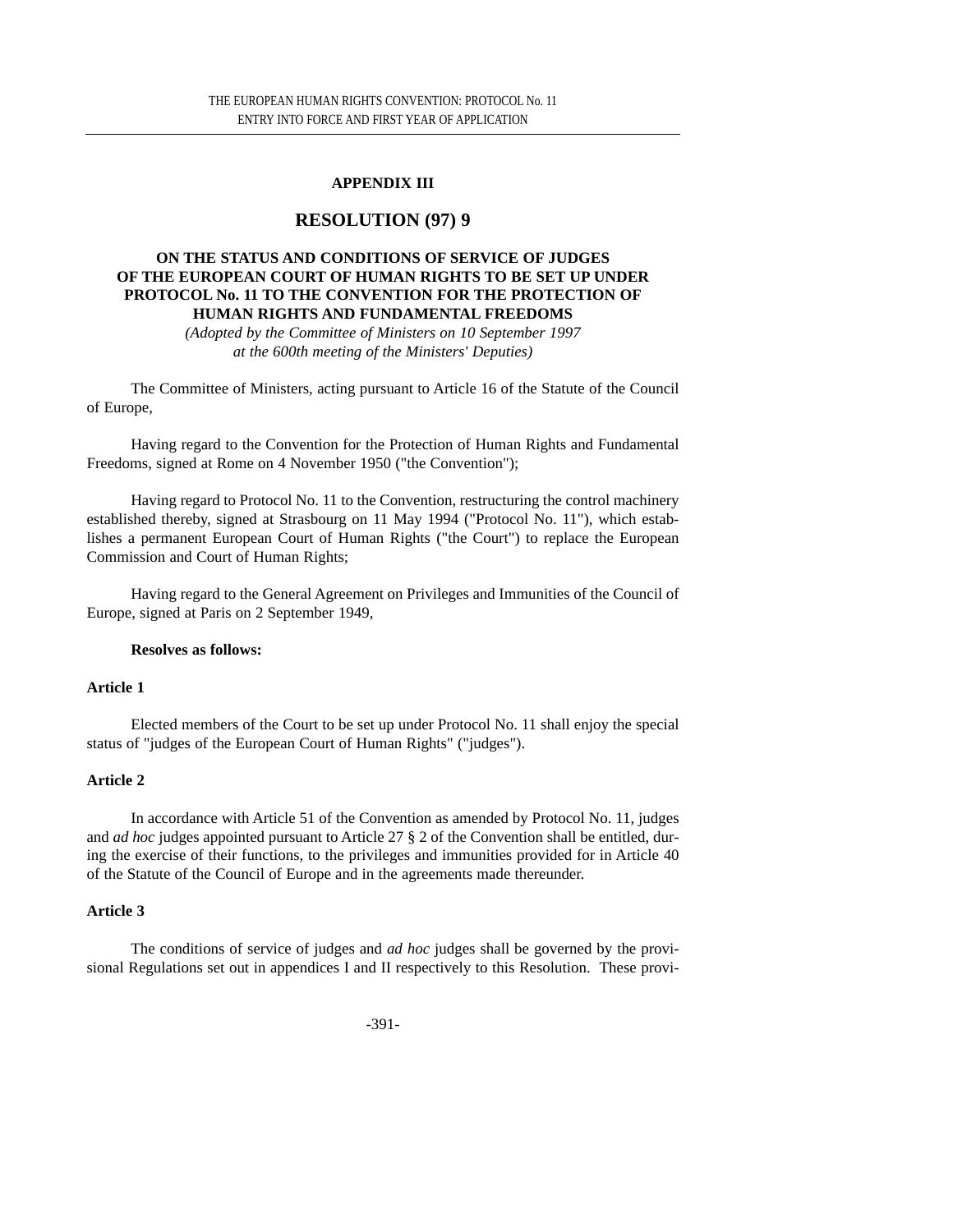sional Regulations shall be reviewed by the Committee of Ministers within the twelve months following the entry into force of Protocol No. 11, on the proposal of the Secretary General of the Council of Europe and in consultation with the President of the Court.

The provisional Regulations shall be implemented by the Secretary General of the Council of Europe, who, for this purpose, shall act in consultation with the President of the Court and may have regard to the rules applied concerning staff members of the Council of Europe.

#### **Article 4**

This Resolution shall enter into force on the same day as Protocol No. 11.

#### **Appendix I to Resolution (97)9 Provisional Regulations governing the conditions of service of Judges**

#### **Article 1 - Annual salary**

1. The all-inclusive annual salary of judges, as holders of a full-time office, shall be 1,100,000 French francs, payable in equal monthly instalments in advance.

2. Additional remuneration at the following annual rates shall be paid, on a *pro rata temporis* basis, to the following office-holders:

- the President of the Court: 75,000 French francs:
- the Vice-President of the Court and the Presidents of Chambers: 37,500 French francs.

3. The Committee of Ministers shall consider each year whether the foregoing amounts should be adjusted having regard to the evolution of the cost-of-living in France.

4. The above salaries and remuneration shall be free of all taxation.<sup>29</sup>

<sup>29</sup> At the 600th meeting of the Ministers' Deputies (10 September 1997) the French delegation stated that the exemption of Judges' salaries and remuneration from taxation had been agreed to by all ministerial departments concerned by this question.

The French delegation also recalled that the requirements laid down in Article 53 of the French Constitution implied that the ratification and entry into force, with respect to France, of the Sixth Protocol to the General Agreement on the privileges and immunities of the Council of Europe, which enshrines the principle of this exemption, can only take place once a law authorising such ratification has been passed.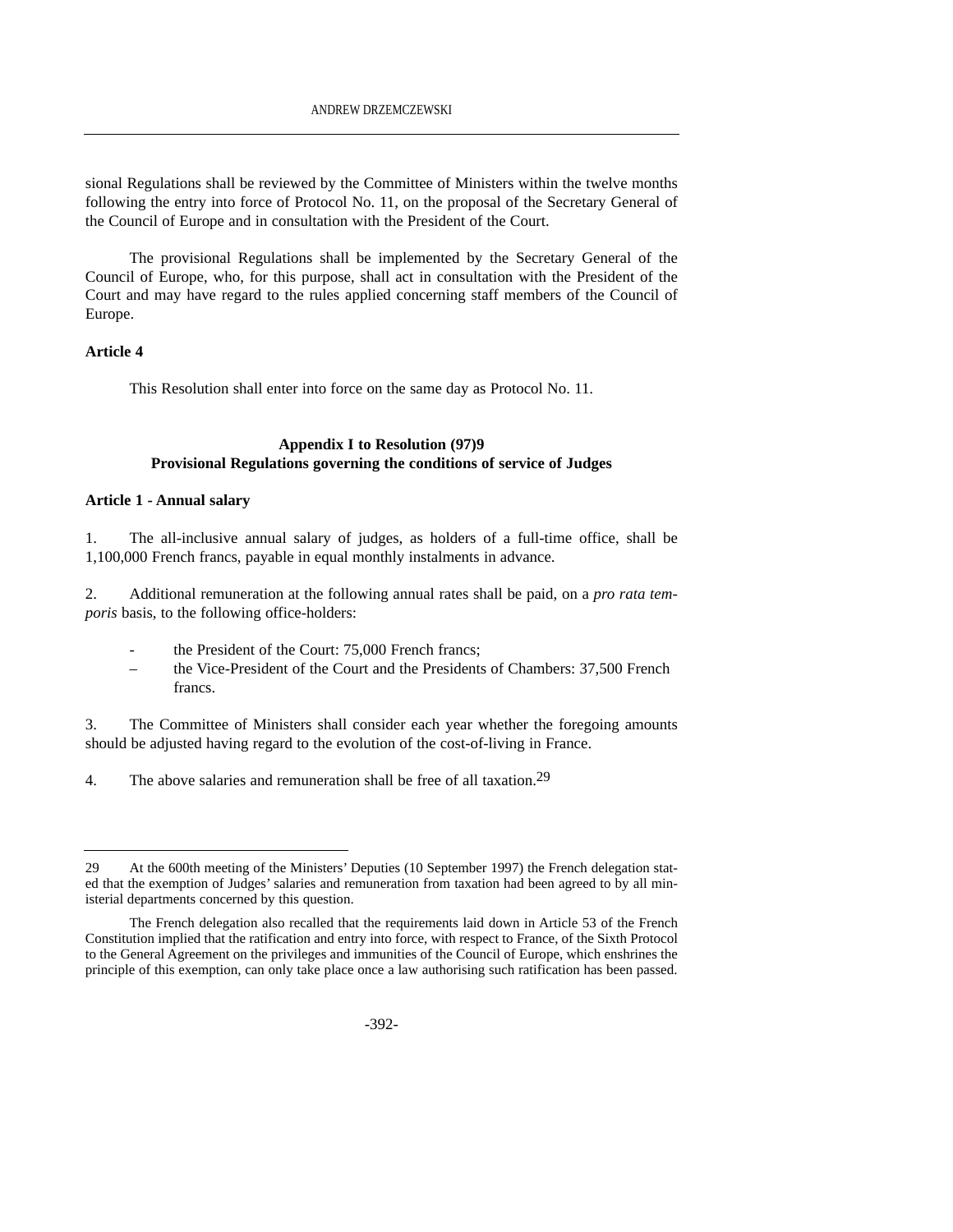# **Article 2 - Place of residence**

Judges shall reside at or near the seat of the Court.

#### **Article 3 - Leave**

#### i. Holiday leave

Judges shall be entitled to annual holiday leave of two-and-a-half working days per month of service.

For the purpose of calculating annual leave entitlement, periods of sick leave during which judges are paid their salary, in full or in part, by the Council of Europe in accordance with the general provisions contained in paragraph ii of this Article, shall be considered as service. In the case of sick leave occasioned by occupational injury, absences for health reasons lasting a continuous period of up to one year shall be considered as service.

#### ii. Sick leave

The Administration of the Council of Europe shall be notified immediately, through the Registry of the Court, whenever judges are absent and unable to perform their duties for health reasons and be supplied with appropriate medical certificates.

Judges who are absent on account of illness shall receive from the Council of Europe:

- for the first three days : their full salary;
- thereafter and for a period of eighty-seven days : 90% of their salary;
- thereafter and for a period of ninety days: one-half of their salary.

At the end of the said period of ninety days, judges shall no longer be remunerated by the Council of Europe.

# **Article 4 - Payment of expenses by the Council of Europe**

- 1. The Council of Europe shall pay:
	- *a.* the travel and subsistence expenses of a judge on an official journey;

*b.* travel, subsistence and removal expenses incurred by judges and their household (spouse and children) when taking up or on termination of their duties.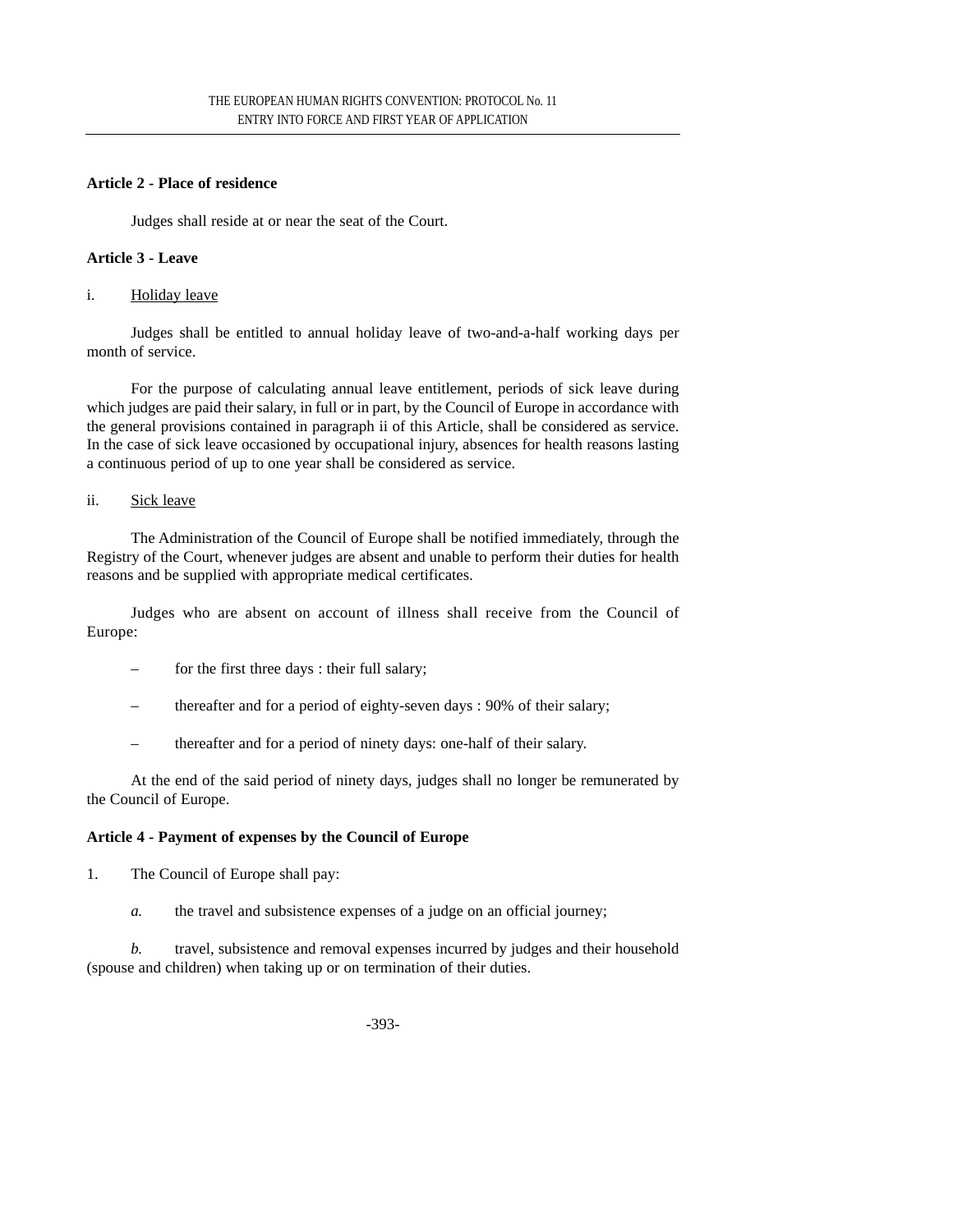2. On the death of a judge during his or her term of office, the Council of Europe shall defray:

*a.* the cost of transporting the body of the judge from the place of death to the place of funeral;

*b.* the cost of transporting the deceased judge's personal belongings;

*c.* the travel costs of the survivors who were dependent on the judge and were part of the judge's household.

3. The rules issued by the Secretary General of the Council of Europe applicable to payment of expenses to staff members of the Council of Europe shall apply to judges, save that the amounts payable in respect of travel and subsistence expenses shall be governed by the rules issued by the Secretary General applicable to the reimbursement of the expenses of members of the Parliamentary Assembly and Ministers' Deputies when travelling at the charge of the Council of Europe.

### **Article 5 - Social protection**

1. Judges are required to ensure that they have arranged, at their own expense, for adequate insurance cover of the following risks, for the full period of their terms of office:

- temporary incapacity to work due to illness or accident the cover must be such as to replace the loss of salary indicated under Article 3, paragraph ii above;
- costs of health care, including maternity expenses, for themselves and their dependants;
- permanent incapacity to work due to an illness or an accident;
- death.

Judges are also required to provide, at their own expense, for their retirement or pension benefits as regards the period of their terms of office.

2. Judges shall provide the Council of Europe at the beginning of each year with proof that they have adequate coverage of the risks listed above. The Council of Europe will make available proposals for an insurance policy which covers the risks, the full premium to be paid by judges.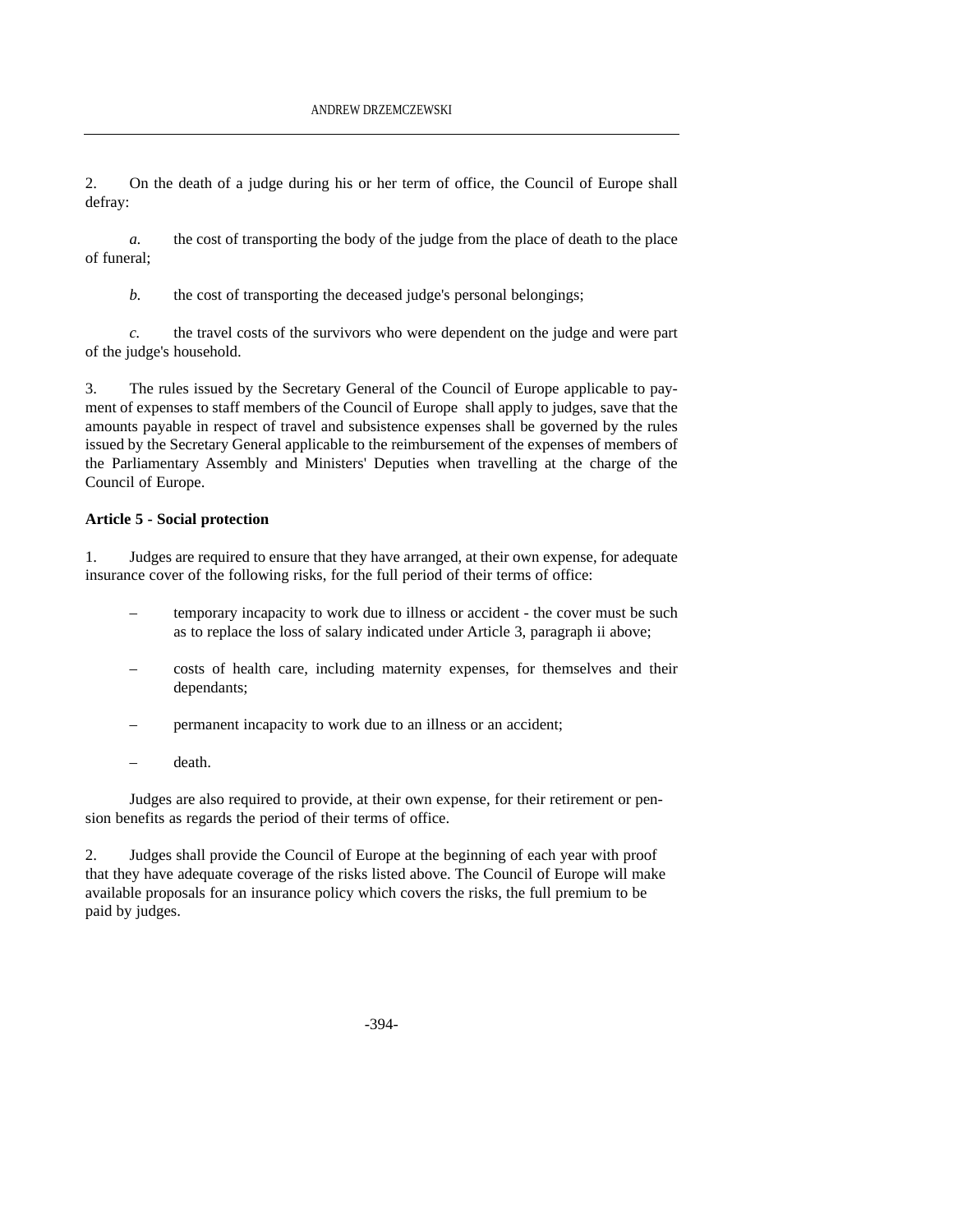### **Appendix II to Resolution (97) 9 Provisional Regulations governing the conditions of service of** *ad hoc* **judges**

1. For each day on which they exercise their functions *ad hoc* judges shall receive an allowance of an amount equal to 1/365th of the annual salary payable to judges of the Court by virtue of Article 1§1 of Appendix I above. The allowance shall be free of all taxation.30

2. The Council shall also reimburse to *ad hoc* judges travel and subsistence expenses incurred by them in connection with the performance of their functions. The rules issued by the Secretary General of the Council of Europe applicable to the reimbursement of the expenses of members of the Parliamentary Assembly and Ministers' Deputies when travelling at the charge of the Council of Europe shall apply.

<sup>30</sup> At the 600th meeting of the Ministers' Deputies (10 September 1997) the French delegation stated that the exemption of Judges' salaries and remuneration from taxation had been agreed to by all ministerial departments concerned by this question.

The French delegation also recalled that the requirements laid down in Article 53 of the French Constitution implied that the ratification and entry into force, with respect to France, of the Sixth Protocol to the General Agreement on the privileges and immunities of the Council of Europe, which enshrines the principle of this exemption, can only take place once a law authorising such ratification has been passed.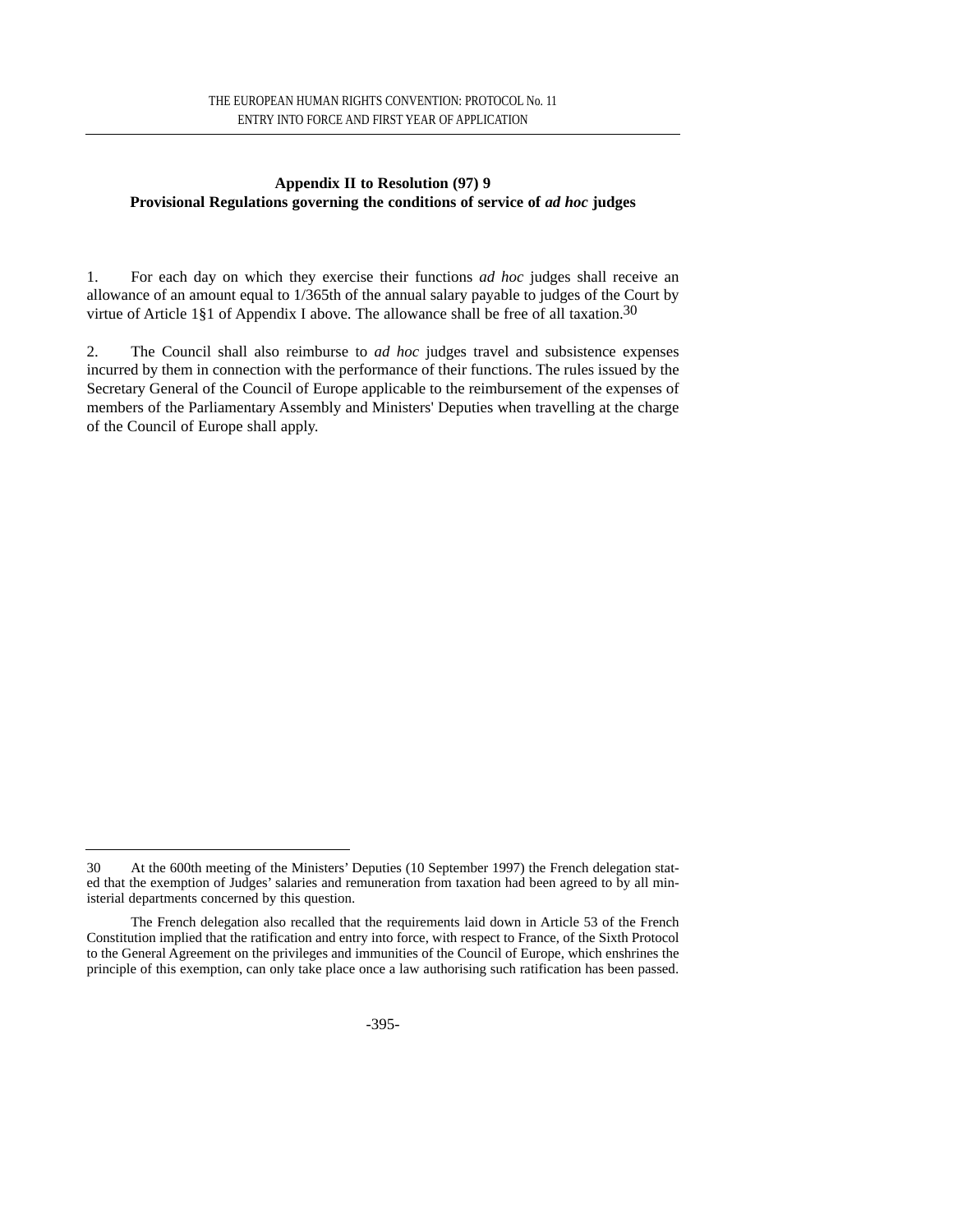# **APPENDIX IV**

# **EUROPEAN COURT OF HUMAN RIGHTS: October 1999** Statistical information<sup>1</sup> / Informations statistiques<sup>1</sup>

|                                                                           |                                                                      | October/       |                |  |
|---------------------------------------------------------------------------|----------------------------------------------------------------------|----------------|----------------|--|
|                                                                           |                                                                      | octobre        | 1999           |  |
| Judgments delivered / Arrêts prononcés<br>I.                              |                                                                      |                |                |  |
| Grand Chamber / Grande Chambre                                            |                                                                      | 6              | 58             |  |
| Chamber I / Chambre I                                                     |                                                                      | $\Omega$       | $\overline{2}$ |  |
|                                                                           | Chamber II / Chambre<br>$\mathbf{I}$                                 |                | 26             |  |
|                                                                           | Chamber III / Chambre III                                            |                | 11             |  |
| Chamber IV / Chambre IV                                                   |                                                                      | $\overline{2}$ | 12             |  |
| <b>Total</b>                                                              |                                                                      | 30             | 109            |  |
|                                                                           |                                                                      |                |                |  |
|                                                                           | II. Applications declared admissible / Requêtes déclarées recevables |                |                |  |
| Section I                                                                 |                                                                      | 8              | 101            |  |
| Section II                                                                |                                                                      | 41             | 280            |  |
| Section III                                                               |                                                                      | 33             | 173            |  |
| <b>Section IV</b>                                                         |                                                                      | $\overline{7}$ | 84             |  |
| Total                                                                     |                                                                      | 89             | 638            |  |
|                                                                           |                                                                      |                |                |  |
| III. Applications declared inadmissible / Requêtes déclarées irrecevables |                                                                      |                |                |  |
| Section I                                                                 | - Chamber/Chambre                                                    | 5              | 50             |  |
|                                                                           | - Committee/Comité                                                   | 41             | 436            |  |
| Section II                                                                | - Chamber/Chambre                                                    | 16             | 107            |  |
|                                                                           | - Committee/Comité                                                   | 98             | 458            |  |
| Section III                                                               | - Chamber/Chambre                                                    | 12             | 129            |  |
|                                                                           | - Committee/Comité                                                   | 87             | 488            |  |
| <b>Section IV</b>                                                         | - Chamber/Chambre                                                    | 16             | 108            |  |
|                                                                           | - Committee/Comité                                                   | 149            | 976            |  |
| <b>Total</b>                                                              |                                                                      | 424            | 2752           |  |

*Continúa página siguiente...*